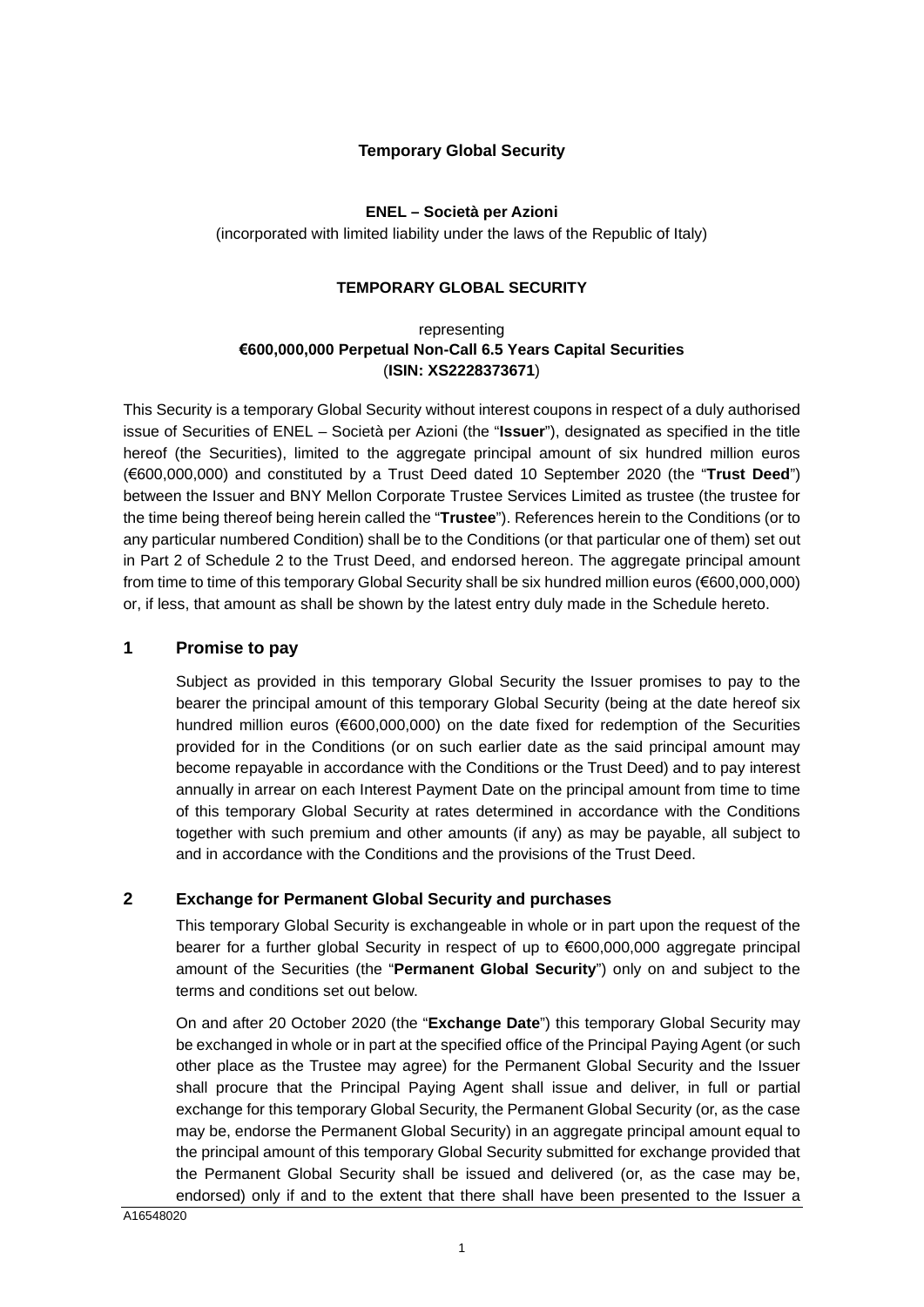certificate from Euroclear Bank SA/NV ("**Euroclear**") or from Clearstream Banking, S.A. ("**Clearstream**") to the effect that it has received from or in respect of a person entitled to a particular principal amount of the Securities represented by this temporary Global Security (as shown by its records) a certificate of non-US beneficial ownership in the form required by it.

Any person who would, but for the provisions of this temporary Global Security, the Permanent Global Security and the Trust Deed, otherwise be entitled to receive a definitive Security or definitive Securities shall not be entitled to require the exchange of an appropriate part of this temporary Global Security for a like part of the Permanent Global Security unless and until he shall have delivered or caused to be delivered to Euroclear or Clearstream a certificate of non-US beneficial ownership in the form required by it.

Upon (a) any exchange of a part of this temporary Global Security for a like part of the Permanent Global Security or (b) the purchase by or on behalf of the Issuer or any Subsidiary of the Issuer and cancellation of a part of this temporary Global Security in accordance with the Conditions, the portion of the principal amount hereof so exchanged or so purchased and cancelled shall be endorsed by or on behalf of the Principal Paying Agent on behalf of the Issuer on [Part II](#page-7-0) of the Schedule hereto, whereupon the principal amount hereof shall be reduced for all purposes by the amount so exchanged or so purchased and cancelled and, in each case, endorsed.

# **3 Payments**

Until the entire principal amount of this temporary Global Security has been extinguished, this temporary Global Security shall in all respects be entitled to the same benefits as the definitive Securities for the time being represented hereby and shall be entitled to the benefit of and be bound by the Trust Deed, except that the holder of this temporary Global Security shall not (unless upon due presentation of this temporary Global Security for exchange, issue and delivery (or, as the case may be, endorsement) of the Permanent Global Security is improperly withheld or refused and such withholding or refusal is continuing at the relevant payment date) be entitled (a) to receive any payment of interest on this temporary Global Security except (subject to (b) below) upon certification as hereinafter provided or (b) on and after the Exchange Date, to receive any payment on this temporary Global Security. Upon any payment of principal, premium or interest on this temporary Global Security the amount so paid shall be endorsed by or on behalf of the Principal Paying Agent on behalf of the Issuer on [Part I](#page-6-0) of the Schedule hereto.

Payments of interest in respect of Securities for the time being represented by this temporary Global Security shall be made to the bearer only upon presentation to the Issuer of a certificate from Euroclear or from Clearstream to the effect that it has received from or in respect of a person entitled to a particular principal amount of the Securities represented by this temporary Global Security (as shown by its records) a certificate of non-US beneficial ownership in the form required by it. Any person who would, but for the provisions of this temporary Global Security and of the Trust Deed, otherwise be beneficially entitled to a payment of interest on this temporary Global Security shall not be entitled to require such payment unless and until he shall have delivered or caused to be delivered to Euroclear or Clearstream a certificate of non-US beneficial ownership in the form required by it.

Upon any payment of principal and endorsement of such payment on [Part I](#page-6-0) of the Schedule hereto, the principal amount of this temporary Global Security shall be reduced for all purposes by the principal amount so paid and endorsed.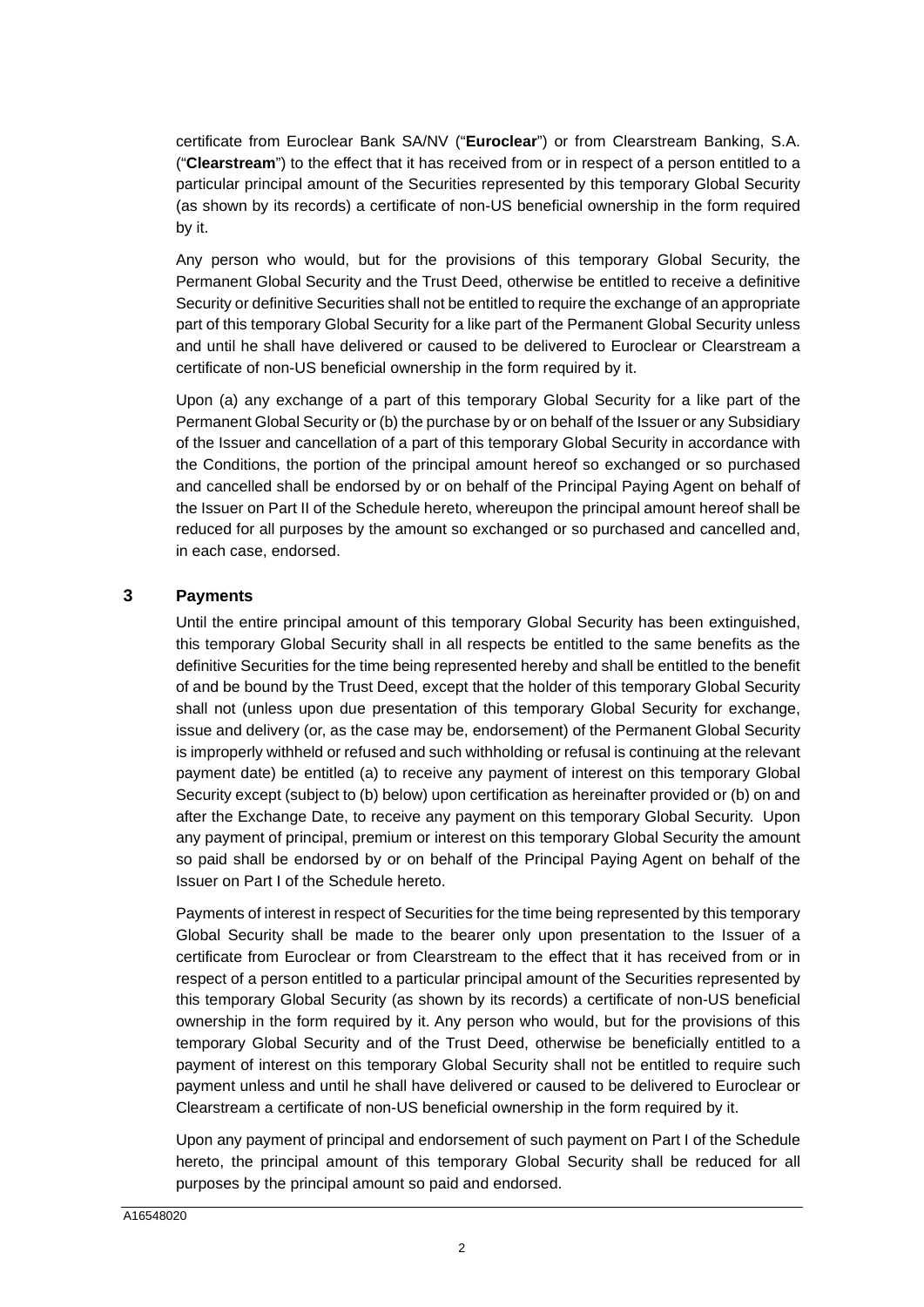All payments of any amounts payable and paid to the bearer of this temporary Global Security shall be valid and, to the extent of the sums so paid, effectual to satisfy and discharge the liability for the moneys payable hereon, on the Permanent Global Security and on the relevant definitive Securities and Coupons.

# **4 Accountholders**

For so long as all of the Securities are represented by one or both of the Permanent Global Security and this temporary Global Security and such Global Security(s) is/are held on behalf of Euroclear and/or Clearstream, each person who is for the time being shown in the records of Euroclear or Clearstream as the holder of a particular principal amount of such Securities (each an "**Accountholder**") (in which regard any certificate or other document issued by Euroclear or Clearstream as to the principal amount of such Securities standing to the account of any person shall be conclusive and binding for all purposes) shall be treated as the holder of such principal amount of such Securities for all purposes (including for the purposes of any quorum requirements of, or the right to demand a poll at, meetings of the Securityholders) other than with respect to the payment of principal, premium and interest on such Securities, the right to which shall be vested, as against the Issuer and the Trustee, solely in the bearer of the relevant Global Security in accordance with and subject to its terms and the terms of the Trust Deed. Each Accountholder must look solely to Euroclear or Clearstream, as the case may be, for its share of each payment made to the bearer of the relevant Global Security.

# **5 Notices**

For so long as all of the Securities are represented by one or both of the Permanent Global Security and this temporary Global Security and such Global Security(s) is/are held on behalf of Euroclear and/or Clearstream, notices to Securityholders may be given by delivery of the relevant notice to Euroclear and/or Clearstream (as the case may be) for communication to the relative Accountholders rather than by publication as required by Condition 12 (*Notices*) provided that, so long as the Securities are listed on Euronext Ireland, all requirements of Euronext Dublin have been complied with. Any such notice shall be deemed to have been given to the Securityholders on the day after the day on which such notice is delivered to Euroclear and/or Clearstream (as the case may be) as aforesaid.

Whilst any Securities held by a Securityholder are represented by a Global Security, notices to be given by such Securityholder may be given by such Securityholder to the Principal Paying Agent through Euroclear and/or Clearstream, as the case may be, in such a manner as the Principal Paying Agent and Euroclear and/or Clearstream, as the case may be, may approve for this purpose.

# **6 Prescription**

Claims against the Issuer in respect of principal or premium and interest on the Securities represented by the Permanent Global Security or this temporary Global Security will be prescribed after 10 years (in the case of principal and premium) and five years (in the case of interest) from the Relevant Date (as defined in Condition 2 (*Definitions and Interpretation*)).

# **7 Euroclear and Clearstream**

References herein to Euroclear and/or Clearstream shall be deemed to include references to any other clearing system approved by the Trustee.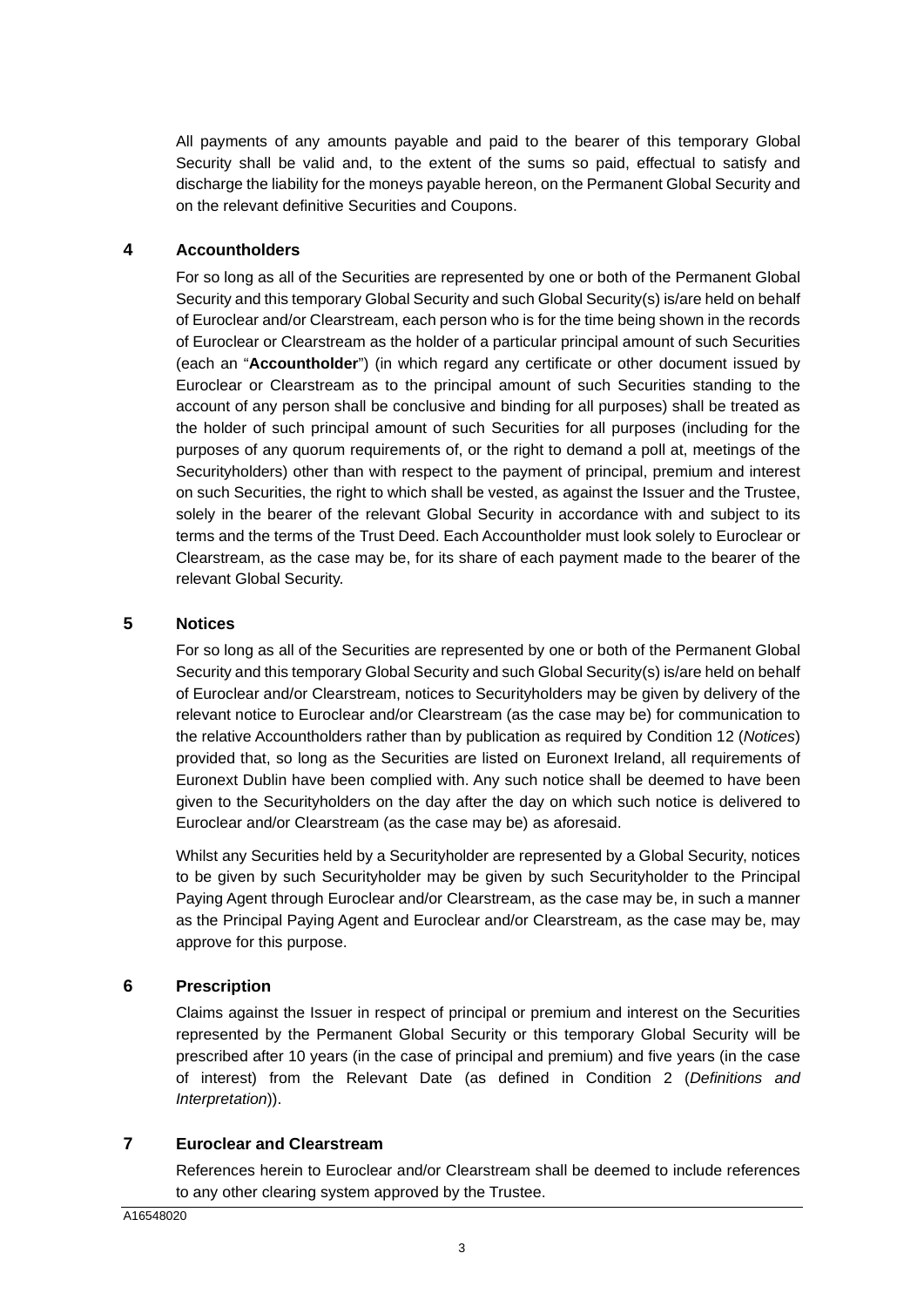# **8 Authentication**

This temporary Global Security shall not be or become valid or obligatory for any purpose unless and until authenticated by or on behalf of the Principal Paying Agent.

# **9 Governing law and Jurisdiction**

This temporary Global Security and any non-contractual obligations arising out of or in connection with it are governed by, and shall be construed in accordance with, the laws of England and the Issuer has in the Trust Deed submitted to the jurisdiction of the courts of England for all purposes in connection with this temporary Global Security.

# **10 Contracts (Rights of Third Parties) Act 1999**

No rights are conferred on any person under the Contracts (Rights of Third Parties) Act 1999 to enforce any term of this temporary Global Security, but this does not affect any right or remedy of any person which exists or is available apart from that Act.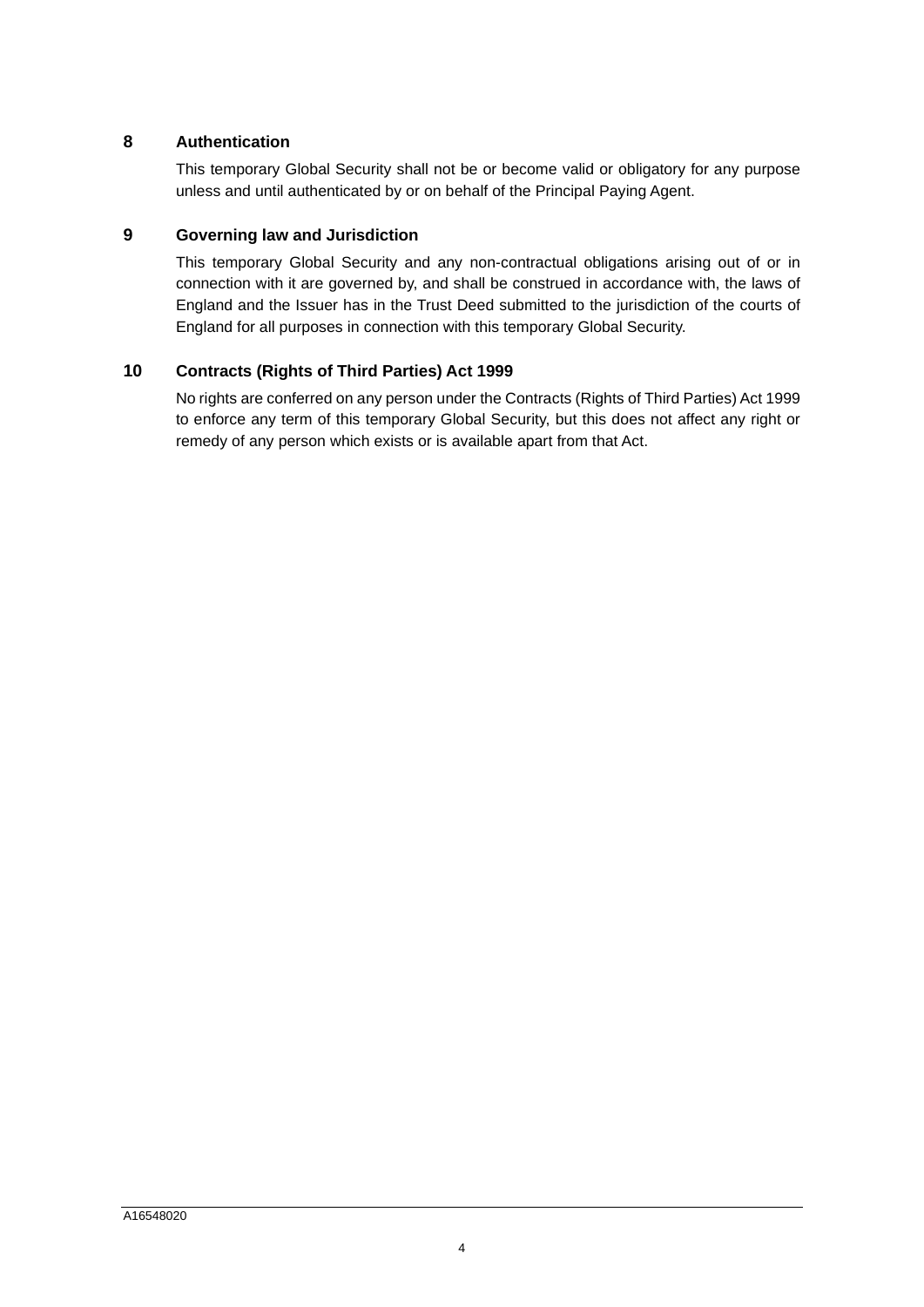**In witness** whereof the Issuer has caused this temporary Global Security to be signed manually or in facsimile by a person duly authorised on its behalf.

ENEL – Società per Azioni

By: (Duly authorised)

Issued in London on 10 September 2020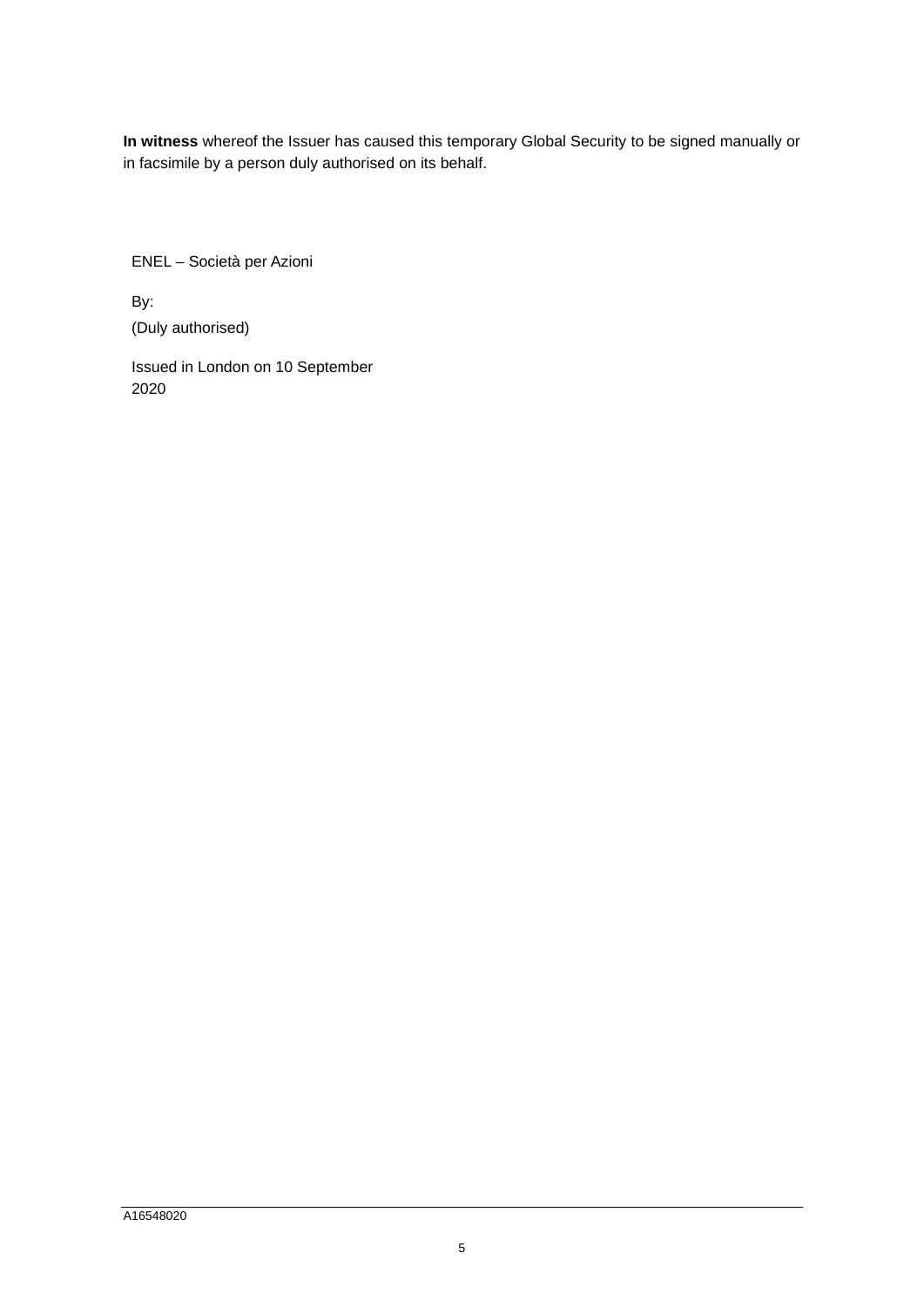# **Certificate of authentication**

This temporary Global Security is duly authenticated without recourse, warranty or liability.

Duly authorised for and on behalf of

The Bank of New York Mellon, London Branch

as Principal Paying Agent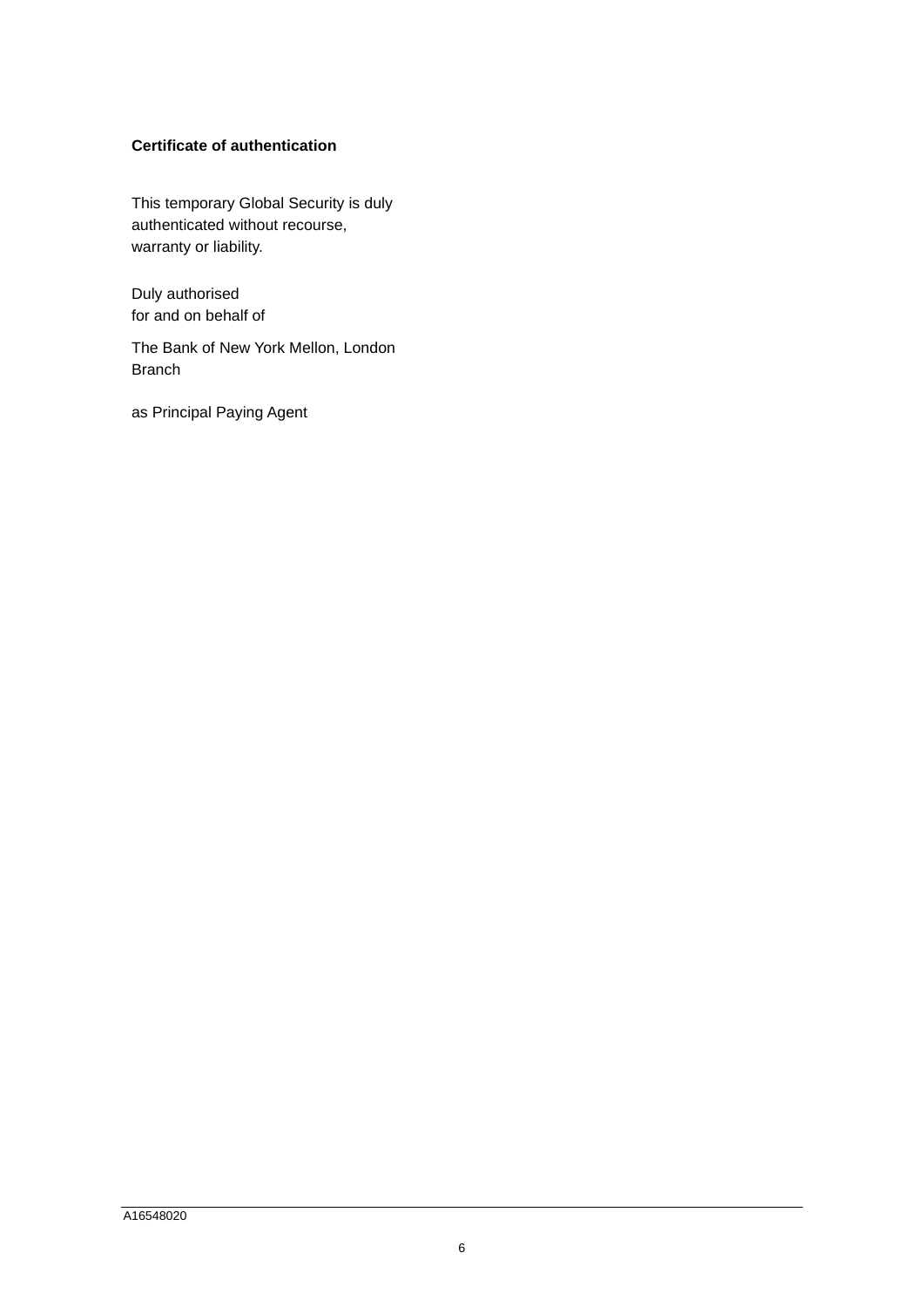# <span id="page-6-0"></span>**The Schedule**

# **Part I Payments of Principal, Premium and Interest**

The following payments on this temporary Global Security have been made:

| Date made | Interest paid | <b>Premium</b><br>paid | <b>Principal</b><br>paid | Remaining<br>principal<br>amount of<br>this<br>temporary<br>Global<br><b>Security</b><br>following<br>such payment | <b>Notation made</b><br>on behalf of the<br><b>Issuer</b> |
|-----------|---------------|------------------------|--------------------------|--------------------------------------------------------------------------------------------------------------------|-----------------------------------------------------------|
|           | €             | €                      | €                        | €                                                                                                                  |                                                           |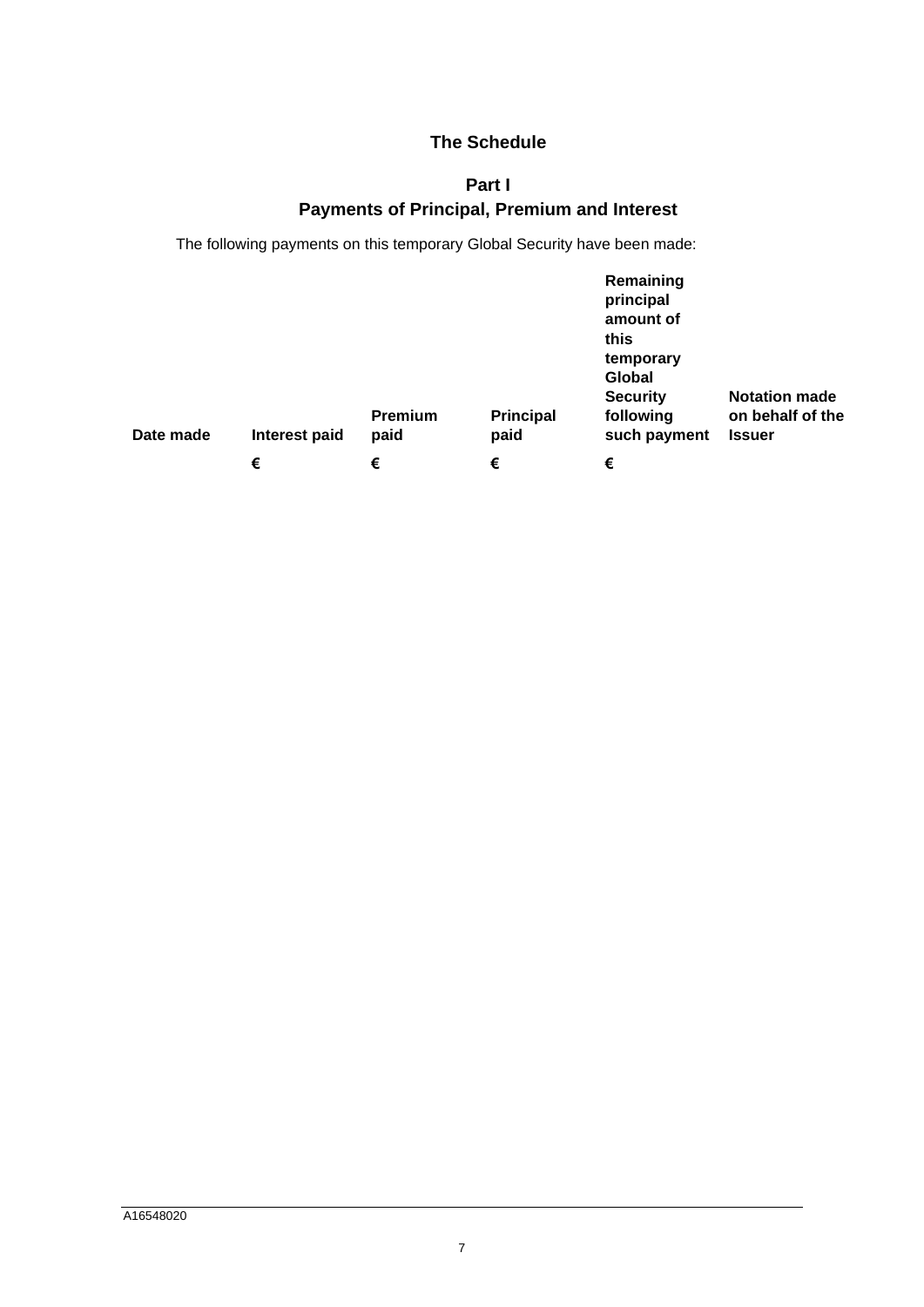# **Part II**

# <span id="page-7-0"></span>**Exchanges for Permanent Global Security and Purchases and Cancellations**

The following exchanges of a part of this temporary Global Security for a like part of the Permanent Global Security and/or purchases and cancellations of a part of this temporary Global Security have been made:

| Date made | Part of principal<br>amount of this<br>temporary Global<br><b>Security</b><br>exchanged for a<br>like part of the<br><b>Permanent Global</b><br><b>Security</b> | Part of principal<br>amount of this<br>temporary<br><b>Global Security</b><br>purchased and<br>cancelled | Aggregate<br>principal amount<br>of this temporary<br><b>Global Security</b><br>following such<br>exchange or<br>purchase and<br>cancellation | Notation made on<br>behalf of the<br><b>Issuer</b> |
|-----------|-----------------------------------------------------------------------------------------------------------------------------------------------------------------|----------------------------------------------------------------------------------------------------------|-----------------------------------------------------------------------------------------------------------------------------------------------|----------------------------------------------------|
|           | €                                                                                                                                                               | €                                                                                                        | €                                                                                                                                             |                                                    |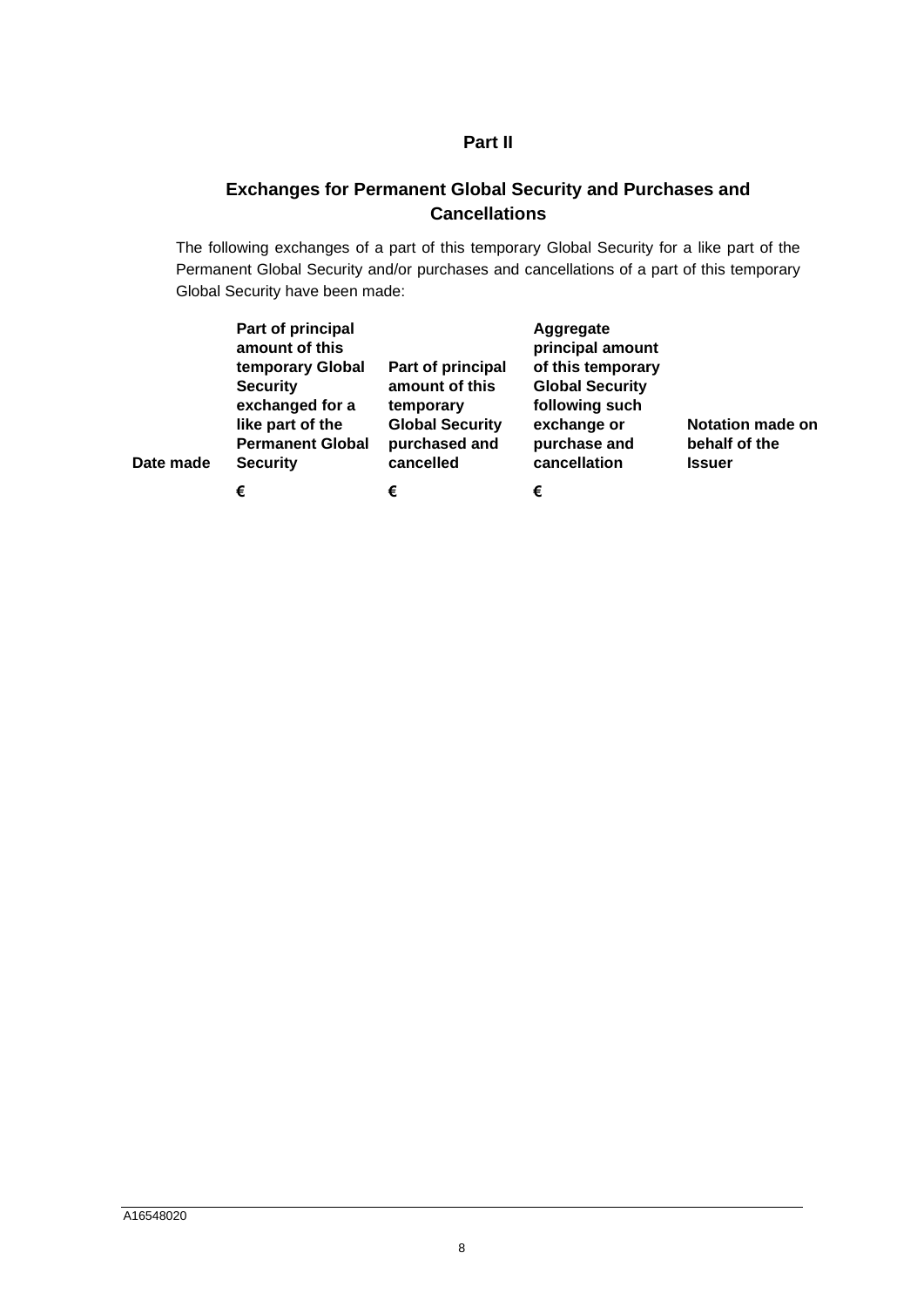| Date made | Part of principal<br>amount of this<br>temporary Global<br><b>Security</b><br>exchanged for a<br>like part of the<br><b>Permanent Global</b><br><b>Security</b> | Part of principal<br>amount of this<br>temporary<br><b>Global Security</b><br>purchased and<br>cancelled | Aggregate<br>principal amount<br>of this temporary<br><b>Global Security</b><br>following such<br>exchange or<br>purchase and<br>cancellation | <b>Notation made on</b><br>behalf of the<br><b>Issuer</b> |
|-----------|-----------------------------------------------------------------------------------------------------------------------------------------------------------------|----------------------------------------------------------------------------------------------------------|-----------------------------------------------------------------------------------------------------------------------------------------------|-----------------------------------------------------------|
|           | €                                                                                                                                                               | €                                                                                                        | €                                                                                                                                             |                                                           |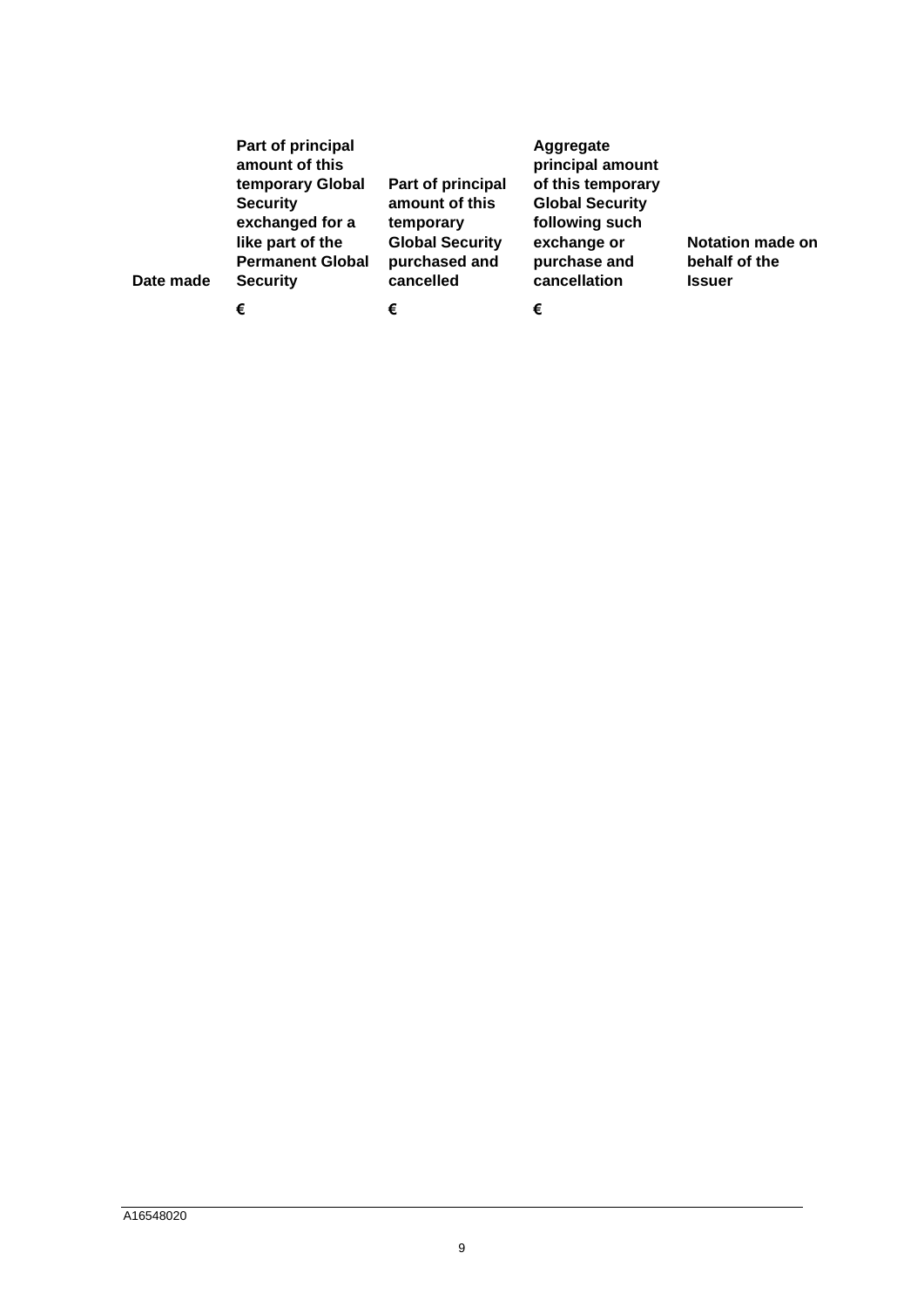# **PART III**

# **FURTHER INFORMATION RELATING TO THE ISSUER**

*The information set out in this Schedule 1 Part III is mandatory pursuant to Article 2414 of the Italian Civil Code.* 

The purpose of the Issuer shall be to acquire and manage equity holdings in Italian or foreign companies and firms, as well as to provide such subsidiary companies and firms with strategic guidelines and coordination with regard to both their industrial organisation and the business activities in which they engage.

Through affiliates or subsidiaries the Issuer shall operate especially:

- (a) in the electricity industry, including the activities of production, importation and exportation, distribution and sale, as well as transmission within the limits of existing legislation;
- (b) in the energy industry in general, including fuels, and in the field of environmental protection, as well as in the water sector;
- (c) in the communications, telematics and information-technology industries and those of multimedia and interactive services;
- (d) in network-based sectors (electricity, water, gas, district heating, telecommunications) or those which, in any case, provide urban services locally;
- (e) in other sectors:
	- in any way related to or connected with the activities carried out in the sectors mentioned above;
	- allowing the facilities, resources and expertise employed in the sectors mentioned above (such as, by way of example and without limitation: publishing, real estate and services to firms) to be enhanced and better utilised;
	- allowing the profitable use of the goods produced and the services provided in the sectors mentioned above;
- (f) in the carrying out of activities involving systems and installations design, construction, maintenance and management; the production and sale of equipment; research, consulting and assistance; as well as the acquisition, sale, marketing and trading of goods and services, all activities connected with the sectors mentioned above under  $(a)$ ,  $(b)$ ,  $(c)$  and  $(d)$ .

In the interest of its affiliates or subsidiaries, the Issuer may also carry out directly any activity connected with or instrumental to its own business or that of its affiliates or subsidiaries themselves.

To this end, the Issuer shall in particular see to:

- the coordination of the managerial resources of its affiliates or subsidiaries, including the carrying out of appropriate training initiatives;
- the administrative and financial coordination of its affiliates or subsidiaries, effecting in their favour all appropriate transactions, including granting loans and, more in general, the framework and management of their financial activities;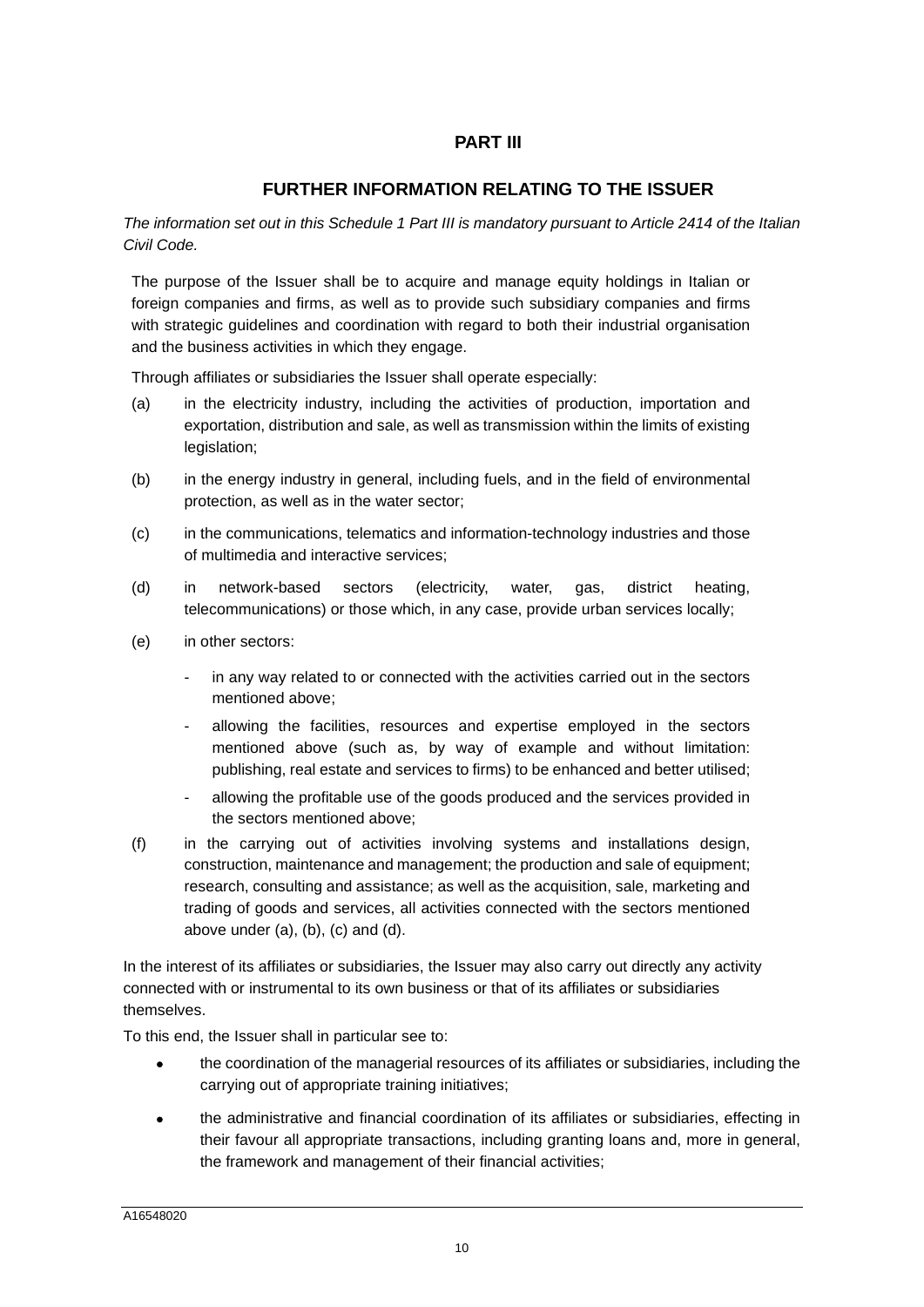the supply of other services in favour of its affiliates or subsidiaries in areas of specific business interest.

In order to attain its corporate purpose, the Issuer may also carry out all transactions that are instrumentally necessary or useful or at any rate related, such as, by way of example: the provision of collateral and/or personal guarantees for both its own and third-party commitments; transactions involving movables and real-estate and commercial operations; and anything else that is connected with its corporate purpose or that allows better use of its own facilities and/or resources or those of its affiliates or subsidiaries, with the exception of accepting monetary deposits from the public and providing investment services as defined by legislative decree No. 58 of 24 February 1998, as well as the activities referred to in section 106 of legislative decree No. 385 of 1 September 1993 insofar as they are also exercised vis-à-vis the public.

| <b>Registered Office:</b>                                       | Viale Regina Margherita 137, Rome, Italy.                                                                                                                                                                                |
|-----------------------------------------------------------------|--------------------------------------------------------------------------------------------------------------------------------------------------------------------------------------------------------------------------|
| <b>Issuer's Registered Number:</b>                              | Companies' Registry of Rome No.<br>00811720580, Chamber of Commerce of Rome,<br>Italy.                                                                                                                                   |
| Amount of share capital and reserves:                           | Share capital: euro 10,166,679,946, consisting<br>of 10,166,679,946 ordinary shares with a<br>nominal value of euro 1 each (of which<br>10,165,130,794 ordinary shares in circulation<br>and 1,549,152 treasury shares). |
|                                                                 | Reserves: euro 16,255,462,174 (divided<br>between legal reserves of euro 2,033,335,989<br>and other reserves of euro 14,222,126,185).                                                                                    |
| Date of resolutions authorising the issue of the<br>Securities: | Resolution passed on 10 June 2020 and<br>registered at the Companies' Registry of Rome<br>on 11 June 2020.                                                                                                               |
|                                                                 | Decision (determina) passed on 2 July 2020 and<br>registered at the Companies' Registry of Rome<br>on 2 July 2020.                                                                                                       |
| Prospectus:                                                     | The Offering Circular of ENEL - Società per<br>Azioni dated 9 September 2020.                                                                                                                                            |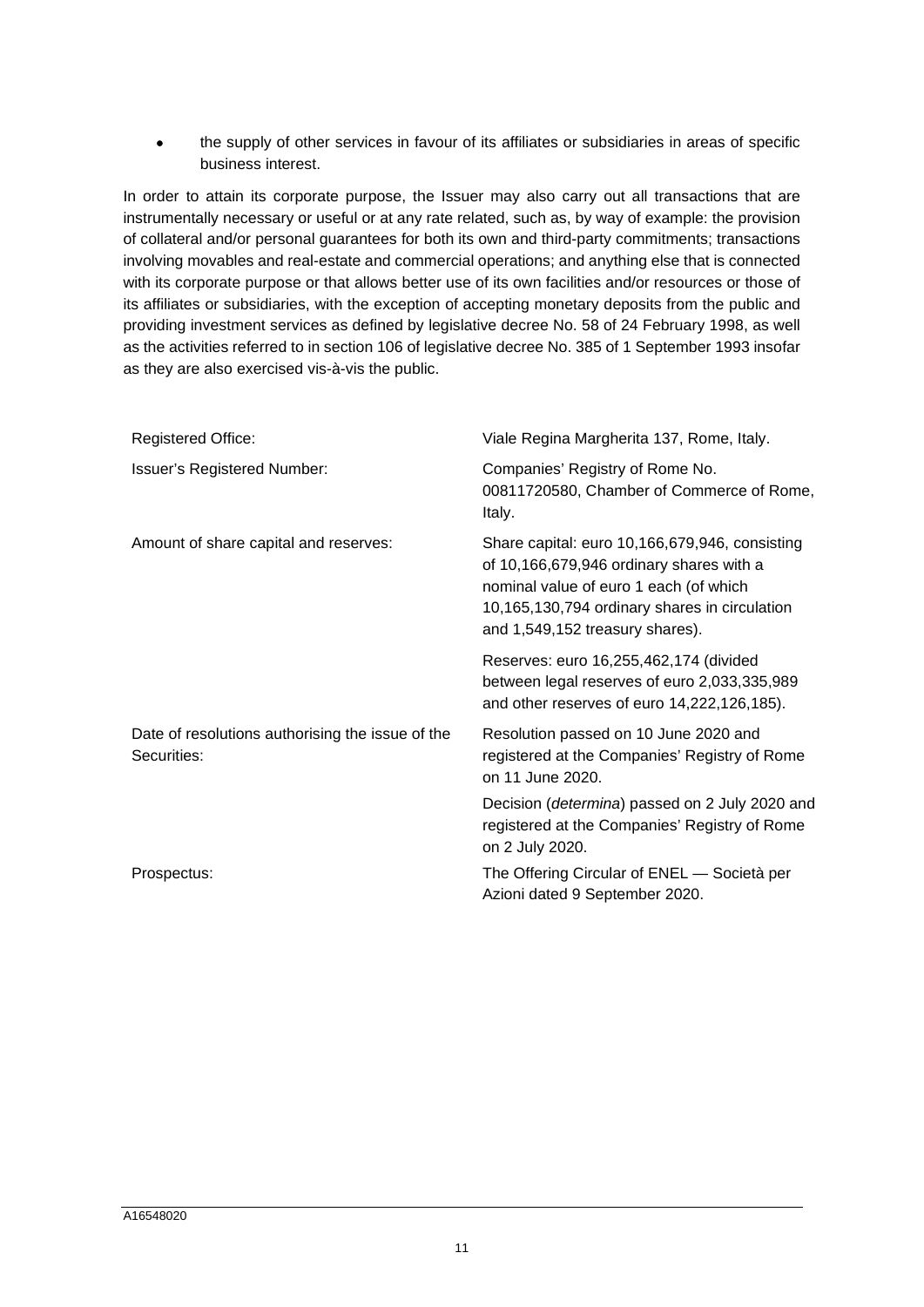# **PART IV**

# **TERMS AND CONDITIONS OF THE €600,000,000 PERPETUAL NON-CALL 6.5 YEARS CAPITAL SECURITIES**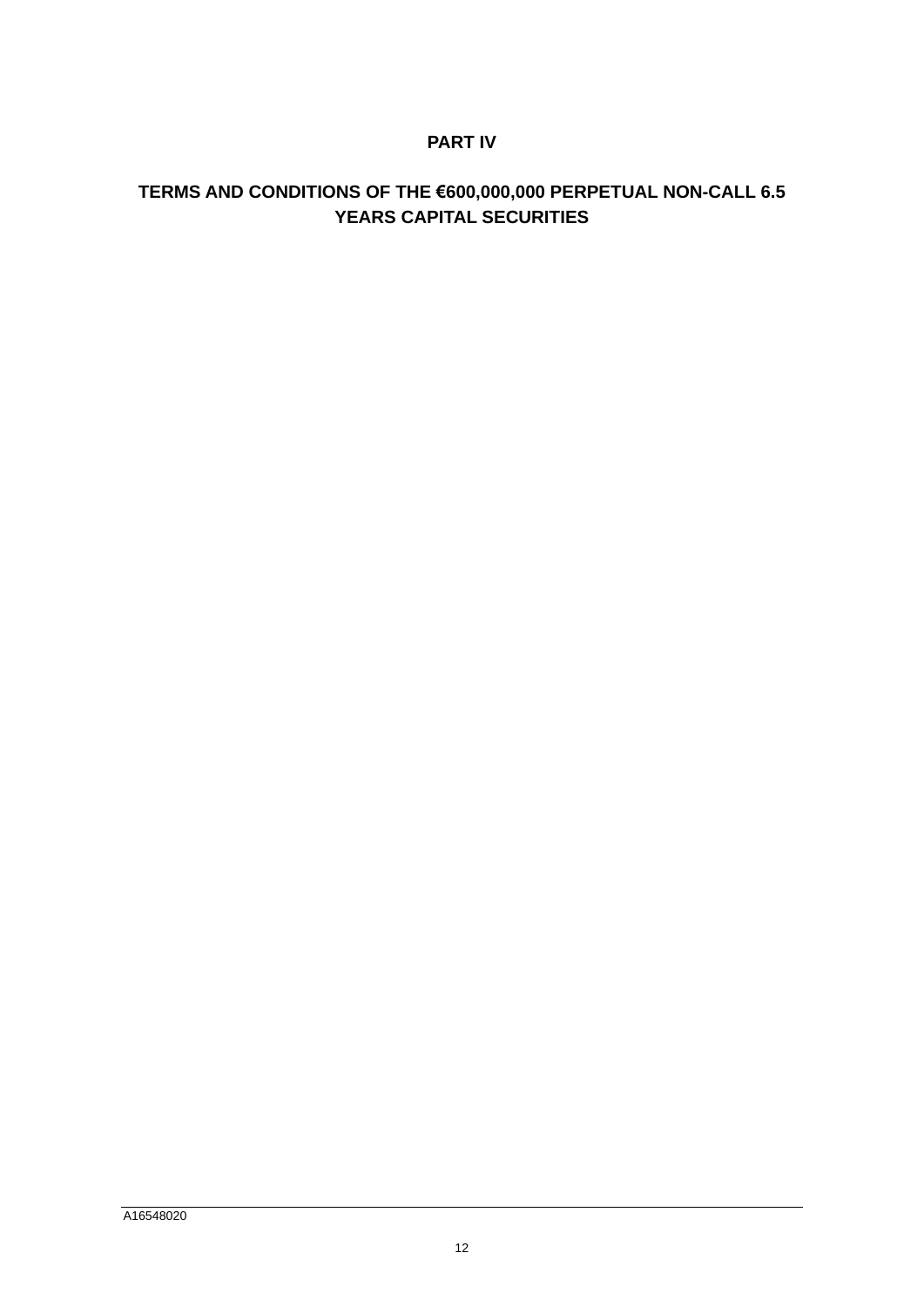# **TERMS AND CONDITIONS OF THE SECURITIES**

*The following is the text of the Terms and Conditions of the Securities which (subject to modification) will be endorsed on each Security in definitive form (if issued).* 

*Text set out within the Terms and Conditions of the Securities in italics is provided for information only and does not form part of the Terms and Conditions of the Securities.* 

The €600,000,000 Perpetual 6.5 Years Non-Call Capital Securities (the "**Securities**", which expression shall in these Conditions, unless the context otherwise requires, include any further securities issued pursuant to Condition 15 and forming a single series with the Securities) of Enel S.p.A. (the "**Issuer**") are constituted by a Trust Deed dated 10 September 2020 (the "**Trust Deed**") made between the Issuer and BNY Mellon Corporate Trustee Services Limited (the "**Trustee**", which expression shall include its successor(s)) as trustee for the holders of the Securities (the "**Securityholders**") and the holders of the interest coupons appertaining to the Securities (the "**Couponholders**" and the "**Coupons**" respectively, which expressions shall, unless the context otherwise requires, include the talons for further interest coupons (the "**Talons**") and the holders of the Talons).

The statements in these Conditions include summaries of, and are subject to, the detailed provisions of and definitions in the Trust Deed. Copies of the Trust Deed and the Agency Agreement dated 10 September 2020 (the "**Agency Agreement**") made between the Issuer, The Bank of New York Mellon, London Branch, as principal paying agent (the "**Principal Paying Agent**") and agent bank (the "**Agent Bank**") (which shall be responsible for making certain determinations, as described in these Terms and Conditions) and the Trustee are available for inspection by appointment during normal business hours by the Securityholders and the Couponholders at the registered office for the time being of the Trustee, being at the date of issue of the Securities at One Canada Square, London E14 5AL, and at the specified office of each of the Paying Agents or at the Trustee's or Paying Agent's (as the case may be) option may be provided by email to such holder requesting copies of such documents, subject to the Paying Agent or the Trustee (as applicable) being supplied by the Issuer with copies of such documents. The Securityholders and the Couponholders are entitled to the benefit of, are bound by, and are deemed to have notice of, all the provisions of the Trust Deed and the provisions of the Agency Agreement applicable to them.

# **1 Form, Denomination and Title**

#### **1.1 Form and Denomination**

The Securities are in bearer form, serially numbered, in the denominations of  $\epsilon$ 100,000 and integral multiples of  $\epsilon$ 1,000 in excess thereof, up to and including  $\epsilon$ 199,000, with Coupons and one Talon attached on issue.

#### **1.2 Title**

Title to the Securities and to the Coupons will pass by delivery.

#### **1.3 Holder Absolute Owner**

The Issuer, any Paying Agent and the Trustee may (to the fullest extent permitted by applicable laws) deem and treat the bearer of any Security or Coupon as the absolute owner for all purposes (whether or not the Security or Coupon shall be overdue and notwithstanding any notice of ownership or writing on the Security or Coupon or any notice of previous loss or theft of the Security or Coupon or of any trust or interest therein) and shall not be required to obtain any proof thereof or as to the identity of such bearer.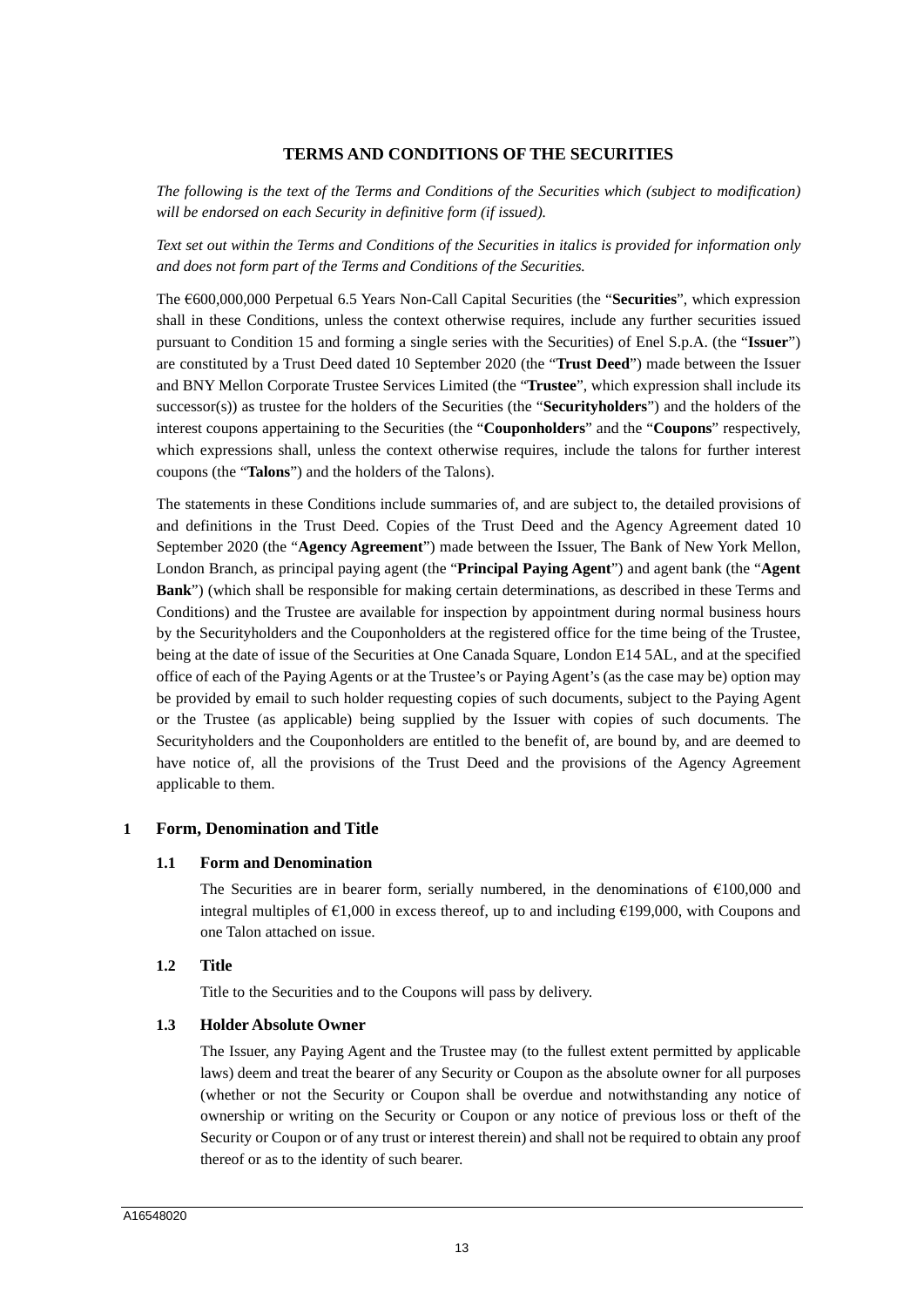# **2 Definitions and Interpretation**

As used in these Conditions:

An ''**Accounting Event**" shall occur if as a result of a change in the accounting practices or principles applicable to the Issuer, which currently are the international accounting standards (International Accounting Standards — IAS and International Financial Reporting Standards — IFRS) issued by the International Accounting Standards Board (IASB), the interpretations of the International Financial Reporting Interpretations Committee (IFRIC) and the Standing Interpretations Committee (SIC), adopted by the European Union pursuant to Regulation (EC) 1606/2002 ("IFRS"), or any other accounting standards that may replace IFRS which becomes effective after the Issue Date (the "**Change**"), the obligations of the Issuer in respect of the Securities, following the official adoption of such Change, which may fall before the date on which the Change will come into effect, can no longer be recorded as "equity" (*strumento di capitale*), in accordance with accounting practices or principles applicable to the Issuer at the time of the next Financial Statements, and a recognised accountancy firm of international standing, acting upon instructions of the Issuer, has delivered an opinion, letter or report addressed to the Issuer to that effect, and the Issuer cannot avoid the foregoing by taking reasonable measures available to it.

"**Accrual Period**" has the meaning given to it in Condition 4.1(c).

"**Additional Amounts**" has the meaning given to it in Condition 8.1.

"**Adjustment Spread**" means either (a) a spread (which may be positive, negative or zero) or (b) a formula or methodology for calculating a spread, in each case to be applied to the Successor Rate or the Alternative Rate (as the case may be) and is the spread, formula or methodology which:

- (A) in the case of a Successor Rate, is formally recommended in relation to the replacement of the EUR 5-year Swap Rate with the Successor Rate by any Relevant Nominating Body; or (if no such recommendation has been made, or in the case of an Alternative Rate);
- (B) the Independent Adviser determines, is customarily applied to the relevant Successor Rate or the Alternative Rate (as the case may be) in international debt capital markets transactions to produce an industry-accepted replacement rate for the EUR 5-year Swap Rate; or (if the Independent Adviser determines that no such spread is customarily applied);
- (C) the Independent Adviser determines, is recognised or acknowledged as being the industry standard for over-the-counter derivative transactions which reference the EUR 5-year Swap Rate, where such rate has been replaced by the Successor Rate or the Alternative Rate (as the case may be).

"**Alternative Rate**" means an alternative benchmark or screen rate which the Independent Adviser determines in accordance with Condition 4.4(b) is customary in market usage in the international debt capital markets for the purposes of determining rates of interest (or the relevant component part thereof) in Euro and with an interest period of a comparable duration to the relevant Reset Period.

"**Arrears of Interest**" has the meaning given to it in Condition 4.2(a).

"**Benchmark Amendments**" has the meaning given to it in Condition 4.4(d).

#### "**Benchmark Event**" means:

(A) the EUR 5-year Swap Rate ceasing to be published for a period of at least 5 Business Days or ceasing to exist or to be administered; or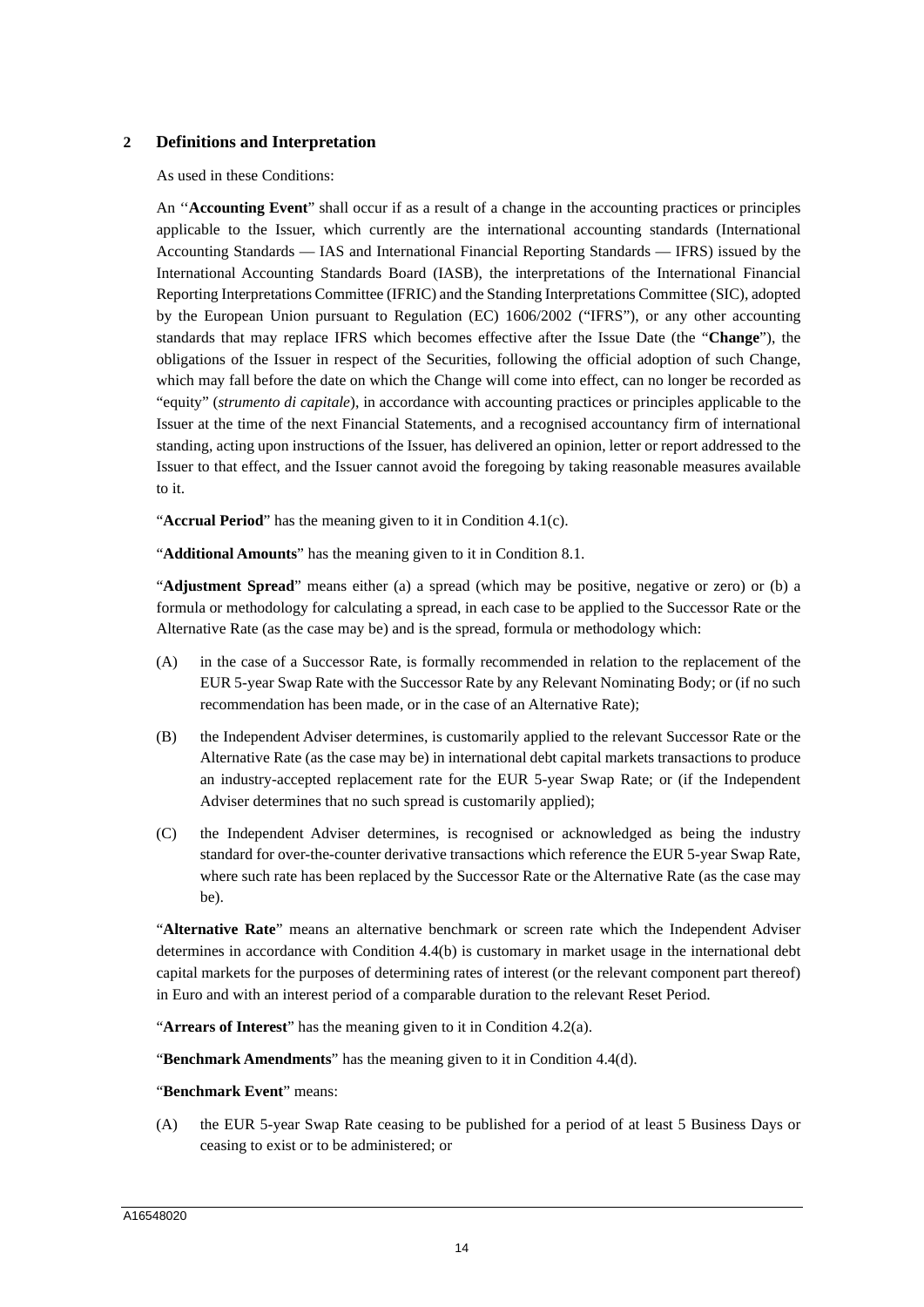- (B) a public statement by the administrator of the EUR 5-year Swap Rate that it will, by a specified date on or prior to the next Reset Interest Determination Date, cease publishing the EUR 5-year Swap Rate permanently or indefinitely (in circumstances where no successor administrator has been appointed that will continue publication of the EUR 5-year Swap Rate); or
- (C) a public statement by the supervisor of the administrator of the EUR 5-year Swap Rate, that the EUR 5-year Swap Rate has been or will, by a specified date on or prior to the next Reset Interest Determination Date, be permanently or indefinitely discontinued; or
- (D) a public statement by the supervisor of the administrator of the EUR 5-year Swap Rate as a consequence of which the EUR 5-year Swap Rate will be prohibited from being used or that its use will be subject to restrictions or adverse consequences either generally, or in respect of the Securities, in each case on or prior to the next Reset Interest Determination Date; or
- (E) it has become unlawful for the Principal Paying Agent, the Agent Bank, the Issuer or other party to calculate any payments due to be made to any Securityholder using the EUR 5-year Swap Rate; or
- (F) the making of a public statement by the supervisor of the administrator of the EUR 5-year Swap Rate announcing that such EUR 5-year Swap Rate is no longer representative or may no longer be used, in each case in circumstances where the same shall be applicable to the Securities,

provided that in the case of sub-paragraphs (B), (C) and (D), the Benchmark Event shall occur on the later of (i) the date which is six months prior to the date of the cessation of publication of the EUR 5year Swap Rate, the discontinuation of the EUR 5-year Swap Rate, or the prohibition of use of the EUR 5-year Swap Rate, as the case may be and (ii) the date of the relevant public statement.

"**Business Day**" means a day which is both a day on which commercial banks and foreign exchange markets settle payments and are open for general business (including dealing in foreign exchange and foreign currency deposits) in London and Milan and a TARGET2 Settlement Day.

"**Calculation Amount**" has the meaning given to it in Condition 4.1(c).

"**Call Date**" has the meaning given to it in Condition 6.2.

"**Code**" has the meaning given to it in Condition 8.1.

"**Decree No. 239**" means Italian Legislative Decree No. 239 of 1 April 1996, as amended.

"**Decree No. 917**" means Italian Presidential Decree No. 917 of 22 December 1986, as amended.

"**Deferral Notice**" has the meaning given to it in Condition 4.2(a).

"**Deferred Interest Payment**" has the meaning given to it in Condition 4.2(a).

"**Determination Period**" has the meaning given to it in Condition 4.1(c).

"**Early Redemption Date**" means the date of redemption of the Securities pursuant to Conditions 6.3 to 6.7.

"**Early Redemption Price**" will be the amount determined by the Agent Bank on the Redemption Calculation Date as follows:

- (A) in the case of a Withholding Tax Event or a Substantial Repurchase Event at any time, 100 per cent. of the principal amount of the Securities then outstanding; or
- (B) in the case of an Accounting Event, a Rating Methodology Event or a Tax Deductibility Event, either: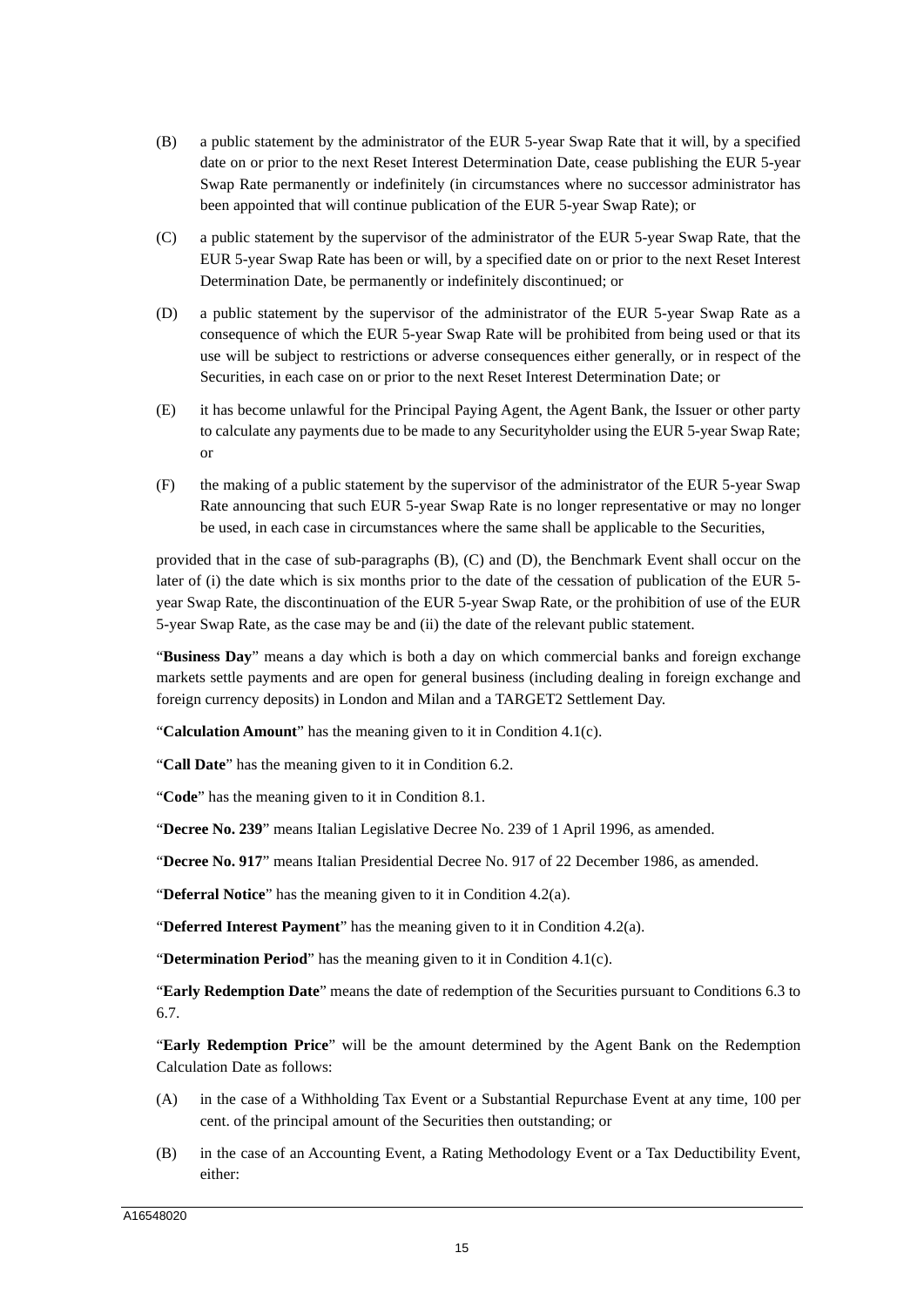- (i) 101 per cent. of the principal amount of the Securities then outstanding if the Early Redemption Date falls prior to 10 December 2026 (being the date falling three months prior to the First Reset Date); or
- (ii) 100 per cent. of the principal amount of the Securities then outstanding if the Early Redemption Date falls on or after 10 December 2026 (being the date falling three months prior to the First Reset Date),

and in each case together with any accrued interest to, but excluding, the relevant Early Redemption Date and any outstanding Arrears of Interest.

"**equity credit**" shall include such other nomenclature as any Rating Agency may use from time to time to describe the degree to which an instrument exhibits the characteristics of an ordinary share.

"**EUR 5 year Swap Rate**" has the meaning given to it in Condition 4.1(b).

"**EUR 5 year Swap Rate Quotation**" means, in relation to any Reset Period, the arithmetic mean of the bid and offered rates for the annual fixed leg (calculated on a 30/360 day count basis) of a fixed-forfloating euro interest rate swap which (i) has a term of 5 years commencing on the relevant Reset Interest Determination Date, (ii) is in an amount that is representative of a single transaction in the relevant market at the relevant time with an acknowledged dealer of good credit in the swap market, and (iii) has a floating leg based on the 6-month EURIBOR rate (calculated on an Actual/360 day count basis);

"**EUR Reset Reference Bank Rate**" means the percentage rate determined by the Agent Bank on the basis of the EUR 5 year Swap Rate Quotations provided by the EUR Reset Reference Banks to the Issuer and notified to the Agent Bank at approximately 11:00 a.m. (CET) on the relevant Reset Interest Determination Date.

"**EUR Reset Reference Banks**" means five major banks in the Euro-zone interbank market selected by the Issuer.

"**EUR Reset Screen Page**" means the Thomson Reuters screen "ICESWAP2" (or such other page as may replace it on Thomson Reuters or, as the case may be, on such other information service that may replace Reuters providing or sponsoring the information appearing there for the purpose of displaying rates comparable to the EUR 5 Year Swap Rate).

"**EURIBOR**" means the Euro-zone interbank offered rate.

"**Euronext Dublin**" means the Irish Stock Exchange plc trading as Euronext Dublin.

"**Exchanged Securities**" has the meaning given to it in Condition 7.1.

"**FATCA Withholding**" has the meaning given to it in Condition 8.1.

"**Financial Statements**" means either of:

- (A) audited annual consolidated financial statements of the Issuer; or
- (B) unaudited condensed consolidated half-year financial statements of the Issuer which are subject to a formal ''review'' from an independent auditor,

in each case prepared in accordance with IFRS or any successor accounting standards applicable to the Issuer.

"**First Reset Date**" means 10 March 2027.

"**Fitch**" means Fitch Italia S.p.A.

"**Group**" means the Issuer and its Subsidiaries from time to time.

A16548020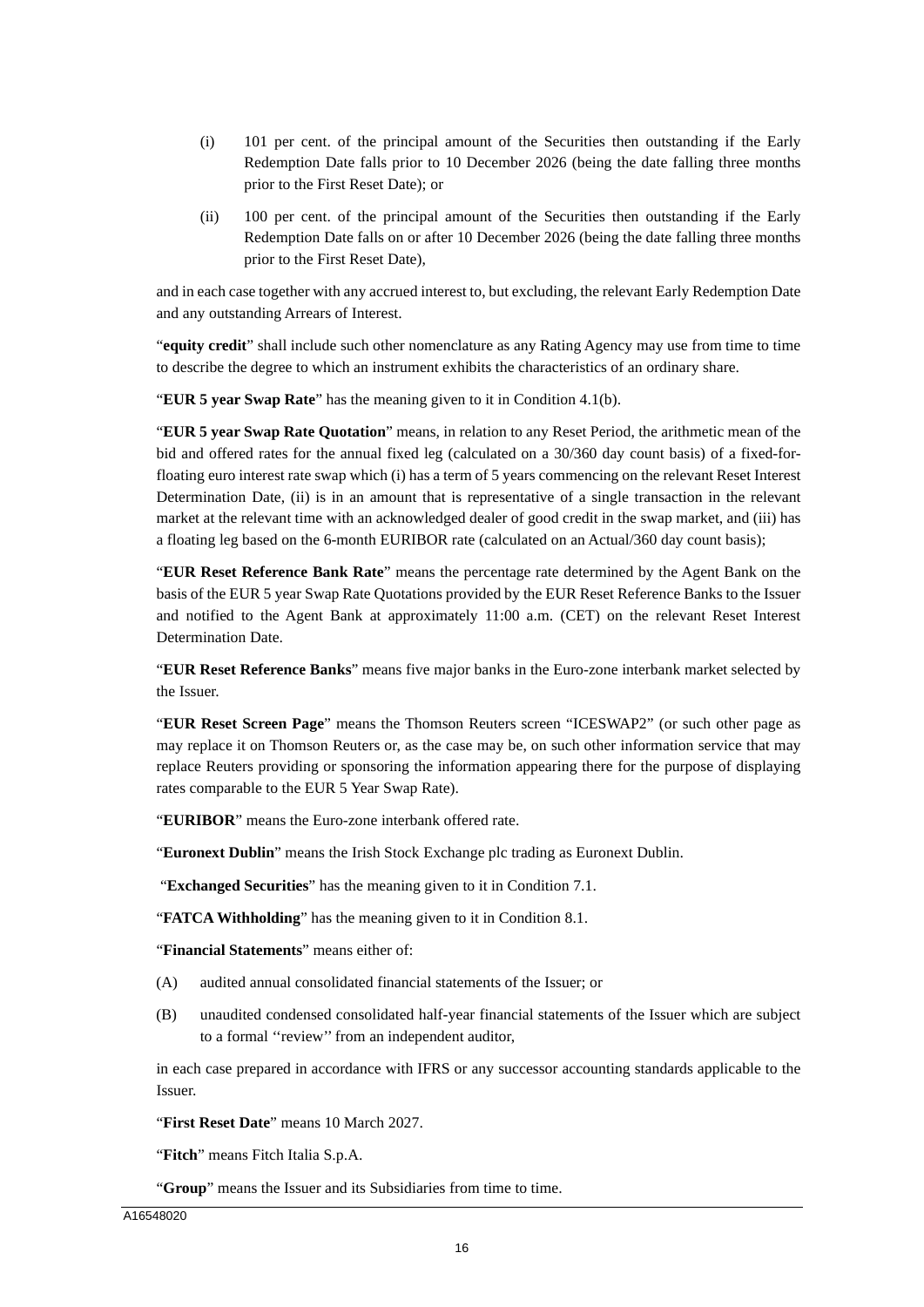"**Interest Payment Date**" means 10 March in each year.

"**Interest Period**" means the period from (and including) the Issue Date to (but excluding) the first Interest Payment Date and each successive period from (and including) an Interest Payment Date to (but excluding) the next succeeding Interest Payment Date ending on the date fixed for redemption.

"**Insolvency Proceedings**" means any insolvency proceedings (*procedura concorsuale*) or proceedings equivalent or analogous thereto under the laws of any applicable jurisdiction, including, but not limited to, bankruptcy (*fallimento*), composition with creditors (*concordato preventivo*) (including pre concordato pursuant to Article 161(6) of the Italian Bankruptcy Law), forced administrative liquidation (*liquidazione coatta amministrativa*), extraordinary administration (*amministrazione straordinaria*) and extraordinary administration of large companies in insolvency (*amministrazione straordinaria delle grandi imprese in stato di insolvenza*), debt restructuring agreements (*accordo di ristrutturazione*) pursuant to Article 182-bis of the Italian Bankruptcy Law (including the procedure described under Article 182-bis(6) of the Italian Bankruptcy Law) and Articles 57 ff. of the Italian Bankruptcy Law Reform, reorganisation plans pursuant to Article 67(3)(d) of the Italian Bankruptcy Law and Article 56 of the Italian Bankruptcy Law Reform, judicial liquidation pursuant to articles 121 ff. of the Italian Bankruptcy Law Reform, the undertaking of any court approved restructuring with creditors or the making of any application (or filing of documents with a court) for the appointment of an administrator or other receiver (*curatore*), manager administrator (*commissario straordinario o liquidatore*) or other similar official under any applicable law.

"**Issue Date**" means 10 September 2020.

"**Italian Bankruptcy Law**" means Royal Decree No. 267 of 1942, as amended from time to time, including pursuant to the Italian Bankruptcy Law Reform.

"**Italian Bankruptcy Law Reform**" means the crisis and insolvency code set out under the Legislative Decree No. 14 of 2019, as amended from time to time.

#### "**Junior Securities**" means:

- (A) the ordinary shares (*azioni ordinarie*) of the Issuer;
- (B) any other class of the Issuer's share capital (including savings shares (*azioni di risparmio*) and preferred shares (*azioni privilegiate*)); and

 $(C)$ 

- (i) any securities of the Issuer (including *strumenti finanziari* issued under Article 2346 of the Italian Civil Code); and
- (ii) any securities issued by a company other than the Issuer which have the benefit of a guarantee or similar instrument from the Issuer,

which securities (in the case of  $(C)(i)$ ) or guarantee or similar instrument (in the case of  $(C)(ii)$ ) rank or are expressed to rank *pari passu* with the claims described under (A) and (B) above and/or junior to the Securities.

"**Liquidation Event Date**" has the meaning given to it in Condition 6.1.

#### A "**Mandatory Arrears of Interest Settlement Event**" shall have occurred if:

(A) a dividend (either interim or final) or any other distribution or payment was validly resolved on, declared, paid or made in respect of any Junior Securities, except where such dividend, distribution or payment was contractually required to be declared, paid or made under the terms of such Junior Securities; or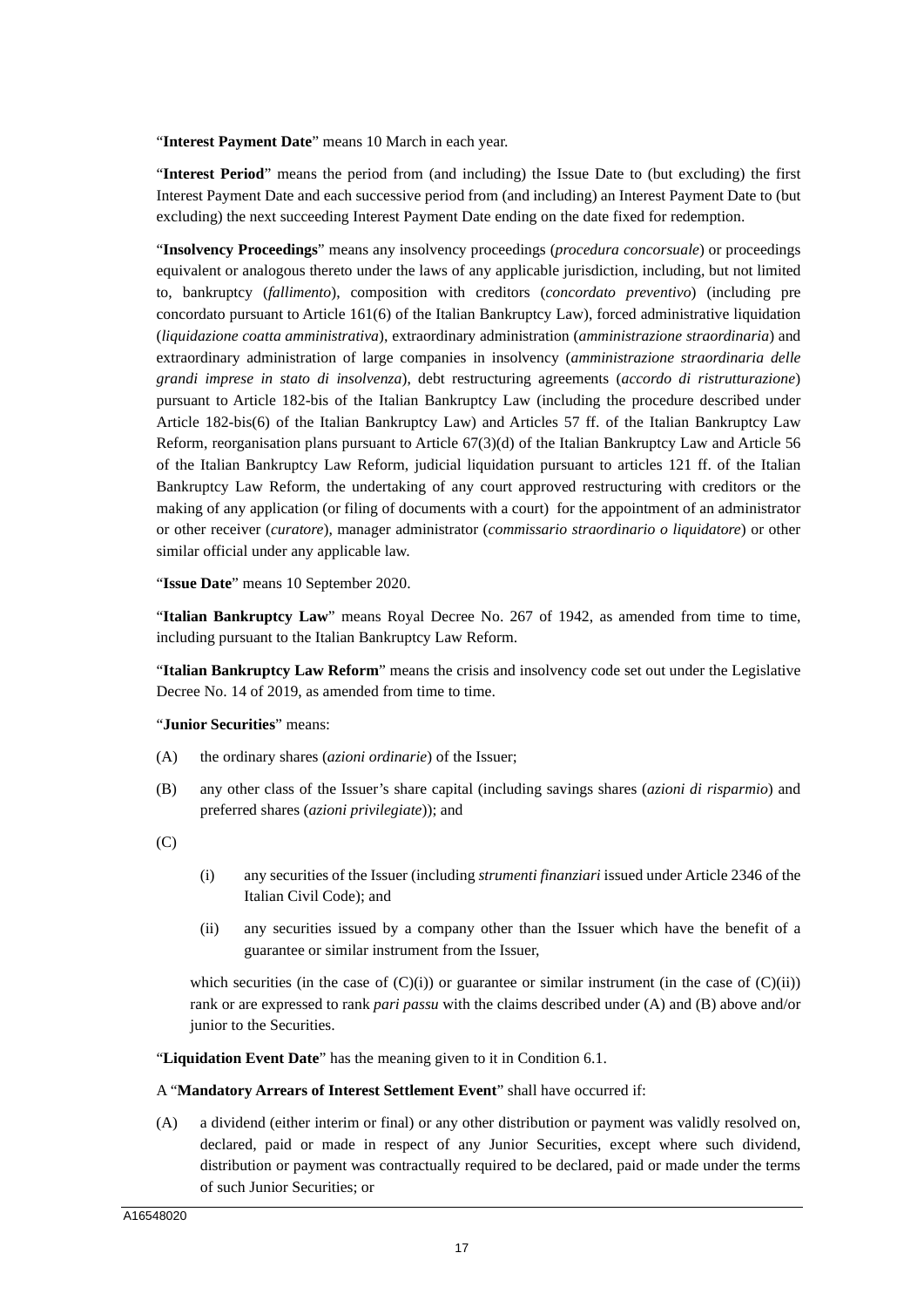- (B) a dividend (either interim or final) or any other distribution or payment was validly resolved on, declared, paid or made in respect of any Parity Securities, except where such dividend, distribution or payment was contractually required to be declared, paid or made under the terms of such Parity Securities (including, without limitation, where any such payment occurs mandatorily at the maturity of such Parity Securities); or
- (C) the Issuer or any Subsidiary has repurchased, purchased, redeemed or otherwise acquired any Junior Securities, except where (x) such repurchase, purchase, redemption or acquisition was undertaken in connection with the satisfaction by the Issuer or any Subsidiary of its respective obligations under (i) any share buy-back programme existing at the Issue Date or (ii) any stock option plan or free share allocation plan reserved for directors, officers and/or employees of the Issuer or any associated hedging transaction or (y) such repurchase, purchase, redemption or acquisition is contractually required to be made under the terms of such Junior Securities; or
- (D) the Issuer or any Subsidiary has repurchased, purchased, redeemed or otherwise acquired any Parity Securities, except where (x) such repurchase, purchase, redemption or acquisition is contractually required to be made under the terms of such Parity Securities (including, without limitation, where any such payment occurs mandatorily at the maturity of such Parity Securities) or (y) such repurchase, purchase, redemption or acquisition is effected as a public tender offer or public exchange offer at a purchase price per security which is below its par value.

"**Mandatory Settlement Date**" means the earliest of:

- (A) the fifth Business Day following the date on which a Mandatory Arrears of Interest Settlement Event occurs;
- (B) following any Deferred Interest Payment, on the next scheduled Interest Payment Date on which the Issuer does not elect to defer all of the interest accrued in respect of the relevant Interest Period; and
- (C) the date on which the Securities are redeemed or repaid in accordance with Condition 6, including at the Liquidation Event Date (unless otherwise required by mandatory provisions of applicable law).

"**Moody's**" means Moody's France S.A.S.

"**Parity Securities**" means:

- (A) any securities or other instruments issued by the Issuer which rank, or are expressed to rank, *pari passu* with the Issuer's obligations under the Securities and includes the Issuer's £500,000,000 Capital Securities due 2076 (ISIN: XS1014987355); the Issuer's  $61,250,000,000$  Capital Securities due 2074 (ISIN: XS0954675129); the Issuer's £400,000,000 Capital Securities due 2075 (ISIN: XS0954674825); the Issuer's U.S.\$1,250,000,000 Capital Securities due 2073 (ISIN: X Securities IT0004961808 N Securities IT0004961816 — X Receipt US29265WAA62 N Receipt US29265WAB46); the Issuer's €750,000,000 8.5 Year Non-Call Capital Securities due 24 November 2081 (ISIN: XS1713463559); the Issuer's €750,019,000 5.5 Year Non-Call Capital Securities due 2078 (ISIN: XS1713463716) and the Issuer's €900,000,100 Capital Securities due 2080 (ISIN: XS2000719992); and
- (B) any securities or other instruments issued by a company other than the Issuer which have the benefit of a guarantee or similar instrument from the Issuer, which guarantee or similar instrument ranks or is expressed to rank *pari passu* with the Issuer's obligations under the Securities.

"**Prevailing Interest Rate**" means the rate of interest payable on the Securities applicable from time to time pursuant to Condition 4.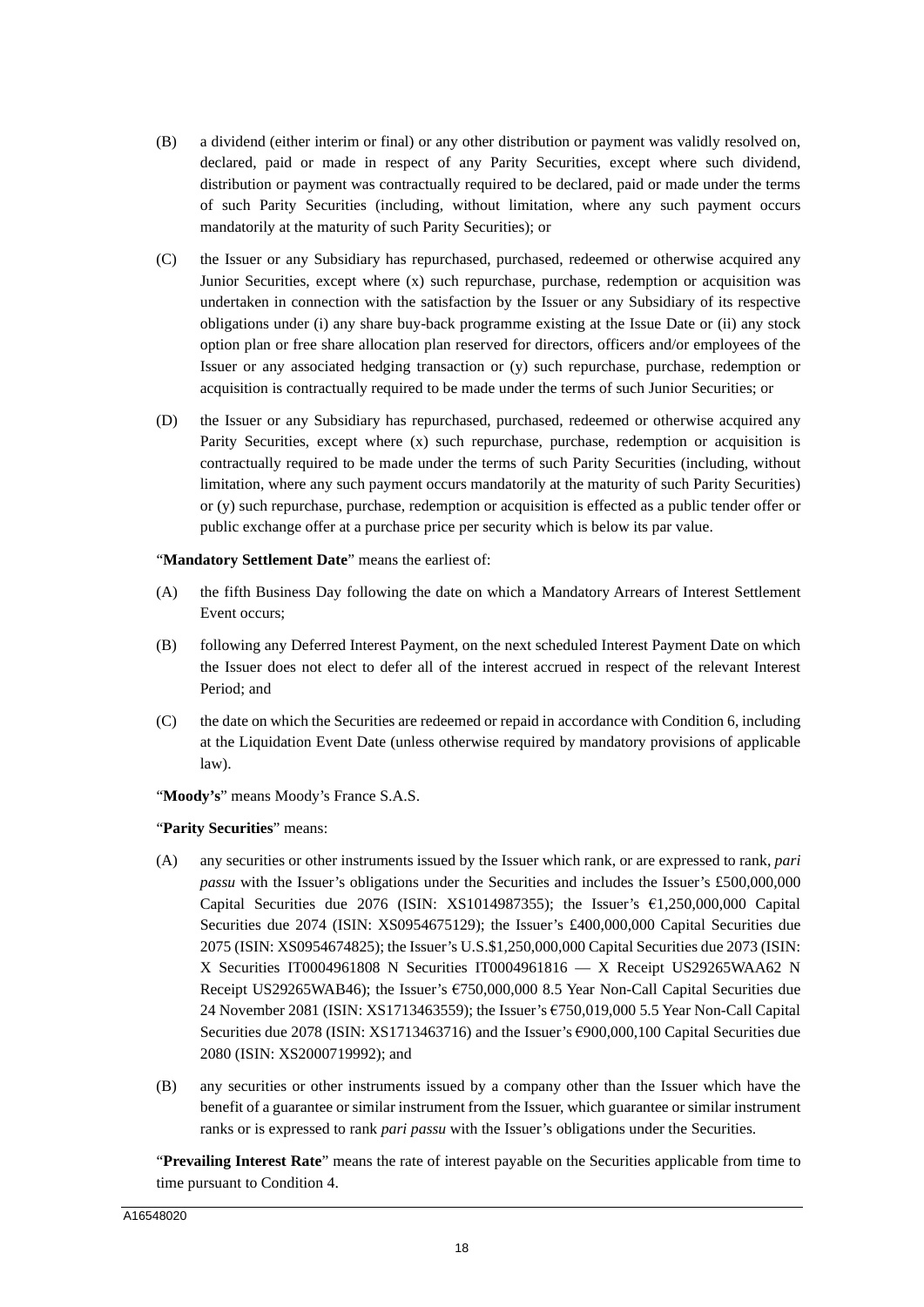"**Rating Agency**" means any of Moody's, S&P, Fitch and any other rating agency substituted for any of them by the Issuer with the prior written approval of the Trustee and, in each case, any of their respective successors to the rating business thereof.

"**Rating Agency Confirmation**" means a written confirmation from a Rating Agency which has assigned ratings to the Issuer on a basis sponsored by the Issuer which is either received by the Issuer directly from the relevant Rating Agency or indirectly via publication by such Rating Agency.

A "**Rating Methodology Event**" shall be deemed to have occurred if the Issuer has received a Rating Agency Confirmation stating that:

- (A) due to an amendment, clarification or change in the "equity credit" (or such similar nomenclature then used by such Rating Agency) criteria of such Rating Agency, which amendment, clarification or change has occurred after the Relevant Rating Date, the Securities are eligible for a level of equity credit that is lower than the level or equivalent level of equity credit assigned to the Securities by such Rating Agency on the Relevant Rating Date; or
- (B) following a Refinancing Event, the Securities would have become eligible (had such Refinancing Event not occurred), due to an amendment, clarification or change in the "equity credit" (or such similar nomenclature then used by such Rating Agency) criteria, for a level of equity credit that is lower than the level or equivalent level of equity credit assigned to the Securities by such Rating Agency on the Relevant Rating Date;).

"**Redemption Calculation Date**" means the fourth Business Day prior to the relevant Early Redemption Date.

"**Refinancing Event**" means the refinancing, in whole or in part, of the Securities following the Relevant Rating Date and, as a result of such refinancing, the Securities having become eligible for a level of equity credit that is lower than the level or equivalent level of equity credit assigned to the Securities by such Rating Agency on the Relevant Rating Date.

"**Relevant Date**" means the date on which any payment first becomes due but, if the full amount payable has not been received by the Principal Paying Agent or the Trustee on or before the due date, it means the date on which, the full amount of the money having been so received, notice to that effect has been duly given to the Securityholders by the Issuer in accordance with Condition 12.

"**Relevant Nominating Body**" means, in respect of a benchmark or screen rate (as applicable):

- (A) the European Central Bank, or any central bank or other supervisory authority which is responsible for supervising the administrator of the benchmark or screen rate (as applicable); or
- (B) any working group or committee sponsored by, chaired or co-chaired by or constituted at the request of (a) the European Central Bank, (b) any central bank or other supervisory authority which is responsible for supervising the administrator of the benchmark or screen rate (as applicable), (c) a group of the aforementioned central banks or other supervisory authorities or (d) the Financial Stability Board or any part thereof.

"**Relevant Rating Date**" means the Issue Date or, if later, the date on which the Securities are assigned equity credit by the relevant Rating Agency for the first time;

"**Reset Date**" means the First Reset Date and each date falling on the fifth anniversary thereafter.

"**Reset Interest Determination Date**" means, in respect of any Reset Period, the day falling two Business Days prior to the beginning of the relevant Reset Period.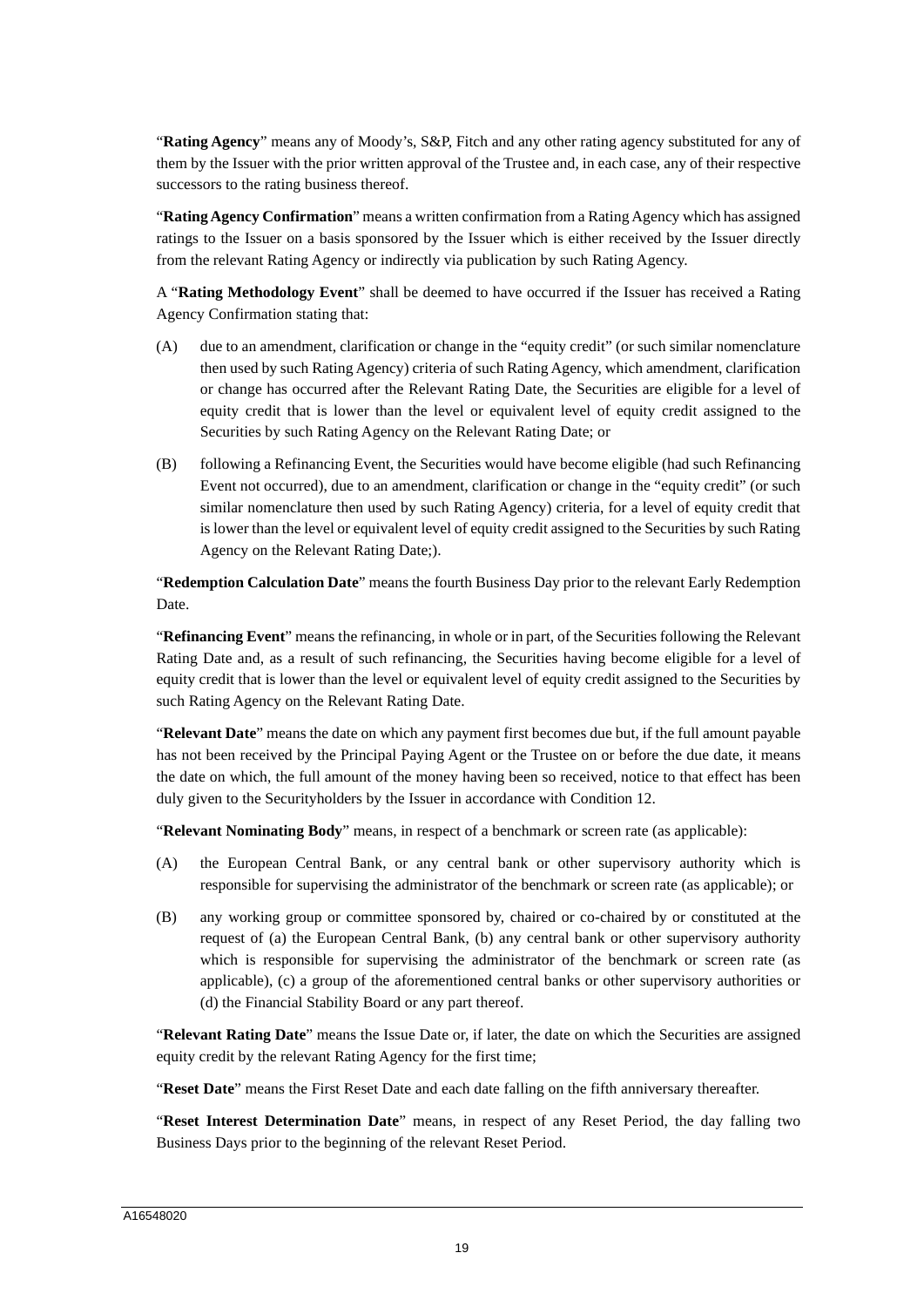"**Reset Period**" means each period from and including the First Reset Date to but excluding the next following Reset Date and thereafter from and including each Reset Date to but excluding the next following Reset Date.

"**S&P**" means S&P Global Ratings Europe Limited (France Branch).

"**Subsidiary**" means any entity which is a subsidiary (*società controllata*) of the Issuer within the meaning of Article 2359 of the Italian Civil Code and Article 93 of Legislative Decree No. 58 of 24 February 1998, as amended.

A "**Substantial Repurchase Event**" shall be deemed to have occurred if, prior to the giving of the relevant notice of redemption, at least 75 per cent. of the aggregate principal amount of the Securities issued on the Issue Date has been purchased by or on behalf of the Issuer or a Subsidiary and has been cancelled.

"**Successor Rate**" means the rate that the Independent Adviser determines is a successor to or replacement of the EUR 5 year Swap Rate and which is formally recommended by any Relevant Nominating Body.

"**TARGET2 Settlement Day**" means any day on which the Trans-European Automated Real-Time Gross Settlement Express Transfer (TARGET2) System is open.

A "**Tax Deductibility Event**" shall be deemed to have occurred if, as a result of a Tax Law Change, payments of interest by the Issuer in respect of the Securities are no longer, or within 90 calendar days of the date of any opinion provided pursuant to Condition 6.4(b)(ii) will no longer be, deductible in whole or in part for Italian corporate income tax purposes, and the Issuer cannot avoid the foregoing by taking reasonable measures available to it. For the avoidance of doubt, a Tax Deductibility Event shall not occur if payments of interest by the Issuer in respect of the Securities are not deductible in whole or in part for Italian corporate income tax purposes solely as a result of general tax deductibility limits set forth by Article 96 of Decree No. 917 as at (and on the basis of the general tax deductibility limits calculated in the manner applicable as at) the Issue Date.

"**Tax Jurisdiction**" means the Republic of Italy and/or such other taxing jurisdiction to which the Issuer becomes subject or any political subdivision or any authority thereof or therein having power to tax.

"**Tax Law Change**" means: (i) any amendment to, clarification of, or change in, the laws or treaties (or any regulations thereunder) of a Tax Jurisdiction affecting taxation; (ii) any governmental action or (iii) any amendment to, clarification of, or change in the official position or the interpretation of such governmental action that differs from the previously generally accepted position, in each case, by any legislative body, court, governmental authority or regulatory body, or which differs from any specific written statements made by any governmental authority or regulatory body regarding the anticipated tax treatment of the Securities, which amendment, clarification, change or governmental action is effective, on or after the Issue Date.

"**Taxes**" means any present or future taxes or duties, assessments or governmental charges of whatever nature.

"**Varied Securities**" has the meaning given to it in Condition 7.1.

A "**Withholding Tax Event**" shall be deemed to have occurred if, following the Issue Date:

(A) as a result of a Tax Law Change, the Issuer has or will become obliged to pay Additional Amounts in respect of the Securities and such obligation cannot be avoided by the Issuer taking reasonable measures available to it; or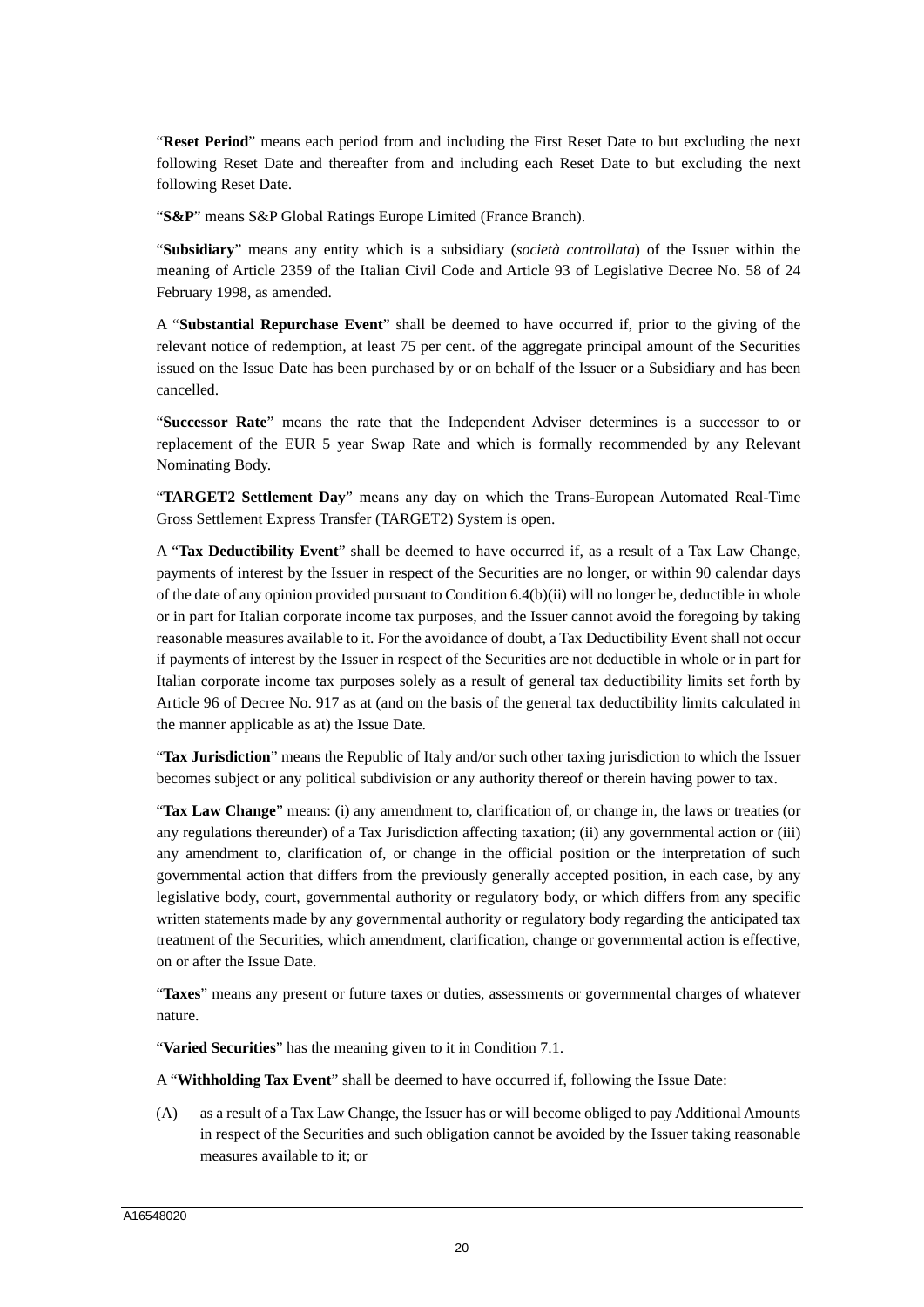(B) a person into which the Issuer is merged or to whom it has conveyed, transferred or leased all or substantially all of its assets and who has been substituted in place of the Issuer as principal debtor under the Securities is required to pay Additional Amounts in respect of the Securities and such obligation cannot be avoided by such person taking reasonable measures available to it, unless the sole purpose of such a merger, conveyance, transfer or lease would be to permit the Issuer to redeem the Securities.

# **3 Status and Subordination**

### **3.1 Status**

The Securities and the Coupons constitute direct, unsecured and subordinated obligations of the Issuer and rank and will at all times rank *pari passu* without any preference among themselves and with Parity Securities. The Securities constitute *obbligazioni* pursuant to Articles 2410 *et seq*. of the Italian Civil Code. The obligations of the Issuer in respect of the Securities and the Coupons are subordinated as described in Condition 3.2.

# **3.2 Subordination**

The obligations of the Issuer to make payment in respect of principal and interest on the Securities and the Coupons, including its obligations in respect of any Arrears of Interest, will, in the event of the winding-up, insolvency, dissolution or liquidation of the Issuer, rank:

- (a) senior only to the Issuer's payment obligations in respect of any Junior Securities;
- (b) *pari passu* among themselves and with the Issuer's payment obligations in respect of any Parity Securities; and
- (c) junior to all other payment obligations of the Issuer, present and future, whether subordinated (including any claims pursuant to Article 2411, first paragraph, of the Italian Civil Code) or unsubordinated,

in each case except as otherwise required by mandatory provisions of applicable law.

Nothing in this Condition 3.2 shall affect or prejudice the payment of costs, charges, expenses, liabilities or remuneration of the Trustee or Agents or the rights and remedies of the Trustee or the Agents in respect thereof.

# **3.3 No Set-off**

To the extent and in the manner permitted by applicable law, no Securityholder or Couponholder may exercise, claim or plead any right of set-off, counterclaim, compensation or retention in respect of any amount owed to it by the Issuer in respect of, or arising from, the Securities or the Coupons and each Securityholder and Couponholder will, by virtue of his holding of any Security or Coupon, be deemed to have waived all such rights of set-off, counterclaim, compensation or retention. The Issuer may not set off any claims it may have against the Securityholders against any of its obligations under the Securities or the Coupons.

# **4 Interest and Interest Deferral**

# **4.1 Interest**

# *(a) Interest Rates and Interest Payment Dates*

Unless previously redeemed or repurchased and cancelled in accordance with these Conditions and subject to the further provisions of this Condition 4, the Securities will bear interest on their principal amount as follows: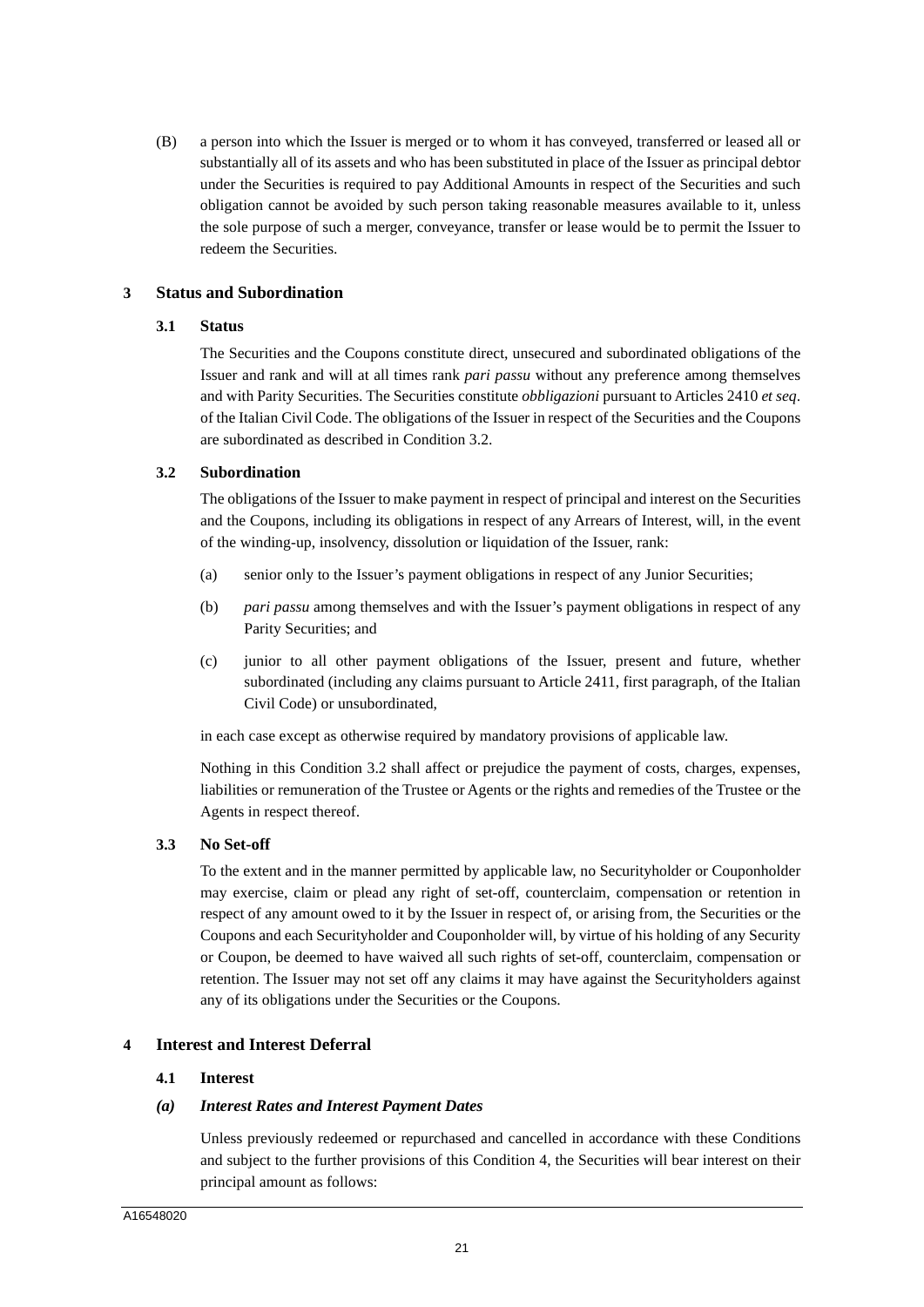- (i) from (and including) the Issue Date to (but excluding) the First Reset Date, at the rate of 2.250 per cent. per annum, payable annually in arrear on each Interest Payment Date; and
- (ii) from (and including) the First Reset Date to (but excluding) the date fixed for redemption, at, in respect of each Reset Period, the relevant EUR 5 year Swap Rate plus:
	- (A) in respect of the Reset Period commencing on the First Reset Date to but excluding 10 March 2032, 2.679 per cent. per annum;
	- (B) in respect of the Reset Periods commencing on 10 March 2032, 10 March 2037 and 10 March 2042, 2.929 per cent. per annum; and
	- (C) in respect of any other Reset Period after 10 March 2047, 3.679 per cent. per annum;

all as determined by the Agent Bank for annual payment in arrear on each Interest Payment Date, commencing on the First Interest Payment Date.

#### *(b) Determination of EUR 5 year Swap Rate*

- (i) For the purposes of these Conditions, the relevant "**EUR 5 year Swap Rate**", in respect of a Reset Period, shall be the annual mid-swap rate as displayed on the EUR Reset Screen Page as at 11:00 a.m. (CET) on the relevant Reset Interest Determination Date.
- (ii) If the relevant EUR 5 year Swap Rate does not appear on the EUR Reset Screen Page on the relevant Reset Interest Determination Date, the Issuer shall request each of the EUR Reset Reference Banks to provide it with its EUR 5 year Swap Rate Quotation (such EUR 5 year Swap Rate Quotation to be notified by the Issuer to the Agent Bank) and the Agent Bank will determine the EUR 5 year Swap Rate as the EUR Reset Reference Bank Rate on the relevant Reset Interest Determination Date.
- (iii) If at least three quotations are provided by the EUR Reset Reference Banks, the EUR 5 year Swap Rate will be determined by the Agent Bank on the basis of the arithmetic mean of the quotations provided, eliminating the highest quotation (or, in the event of equality, one of the highest) and the lowest quotation (or, in the event of equality, one of the lowest).
- (iv) If only two quotations are provided, the EUR 5 year Swap Rate will be the arithmetic mean of the quotations provided.
- (v) If only one quotation is provided, the EUR Reset Reference Banks Rate will be the quotation provided.
- (vi) If no quotations are provided, the EUR Reset Reference Bank Rate for the relevant period will be equal to the last available EUR 5 year mid swap rate for euro swap transactions, expressed as an annual rate, on the EUR Reset Screen Page.

# *(c) Calculation of Interest*

The interest payable on each Security on any Interest Payment Date shall be calculated per  $\epsilon$ 1,000 in principal amount of the Securities (the "**Calculation Amount**"). The amount of interest payable per Calculation Amount for any period shall be equal to the product of the Prevailing Interest Rate for the Interest Period ending immediately prior to such Interest Payment Date, the Calculation Amount and the day-count fraction for the relevant period, rounding the resulting figure to the nearest cent (half a cent being rounded upwards).

The day-count fraction will be calculated on the following basis:

(a) if the Accrual Period is equal to or shorter than the Determination Period during which it falls, the day-count fraction will be the number of days in the Accrual Period divided

A16548020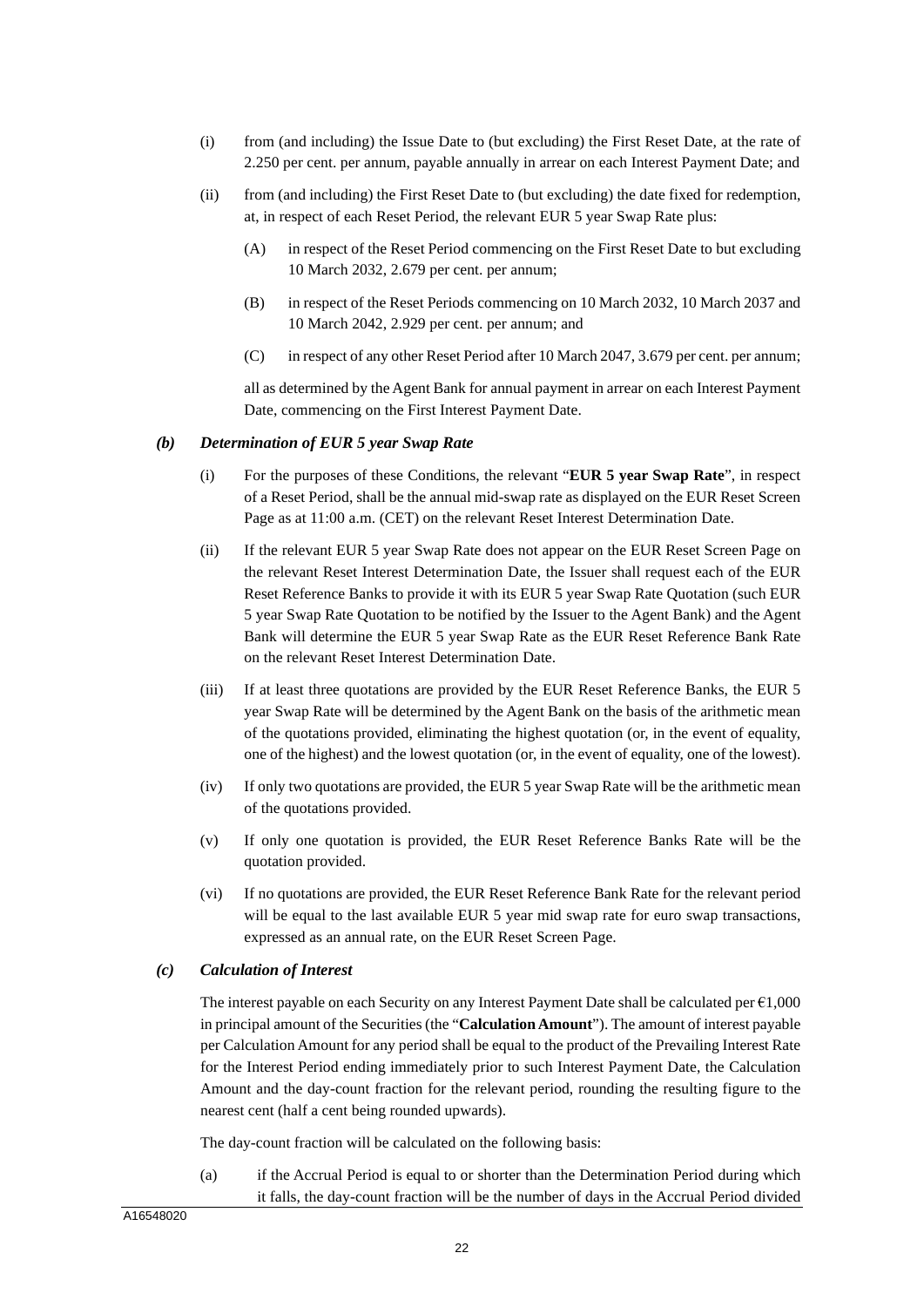by the product of (1) the number of days in such Determination Period and (2) the number of Determination Periods normally ending in any year; and

- (b) if the Accrual Period is longer than one Determination Period, the day-count fraction will be the sum of:
	- (i) the number of days in such Accrual Period falling in the Determination Period in which it begins divided by the product of (1) the number of days in such Determination Period and (2) the number of Determination Periods normally ending in any year; and
	- (ii) the number of days in such Accrual Period falling in the next Determination Period divided by the product of (a) the number of days in such Determination Period and (2) the number of Determination Periods normally ending in any year

where:

"**Accrual Period**" means the relevant period for which interest is to be calculated (from and including the first such day to but excluding the last); and

"**Determination Period**" means the period from and including 10 September in any year to but excluding the next 10 September.

### **4.2 Interest Deferral**

Subject to the provisions of the following paragraphs, on each Interest Payment Date, the Issuer shall pay interest on the Securities accrued to (but excluding) that date in respect of the Interest Period ending immediately prior to such Interest Payment Date.

#### *(a) Optional Interest Deferral*

The Issuer may, at its sole discretion, elect to defer in whole, but not in part, any payment of interest accrued on the Securities in respect of any Interest Period (a "**Deferred Interest Payment**") by giving notice (a "**Deferral Notice**") of such election to the Securityholders in accordance with Condition 12 and to the Trustee and the Principal Paying Agent at least five, but not more than 30, Business Days prior to the relevant Interest Payment Date. If the Issuer makes such an election, the Issuer shall have no obligation to make such payment and any such nonpayment of interest shall not constitute a default of the Issuer or any other breach of obligations under the Securities or for any other purpose.

Any Deferred Interest Payment will be deferred and shall constitute "**Arrears of Interest**". Any Arrears of Interest will remain outstanding until paid in full by the Issuer, but Arrears of Interest shall not itself bear interest.

#### *(b) Optional Settlement of Arrears of Interest*

The Issuer may pay outstanding Arrears of Interest (in whole but not in part) at any time upon giving not less than 10 and not more than 15 Business Days' notice to the Securityholders in accordance with Condition 12 (which notice shall be irrevocable and will oblige the Issuer to pay the relevant Arrears of Interest on the payment date specified in such notice) and to the Trustee and the Principal Paying Agent at least five, but not more than 30, Business Days prior to the relevant due date for payment.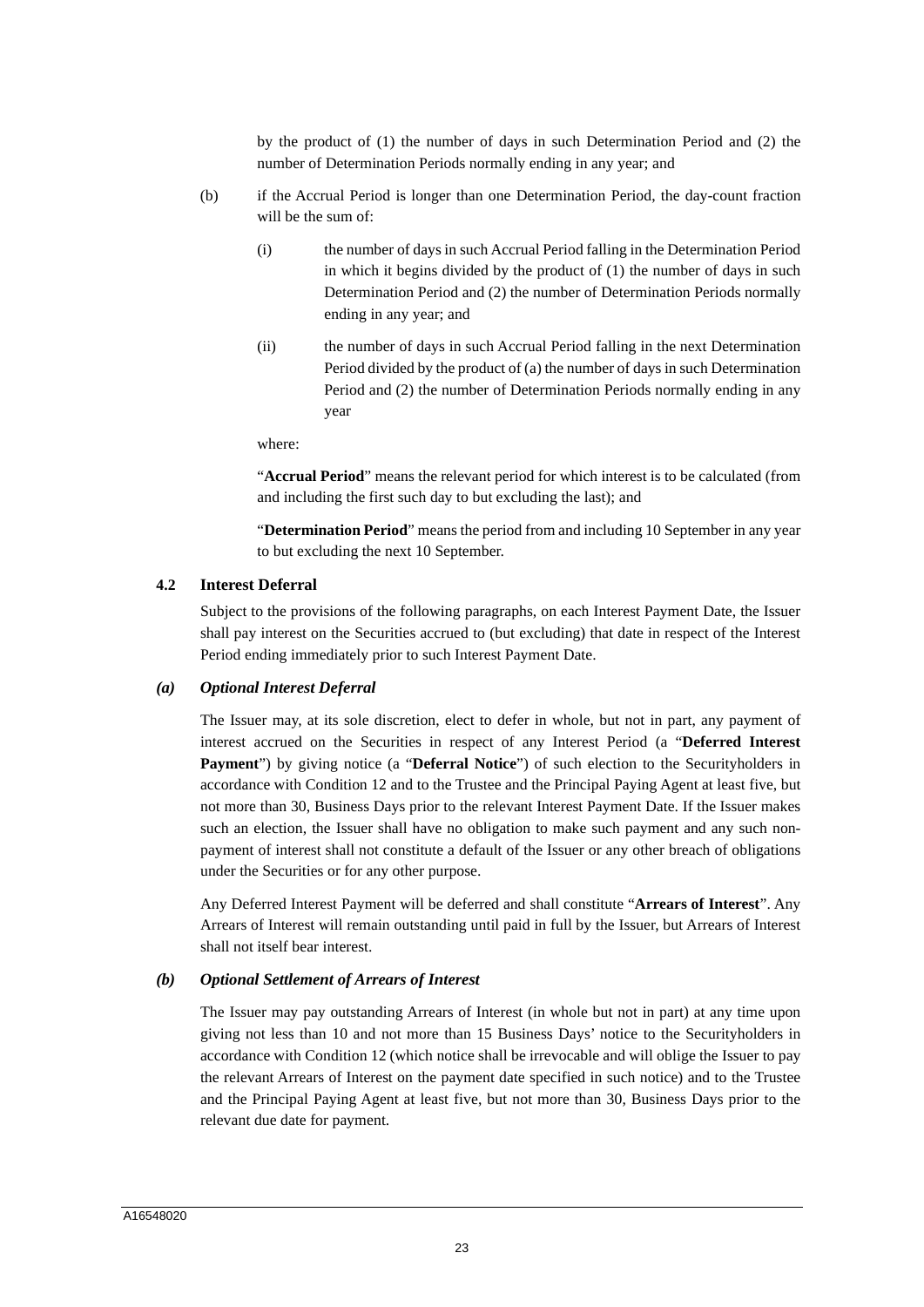# *(c) Mandatory Settlement of Arrears of Interest*

All (but not some only) of any outstanding Arrears of Interest from time to time in respect of all Securities for the time being outstanding shall become due and payable in full and shall be paid by the Issuer on the first occurring Mandatory Settlement Date.

Notice of the occurrence of any Mandatory Settlement Date shall be given to the Securityholders in accordance with Condition 12 and to the Trustee and the Principal Paying Agent at least five, but not more than 30, Business Days prior to the relevant due date for payment.

#### *(d) Notification of Mandatory Settlement Date*

Upon the occurrence of a Mandatory Settlement Date, the Issuer shall promptly deliver to the Trustee a certificate signed by two duly authorised representatives of the Issuer confirming the occurrence thereof upon which the Trustee may rely absolutely without liability to any person for so doing.

### **4.3 Accrual of Interest**

The Securities will cease to bear interest from (and including) the calendar day on which they are due for redemption. If the Issuer fails to redeem the Securities upon due presentation and surrender thereof when due, interest will continue to accrue as provided in the Trust Deed.

### **4.4 Benchmark discontinuation**

### *(a) Independent Adviser*

If a Benchmark Event occurs in relation to the EUR 5 year Swap Rate on any Reset Interest Determination Date, then the Issuer shall use its reasonable endeavours to appoint and consult with an Independent Adviser, as soon as reasonably practicable, to determine a Successor Rate, failing which an Alternative Rate (in accordance with Condition 4.4(b)) and, in either case, an Adjustment Spread and any Benchmark Amendments (in accordance with Condition 4.4(d)).

An Independent Adviser appointed pursuant to this Condition 4.4 shall act in good faith and in a commercially reasonable manner as an expert and in consultation with the Issuer. In the absence of fraud and gross negligence, the Independent Adviser shall have no liability whatsoever to the Issuer, the Paying Agents or the Securityholders for any determination made by it pursuant to this Condition 4.4.

If: (i) the Issuer is unable to appoint an Independent Adviser; or (ii) the Independent Adviser appointed by it fails to determine a Successor Rate or, failing which, an Alternative Rate in accordance with this Condition 4.4(a) prior to the relevant Reset Interest Determination Date, the EUR 5 year Swap Rate applicable to the next succeeding Reset Period shall be the last available EUR 5 year mid swap rate for euro swap transactions, expressed as an annual rate, on the EUR Reset Screen Page. For the avoidance of doubt, this Condition 4.4(a) shall apply to the relevant next succeeding Reset Period only and any subsequent Reset Periods are subject to the subsequent operation of, and to adjustment as provided in, this Condition 4.4(a).

#### *(b) Successor Rate or Alternative Rate*

If the Independent Adviser determines that:

(i) there is a Successor Rate, then such Successor Rate and the applicable Adjustment Spread shall subsequently be used in place of the EUR 5 year Swap Rate to determine the Prevailing Interest Rate (or the relevant component part thereof) for all future payments of interest on the Securities (subject to the operation of this Condition 4.4); or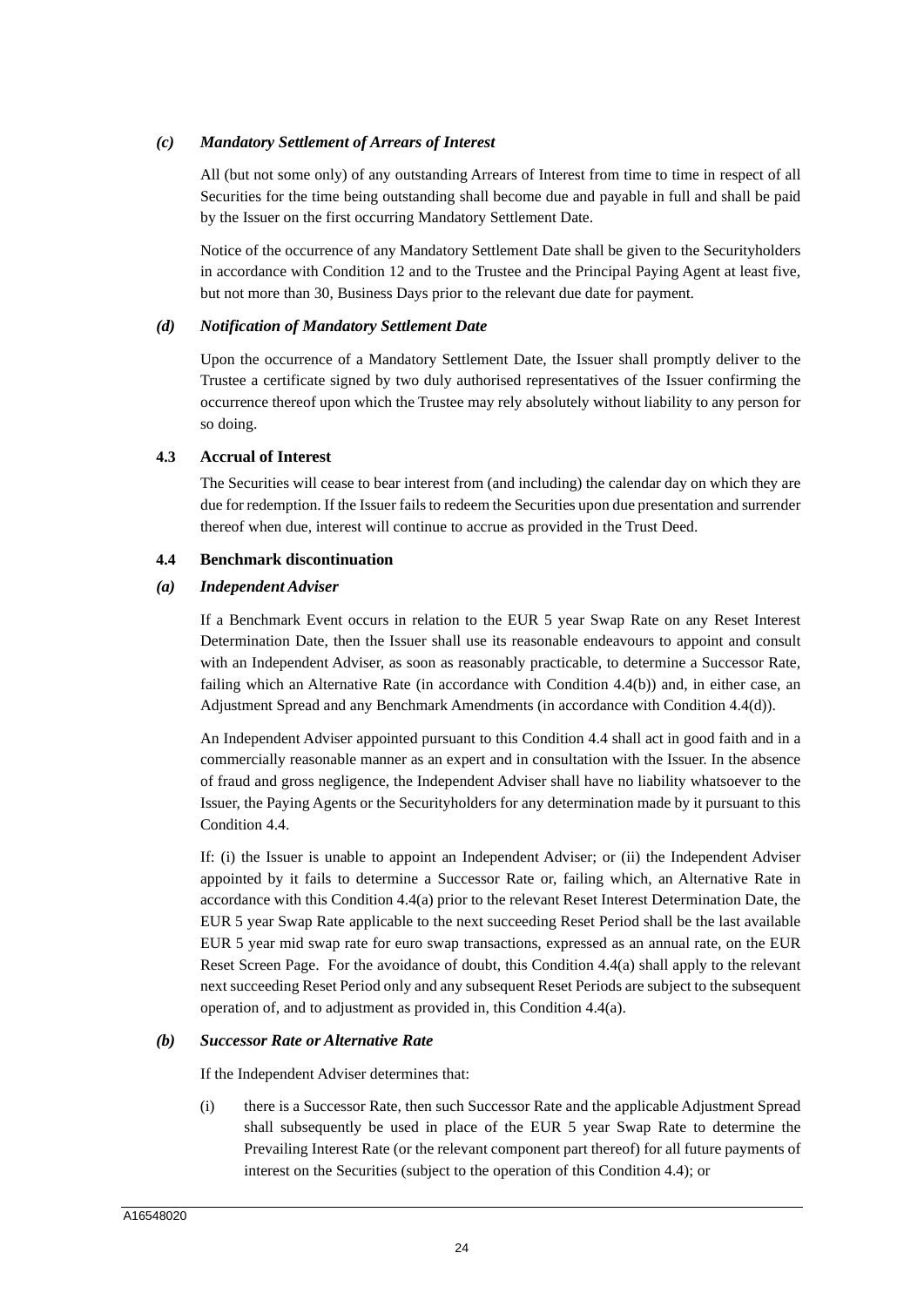(ii) there is no Successor Rate but that there is an Alternative Rate, then such Alternative Rate and the applicable Adjustment Spread shall subsequently be used in place of the EUR 5 year Swap Rate to determine the Prevailing Interest Rate (or the relevant component part thereof) for all future payments of interest on the Securities (subject to the operation of this Condition 4.4).

### *(c) Adjustment Spread*

The Adjustment Spread (or the formula or methodology for determining the Adjustment Spread) shall be applied to the Successor Rate or the Alternative Rate (as the case may be).

#### *(d) Benchmark Amendments*

If any Successor Rate or Alternative Rate and, in either case, the applicable Adjustment Spread is determined in accordance with this Condition 4.4 and the Independent Adviser determines (i) that amendments to these Conditions are necessary to ensure the proper operation of such Successor Rate or Alternative Rate and, in either case, the applicable Adjustment Spread (such amendments, the "**Benchmark Amendments**") and (ii) the terms of the Benchmark Amendments, then the Issuer shall, subject to giving notice thereof in accordance with Condition 4.4(e), without any requirement for the consent or approval of Securityholders, vary these Conditions to give effect to such Benchmark Amendments with effect from the date specified in such notice.

In connection with any such variation in accordance with this Condition 4.4(d), the Issuer shall comply with the rules of any stock exchange on which the Securities are for the time being listed or admitted to trading.

Notwithstanding any other provision of this Condition 4.4, no Successor Rate or Alternative Rate will be adopted, nor will the applicable Adjustment Spread be applied, nor will any Benchmark Amendments be made, if and to the extent that, in the determination of the Issuer, the same could reasonably be expected to cause a Rating Methodology Event to occur.

At the request of the Issuer, but subject to receipt by the Trustee of a certificate signed by two duly authorised representatives of the Issuer pursuant to Condition 4.4(e), the Trustee shall (at the expense of the Issuer), without any requirement for the consent or approval of the Securityholders, be obliged to concur with the Issuer in effecting any Benchmark Amendments (including, inter alia, by the execution of a deed supplemental to or amending the Trust Deed), provided that the Trustee shall not be obliged to agree to any Benchmark Amendments which, in the sole opinion of the Trustee, would have the effect of (i) exposing the Trustee to any liability against which it has not been indemnified and/or secured and/or prefunded to its satisfaction; or (ii) increasing the obligations, responsibilities or duties, or decreasing the protections, of the Trustee under the Trust Deed and/or the Conditions in any way.

#### *(e) Notices etc*

Any Successor Rate or Alternative Rate and, in either case, the applicable Adjustment Spread and the specific terms of any Benchmark Amendments, determined under this Condition 4.4 will be notified promptly by the Issuer to the Trustee, the Principal Paying Agent and the Agent Bank and, in accordance with Condition 12 (*Notices*), the Securityholders. Such notice shall be irrevocable and shall specify the effective date of the Benchmark Amendments, if any.

No later than notifying the Trustee of the same, the Issuer shall deliver to the Trustee a certificate signed by two duly authorised representatives of the Issuer:

(a) confirming (i) that a Benchmark Event has occurred, (ii) the Successor Rate or, as the case may be, the Alternative Rate, (iii) the applicable Adjustment Spread and (iv) the specific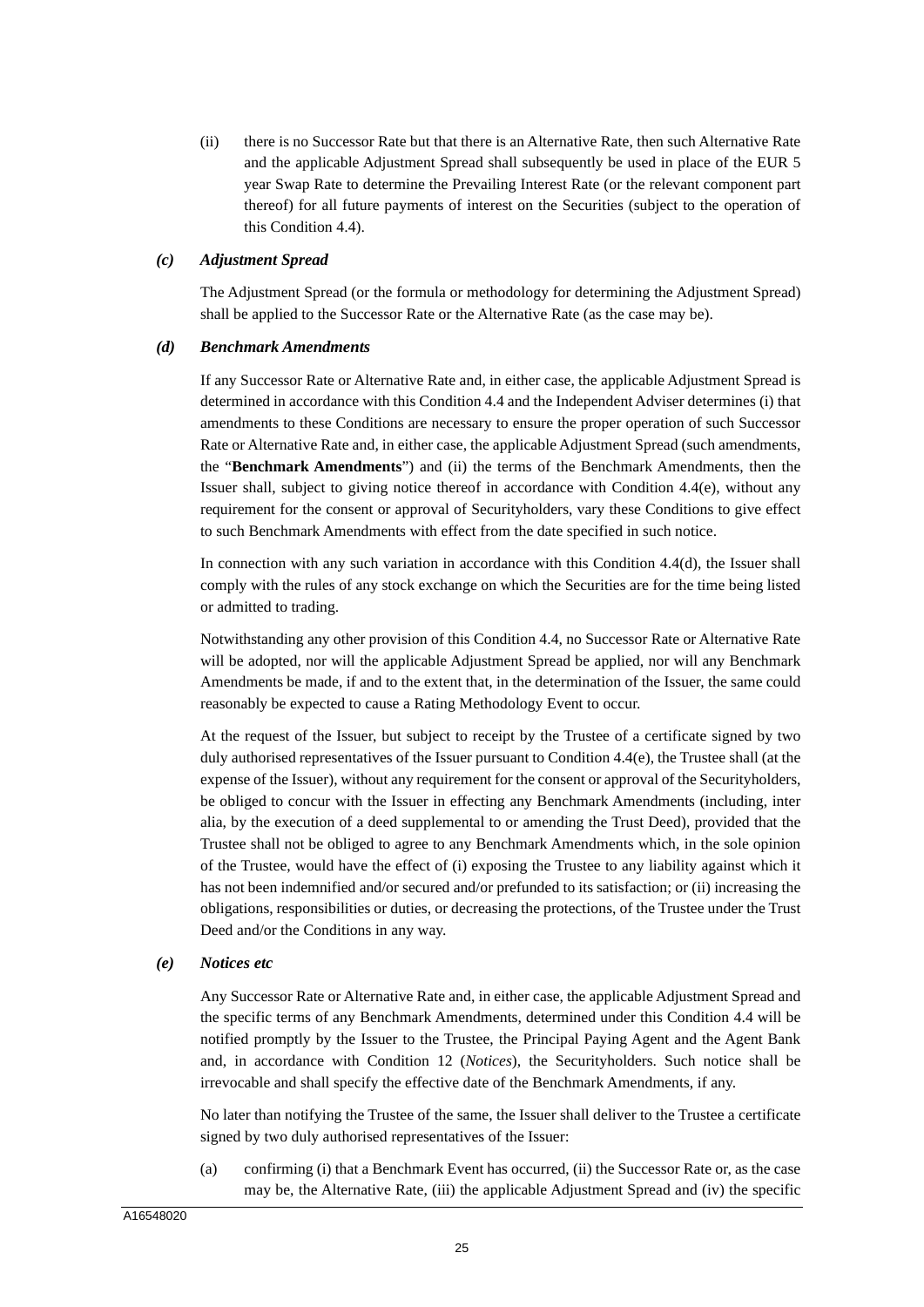terms of the Benchmark Amendments (if any), in each case as determined in accordance with the provisions of this Condition 4.4; and

(b) certifying that the Benchmark Amendments (if any) are necessary to ensure the proper operation of such Successor Rate or Alternative Rate and (in either case) the applicable Adjustment Spread.

The Trustee shall be entitled to rely on such certificate (without liability to any person) as sufficient evidence thereof. The Successor Rate or Alternative Rate and the Adjustment Spread and the Benchmark Amendments (if any) specified in such certificate will (in the absence of manifest error or bad faith in the determination of the Successor Rate or Alternative Rate and the Adjustment Spread and the Benchmark Amendments (if any) and without prejudice to the Trustee's, the Agent Bank's or the Principal Paying Agent's ability to rely on such certificate as aforesaid) be binding on the Issuer, the Trustee, the Calculation Agent, the Paying Agents and the Securityholders.

### *(f) Survival of EUR 5 year Swap Rate*

Without prejudice to the obligations of the Issuer under Condition 4.4(a), (b), (c) and (d), the EUR 5 year Swap Rate and the fallback provisions provided for in Condition 4.1(b) will continue to apply unless and until a Benchmark Event has occurred.

### **5 Payment and Exchanges of Talons**

*Provisions for payments in respect of Global Securities are set out under "Summary of Provisions Relating to the Securities while represented by the Global Securities" below.* 

### **5.1 Payments in respect of Securities**

Payments of principal and interest in respect of each Security will be made against presentation and surrender (or, in the case of part payment only, endorsement) of the Security, except that payments of interest due on an Interest Payment Date will be made against presentation and surrender (or, in the case of part payment only, endorsement) of the relevant Coupon, in each case at the specified office outside the United States of any of the Paying Agents.

#### **5.2 Method of Payment**

Payments will be made by credit or transfer to a euro account (or any other account to which euro may be credited or transferred) specified by the payee.

#### **5.3 Missing Unmatured Coupons**

Upon the date on which any Security becomes due and repayable, all unmatured Coupons appertaining to the Security (whether or not attached) shall become void and no payment shall be made in respect of such Coupons.

#### **5.4 Payments subject to Applicable Laws**

Payments will be subject in all cases to any other applicable fiscal or other laws and regulations in the place of payment or other laws and regulations to which the Issuer or its agents agree to be subject and, save as provided in Condition 8 below, the Issuer will not be liable for any Taxes imposed or levied by such laws, regulations or agreements.

#### **5.5 Payment only on a Presentation Date**

A holder shall be entitled to present a Security or Coupon for payment only on a Presentation Date and shall not be entitled to any further interest or other payment if a Presentation Date is after the due date for payment of any amount in respect of any Security or Coupon.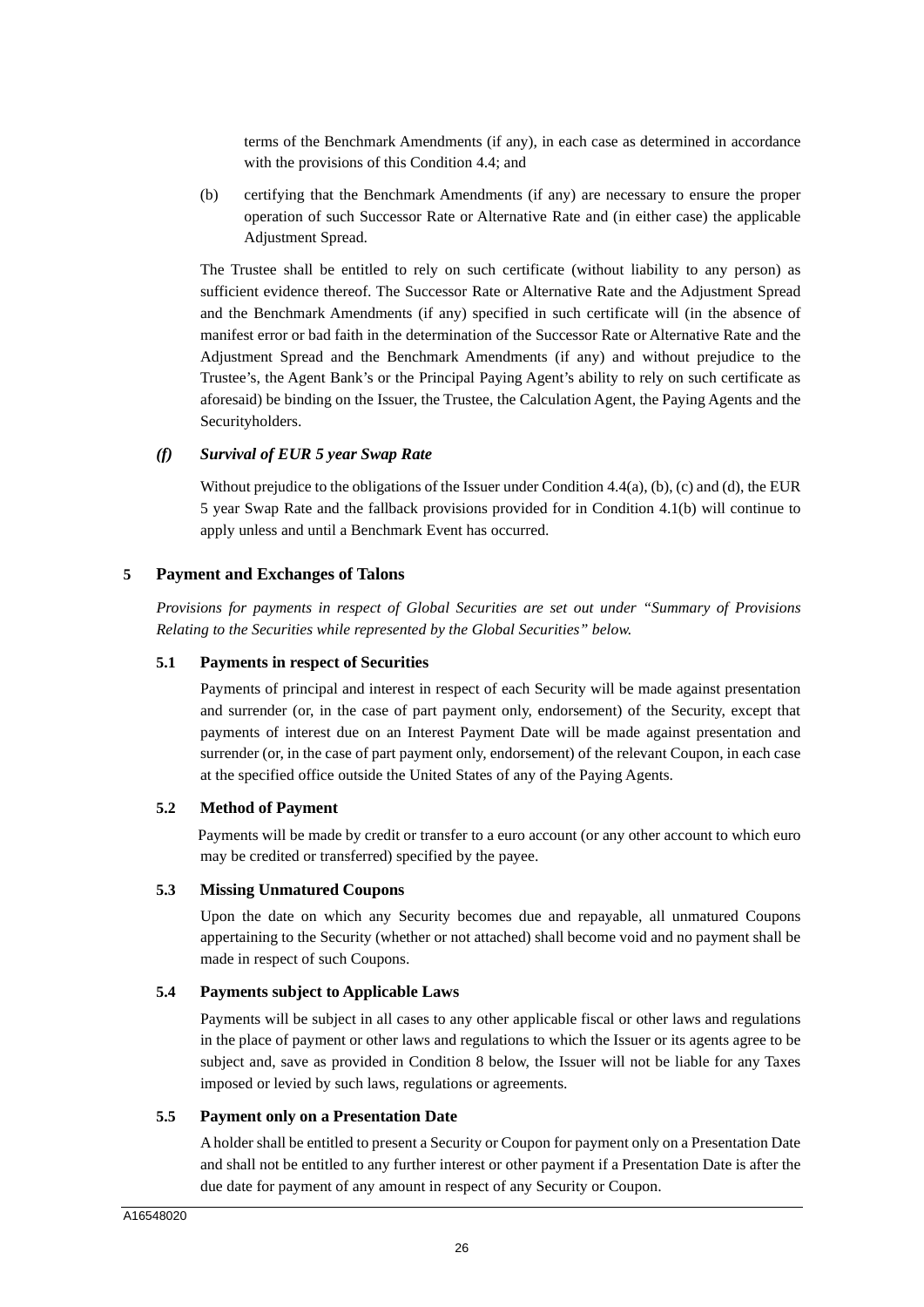"**Presentation Date**" means a day which (subject to Condition 9):

- (a) is or falls after the relevant due date for payment of any amount in respect of any Security or Coupon;
- (b) is a day on which commercial banks and foreign exchange markets settle payments and are open for general business (including dealing in foreign exchange and foreign currency deposits) in the place of the specified office of the Paying Agent at which the Security or Coupon is presented for payment; and
- (c) in the case of payment by credit or transfer to a euro account as referred to above, is a TARGET2 Settlement Day.

### **5.6 Exchange of Talons**

On and after the Interest Payment Date on which the final Coupon comprised in any Coupon sheet matures, the Talon comprised in the Coupon sheet may be surrendered at the specified office of any Paying Agent in exchange for a further Coupon sheet (including any appropriate further Talon), subject to the provisions of Condition 9. Each Talon shall, for the purposes of these Conditions, be deemed to mature on the Interest Payment Date on which the final Coupon comprised in the relative Coupon sheet matures.

#### **5.7 Initial Paying Agents**

The names of the initial Paying Agents and their initial specified offices are set out at the end of these Conditions. The Issuer reserves the right, subject to the prior written approval of the Trustee, at any time to vary or terminate the appointment of any Paying Agent and to appoint additional or other Paying Agents provided that:

- (a) there will at all times be a Principal Paying Agent;
- (b) there will at all times be a Paying Agent in a jurisdiction within Europe, other than the jurisdiction in which the Issuer is incorporated; and
- (c) there will at all times be an Agent Bank.

Notice of any termination or appointment and of any changes in specified offices will be given to the Securityholders promptly by the Issuer in accordance with Condition 12.

# **6 Redemption and Purchase**

#### **6.1 No fixed redemption**

Unless previously redeemed or purchased and cancelled as provided below, the Securities will become due and payable and will be redeemed on the date on which a winding up, dissolution or liquidation of the Issuer (otherwise than for the purpose of a solvent amalgamation, merger or reconstruction under which the assets and liabilities of the Issuer are assumed by the entity resulting from such amalgamation, merger or reconstruction and such entity assumes the obligations of the Issuer in respect of the Securities in accordance with Condition 13.2) is instituted (the "**Liquidation Event Date**"), including in connection with any Insolvency Proceedings, in accordance with (i) any applicable legal provision, or any decision of any judicial or administrative authority, or (ii) any resolution passed at a shareholders' meeting of the Issuer or (iii) any provision which is set out in the by-laws of the Issuer from time to time (including the maturity of the Issuer which, as of the Issue Date, is set in its by-laws at 31 December 2100). Upon having become due and payable according to the provisions above, the Securities will be redeemed at an amount equal to their principal amount, together with any outstanding interest accrued up to (but excluding) the Liquidation Event Date and any outstanding Arrears of Interest.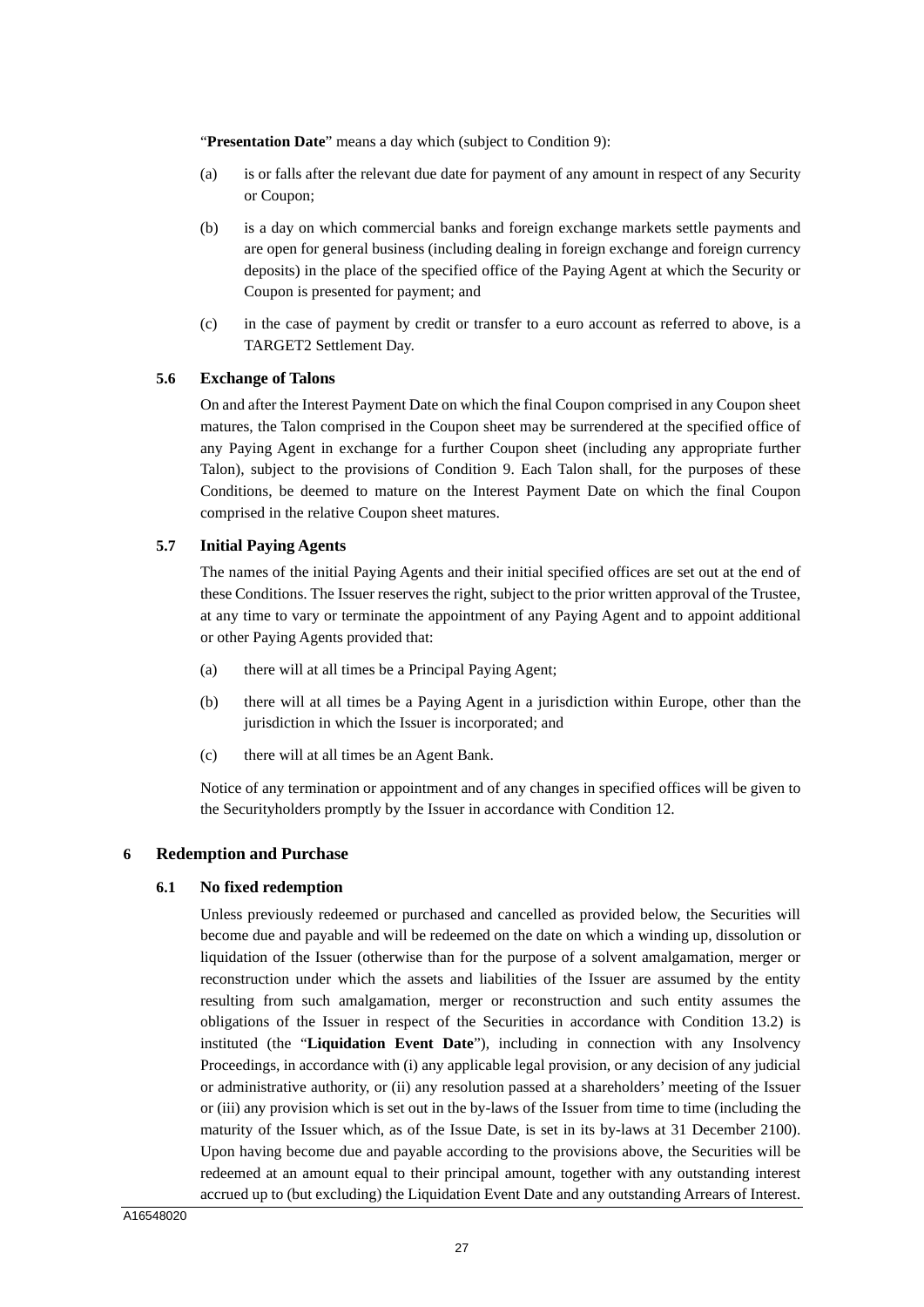# **6.2 Optional Redemption**

The Issuer may redeem all of the Securities (but not some only) on any date during the period commencing on (and including) 10 December 2026 and ending on (and including) the First Reset Date or upon any Interest Payment Date thereafter (each such date, a "**Call Date**"), in each case at their principal amount together with any accrued interest up to (but excluding) the relevant Call Date and any outstanding Arrears of Interest, on giving not less than 30 and not more than 60 calendar days' notice to the Securityholders in accordance with Condition 12.

# **6.3 Early Redemption following a Withholding Tax Event**

- (a) If a Withholding Tax Event occurs, the Issuer may redeem all (but not some only) of the Securities at any time at the applicable Early Redemption Price upon giving not less than 30 and not more than 60 calendar days' notice to the Trustee and the Securityholders in accordance with Condition 12, provided that no such notice shall be given earlier than 90 days prior to the earliest date on which the Issuer would be obliged to pay such Additional Amounts were a payment in respect of the Securities then due.
- (b) Prior to giving a notice to the Securityholders pursuant to this Condition 6.3, the Issuer will deliver to the Trustee in a form and with content reasonably satisfactory to the Trustee:
	- (i) a certificate signed by two duly authorised representatives of the Issuer stating that the Issuer is entitled to effect such redemption and setting forth a statement of facts showing that the conditions precedent to the right of the Issuer to redeem the Securities in accordance with this Condition 6.3 have been satisfied; and
	- (ii) an opinion of independent legal or tax advisers, appointed by the Issuer at its own expense, of recognised standing in the jurisdiction of incorporation of the Issuer to the effect that the Issuer has or will become obliged to pay Additional Amounts as a result of (in the case of paragraph (A) of the definition of Withholding Tax Event) a Tax Law Change or (in the case of paragraph (B) of the definition of Withholding Tax Event) the relevant merger, conveyance, transfer or lease,

and the Trustee shall be entitled to accept and rely on the above certificate and opinion as sufficient evidence of the satisfaction of the conditions precedent set out above and the facts set out therein in which event the same shall be conclusive and binding on the Securityholders and the Couponholders.

# **6.4 Early Redemption following a Tax Deductibility Event**

- (a) If a Tax Deductibility Event occurs, the Issuer may redeem all (but not some only) of the Securities at any time at the applicable Early Redemption Price upon giving not less than 30 and not more than 60 calendar days' notice of redemption to the Trustee and the Securityholders in accordance with Condition 12.
- (b) Prior to giving a notice to the Securityholders pursuant to this Condition 6.4, the Issuer will deliver to the Trustee in a form and with content reasonably satisfactory to the Trustee:
	- (i) a certificate signed by two duly authorised representatives of the Issuer stating that the Issuer is entitled to effect such redemption and setting forth a statement of facts showing that the conditions precedent to the right of the Issuer to redeem the Securities in accordance with this Condition 6.4 have been satisfied; and
	- (ii) an opinion of an independent legal or tax adviser, appointed by the Issuer at its own expense, of recognised standing in the jurisdiction of incorporation of the Issuer to the effect that payments of interest by the Issuer in respect of the Securities are no longer, or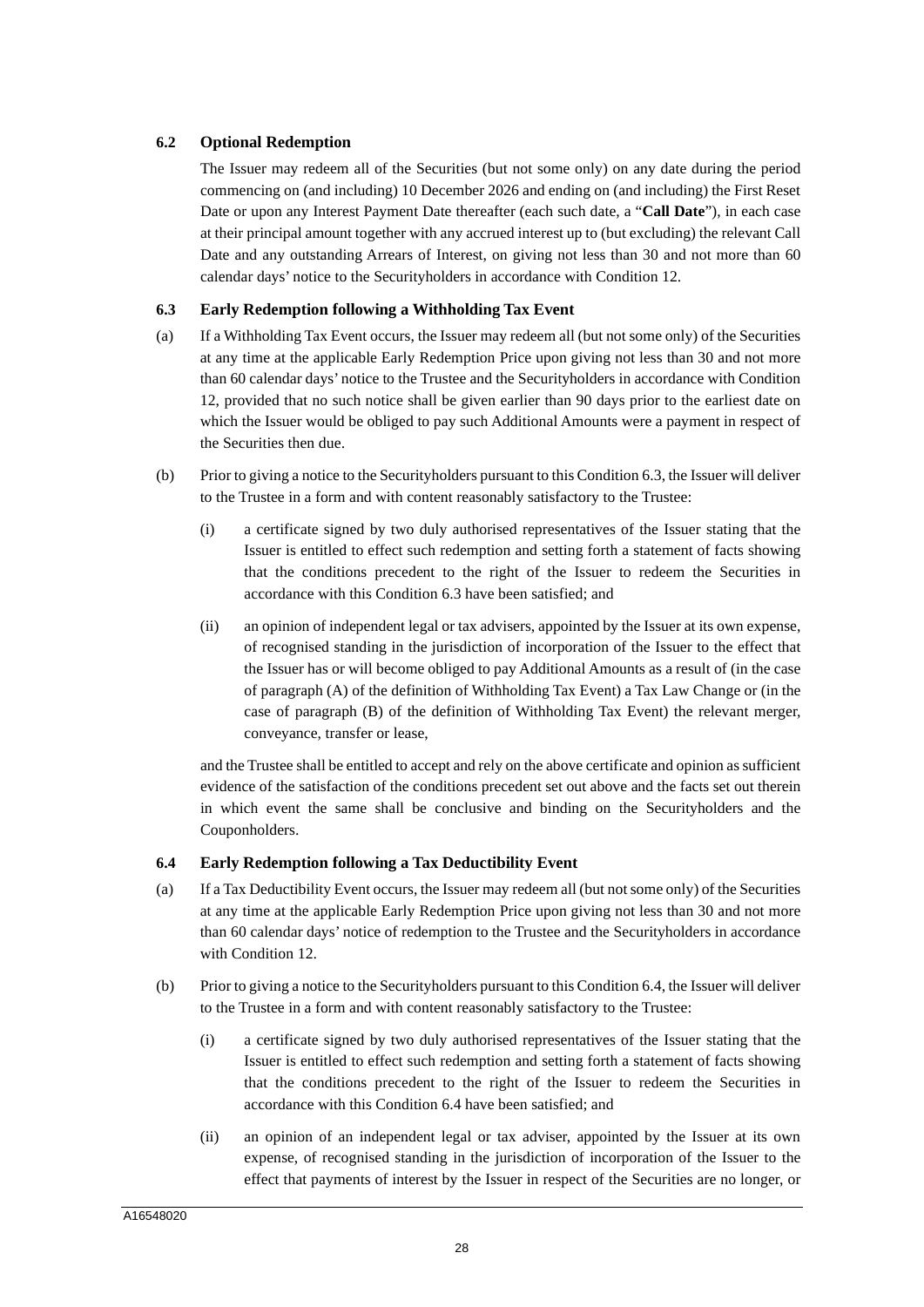within 90 calendar days of the date of that opinion will no longer be, deductible in whole or in part for Italian corporate income tax purposes as a result of a Tax Law Change,

and the Trustee shall be entitled to accept and rely on the above certificate and opinion as sufficient evidence of the satisfaction of the conditions precedent set out above and the facts set out therein in which event the same shall be conclusive and binding on the Securityholders and the Couponholders.

# **6.5 Early Redemption following a Rating Methodology Event**

- (a) If a Rating Methodology Event occurs, the Issuer may redeem all (but not some only) of the Securities at any time at the applicable Early Redemption Price upon giving not less than 30 and not more than 60 calendar days' notice of redemption to the Trustee and the Securityholders in accordance with Condition 12.
- (b) Prior to giving a notice to the Securityholders pursuant to this Condition 6.5, the Issuer will deliver to the Trustee in a form and with content reasonably satisfactory to the Trustee:
	- (i) a certificate signed by two duly authorised representatives of the Issuer stating that the Issuer is entitled to effect such redemption and setting forth a statement of facts showing that the conditions precedent to the right of the Issuer to redeem the Securities in accordance with this Condition 6.5 have been satisfied; and
	- (ii) a copy of the Rating Agency Confirmation relating to the applicable Rating Methodology Event unless the delivery of such Rating Agency Confirmation would constitute a breach of the terms on which such confirmation is delivered to the Issuer,

and the Trustee shall be entitled to accept and rely on the above certificate and, if applicable, copy of the Rating Agency Confirmation as sufficient evidence of the satisfaction of the conditions precedent set out above and the facts set out therein, in which event the same shall be conclusive and binding on the Securityholders and the Couponholders.

# **6.6 Early Redemption upon the occurrence of an Accounting Event**

(a) If an Accounting Event occurs, the Issuer may redeem all (but not some only) of the Securities at any time at the applicable Early Redemption Price upon giving not less than 30 and not more than 60 calendar days' notice of redemption to the Trustee and the Securityholders in accordance with Condition 12.

The Issuer may notify the redemption of the Securities as a result of the occurrence of an Accounting Event from (and including) the date on which the Change is officially adopted, which may fall before the date on which the Change will come into effect.

- (b) Prior to giving a notice to the Securityholders pursuant to this Condition 6.6, the Issuer will deliver to the Trustee in a form and with content reasonably satisfactory to the Trustee:
	- (i) a certificate signed by two duly authorised representatives of the Issuer stating that the Issuer is entitled to effect such redemption and setting forth a statement of facts showing that the conditions precedent to the right of the Issuer to redeem the Securities in accordance with this Condition 6.6 have been satisfied; and
	- (ii) a copy of the opinion, letter or report of a recognised accountancy firm of international standing, appointed by the Issuer at its own expense, as set forth in the definition of "Accounting Event",

and the Trustee shall be entitled to accept and rely on the above certificate and opinion, letter or report as sufficient evidence of the satisfaction of the conditions precedent set out above and the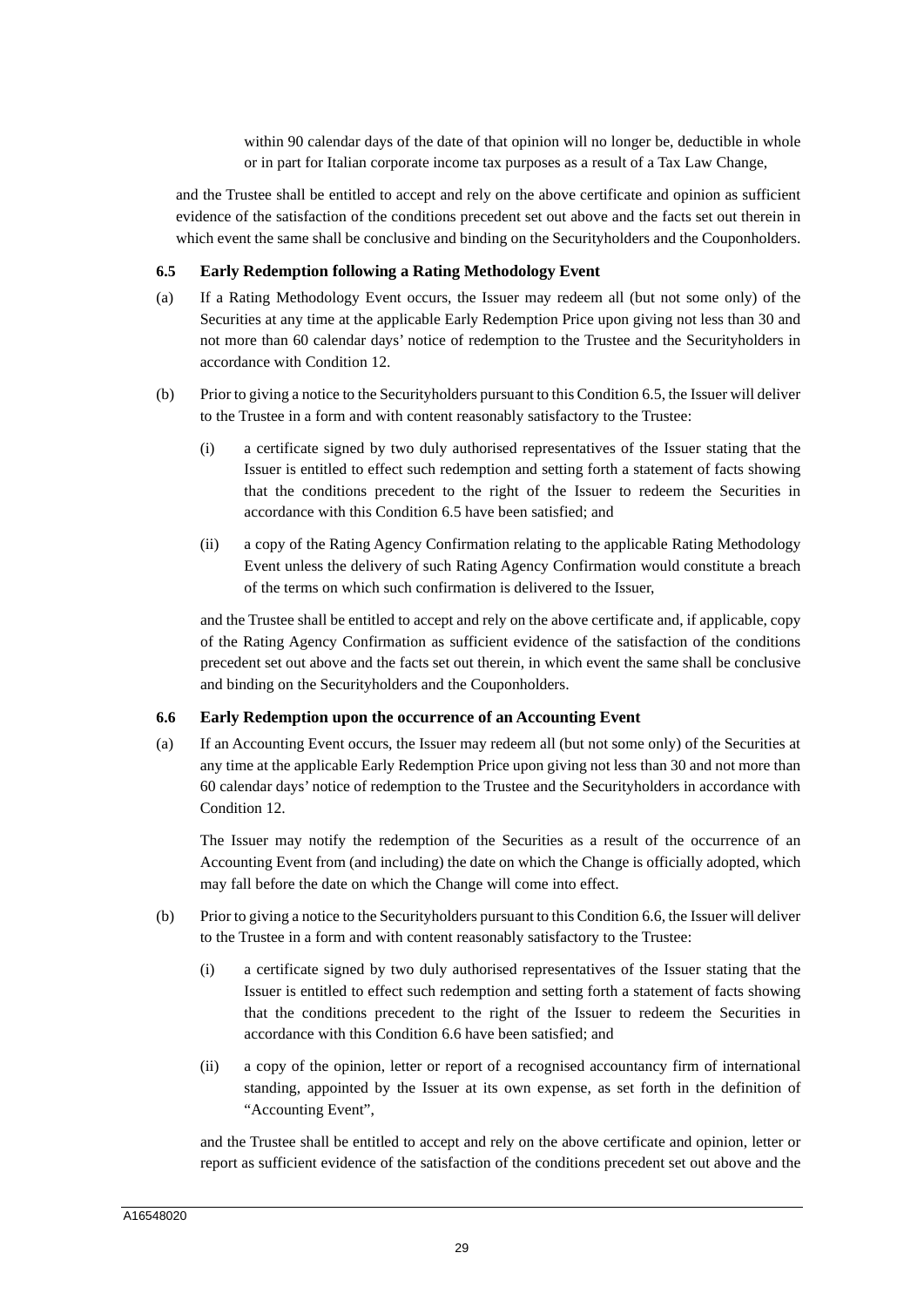facts set out therein, in which event the same shall be conclusive and binding on the Securityholders and the Couponholders.

### **6.7 Purchases and Substantial Repurchase Event**

The Issuer or any Subsidiary may at any time purchase Securities (provided that all unmatured Coupons appertaining to the Securities are purchased with the Securities) in any manner and at any price. Such Securities may be held, reissued, resold or, at the option of the Issuer, surrendered to any Paying Agent for cancellation.

If a Substantial Repurchase Event occurs, the Issuer may redeem all (but not some only) of the outstanding Securities at any time at the applicable Early Redemption Price, subject to the Issuer having given the Trustee and the Securityholders not less than 30 and not more than 60 calendar days' notice in accordance with Condition 12.

# **6.8 Cancellations**

All Securities which are redeemed or exchanged pursuant to Condition 7 (*Exchange or Variation upon a Withholding Tax Event, Tax Deductibility Event, Rating Methodology Event or Accounting Event and Preconditions to such Exchange or Variation*) will forthwith be cancelled, together with all unmatured Coupons attached to the Securities or surrendered with the Securities at the time of redemption. All Securities so cancelled and any Securities purchased and cancelled pursuant to Condition 6.7 above shall be forwarded to the Principal Paying Agent and accordingly may not be held, reissued or resold.

# **6.9 Notices Final**

A notice of redemption given pursuant to any of Conditions 6.2, 6.3, 6.4, 6.5, 6.6 or 6.7 shall be irrevocable and upon the expiry of any such notice, the Issuer shall be bound to redeem the Securities in accordance with the terms of the relevant Condition.

# *The following does not form a part of the terms of the Securities:*

*The Issuer intends (without thereby assuming a legal obligation) that it will redeem or repurchase the Securities only to the extent that the part of the aggregate principal amount of the Securities to be redeemed or repurchased which was assigned "equity credit" (or such similar nomenclature used by S&P from time to time) at the time of the issuance of the Securities does not exceed such part of the net proceeds received by the Issuer or any Subsidiary of the Issuer prior to the date of such redemption or repurchase from the sale or issuance of securities by the Issuer or such Subsidiary to third party purchasers (other than group entities of the Issuer) which is assigned by S&P "equity credit" (or such similar nomenclature used by S&P from time to time) at the time of sale or issuance of such securities (but taking into account any changes in hybrid capital methodology or another relevant methodology or the interpretation thereof since the issuance of the Securities), unless:* 

- *(i) the rating (or such similar nomenclature then used by S&P) assigned by S&P to the Issuer is at least equal to the rating assigned to the Issuer on the date of the most recent hybrid security issuance (excluding any refinancing) which was assigned by S&P a "equity credit" similar to the Securities and the Issuer is of the view that such rating would not fall below this level as a result of such redemption or repurchase, or*
- *(ii) in the case of a repurchase, such repurchase is of less than (a) 10 per cent. of the aggregate principal amount of the Securities originally issued in any period of 12 consecutive months or (b) 25 per cent. of the aggregate principal amount of the Securities originally issued in any period of 10 consecutive years, or*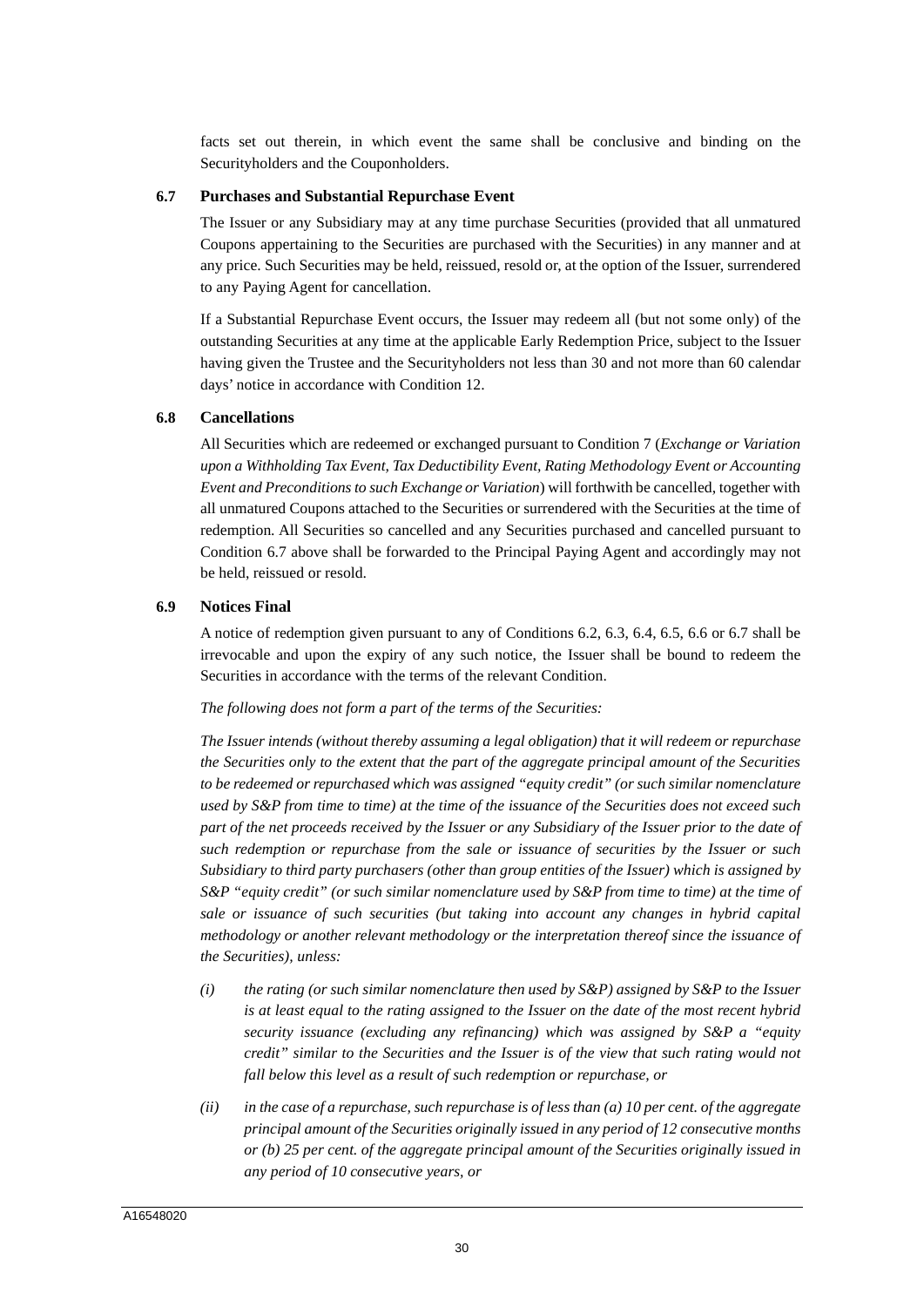- *(iii) the Securities are redeemed pursuant to a Tax Deductibility Event or a Withholding Tax Event, or an Accounting Event or a Substantial Repurchase Event or a Rating Methodology Event which results from an amendment, clarification or change in the "equity credit" criteria by S&P; or*
- *(iv) the Securities are not assigned an "equity credit" by S&P (or such similar nomenclature then used by S&P) at the time of such redemption or repurchase, or*
- *(v) in the case of a repurchase, such repurchase relates to an aggregate principal amount of Securities which is less than or equal to the excess (if any) above the maximum aggregate principal amount of the Issuer's hybrid capital to which S&P then assigns equity content under its prevailing methodology; or*
- *(vi) such redemption or repurchase occurs on or after the Reset Date falling on 10 March 2047.*

# **7 Exchange or Variation upon a Withholding Tax Event, Tax Deductibility Event, Rating Methodology Event or Accounting Event and Preconditions to such Exchange or Variation**

- **7.1** If the Issuer determines that a Withholding Tax Event, Tax Deductibility Event, Rating Methodology Event or an Accounting Event has occurred and is continuing, and has provided the Trustee with the relevant certificate and opinion, or in the case of Condition 6.5 only, the Rating Agency Confirmation, pursuant to Condition 6.3, 6.4, 6.5 or 6.6 (as applicable), then the Issuer may, subject to Condition 7.2 below (without any requirement for the consent or approval of the Securityholders or Couponholders), subject to its having satisfied the Trustee immediately prior to the giving of any notice referred to herein that the provisions of this Condition 7 have been complied with and having given not less than 30 nor more than 60 Business Days' notice to the Trustee, the Principal Paying Agent and, in accordance with Condition 12 (Notices), to the Securityholders (which notice shall be irrevocable), as an alternative to an early redemption of the Securities at any time:
	- (i) exchange the Securities (the "**Exchanged Securities**"), or
	- (ii) vary the terms of the Securities (the "**Varied Securities**"),

so that:

- (A) in the case of a Tax Deductibility Event, the Issuer is entitled to claim a deduction or a higher deduction (as the case may be) in respect of interest paid when computing its tax liabilities for Italian corporation income tax purposes as compared with the entitlement (in the case of the Issuer) after the occurrence of the relevant Tax Deductibility Event,
- (B) in the case of a Withholding Tax Event, in making any payments in respect of the Exchanged Securities or Varied Securities the Issuer is only required to pay lesser or no Additional Amounts in respect of the Exchanged Securities or Varied Securities,
- (C) in the case of an Accounting Event, the aggregate nominal amount of the Exchanged Securities or Varied Securities (as the case may be) will be recorded as a "financial liability" in accordance with accounting practices or principles applicable to the Issuer at the time of the next Financial Statements of the Issuer, or
- (D) in the case of a Rating Methodology Event, the aggregate nominal amount of the Exchanged Securities or Varied Securities (as the case may be) is assigned "equity credit" by the relevant Rating Agency that is equal to or greater than that which was assigned to the Securities on the Issue Date (or if "equity credit" is not assigned to the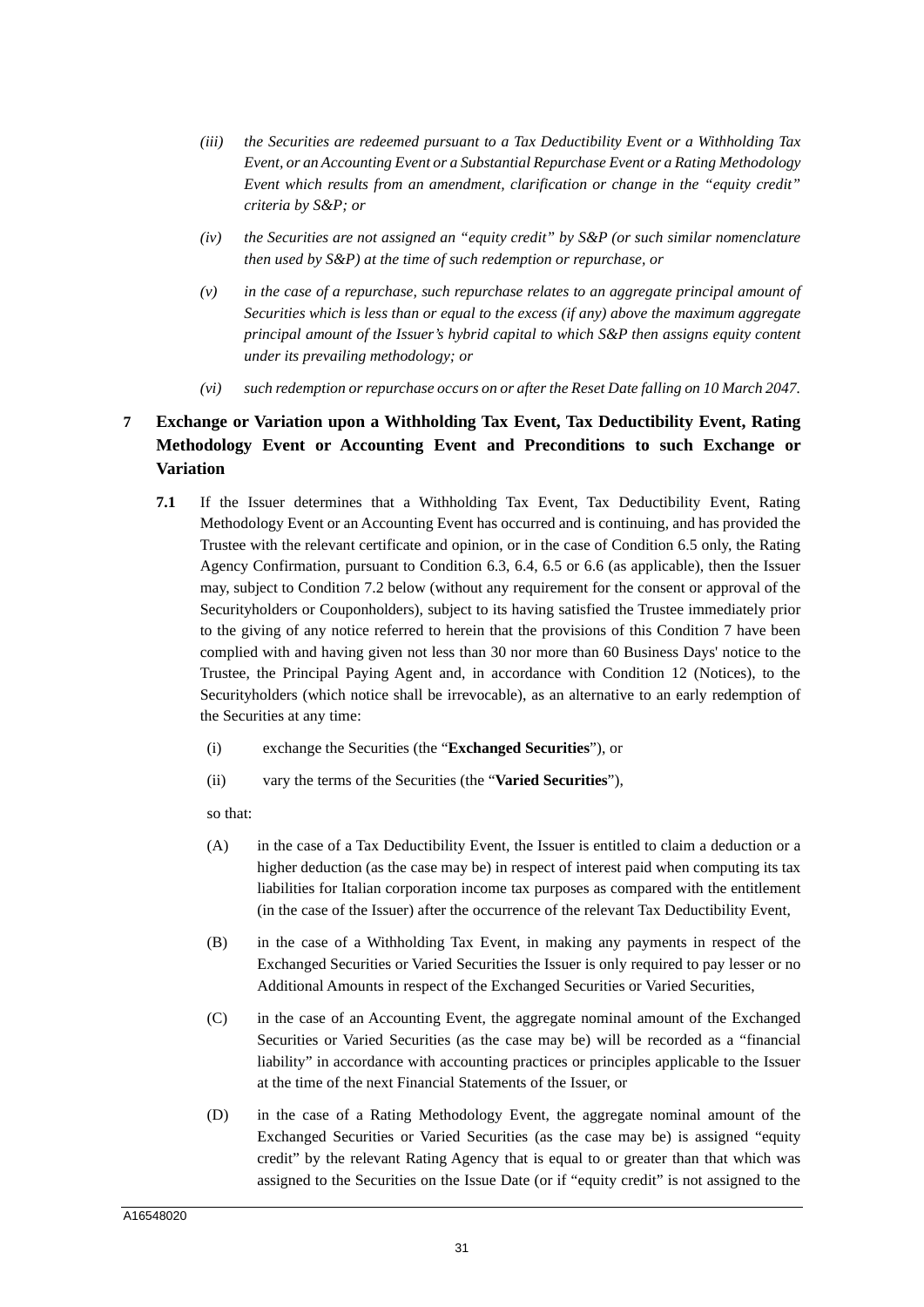Securities by the relevant Rating Agency on the Issue Date, at the date on which "equity credit" is assigned by such Rating Agency for the first time),

and the Trustee shall, subject to the following provisions of this Condition 7, and subject to the receipt by it of the certificate by two duly authorised representatives of the Issuer referred to in Condition 7.2 below, agree to such exchange or variation.

Upon expiry of such notice, the Issuer shall either vary the terms of or, as the case may be, exchange the Securities in accordance with this Condition 7 and cancel such Exchanged Securities.

The Trustee shall (at the expense of the Issuer) enter into a supplemental trust deed and/or supplemental agency agreement with the Issuer (including indemnities satisfactory to the Trustee) solely in order to effect the exchange of the Securities, or the variation of the terms of the Securities, provided that the Trustee shall not be obliged to enter into such supplemental trust deed and/or supplemental agency agreement if the terms of the Exchanged Securities or the Varied Securities would impose, in the Trustee's opinion, more onerous obligations upon it or expose it to liabilities or reduce its protections. If the Trustee does not enter into such supplemental trust deed and/or supplemental agency agreement (and the Trustee shall have no liability or responsibility to any person if it does not do so), the Issuer may redeem the Securities as provided in Condition 6 (Redemption and Purchase).

- **7.2** Any such exchange or variation shall be subject to the following conditions:
	- (i) for as long as the Securities are listed on any stock exchange, the Issuer complying with the rules of the relevant stock exchange (or any other relevant authority) on which the Securities are for the time being admitted to trading, and (for so long as the rules of such exchange require) the publication of any appropriate supplement, listing particulars or offering circular in connection therewith, and the Exchanged Securities or Varied Securities continue to be admitted to trading on the same stock exchange as the Securities were admitted to trading immediately prior to the relevant exchange or variation;
	- (ii) the Issuer paying any outstanding Arrears of Interest in full prior to such exchange or variation or providing for the accrual of an amount equal to the Arrears of Interest under the terms of the Exchanged Securities or the Varied Securities (as applicable);
	- (iii) the Exchanged Securities or Varied Securities shall: (A) rank at least *pari passu* with the ranking of the Securities prior to the exchange or variation, and (B) benefit from the same interest rates and the same Interest Payment Dates, the same First Reset Date and early redemption rights (provided that the relevant exchange or variation may not itself trigger any early redemption right), a maturity date which shall not be longer than the maturity date of the Issuer as provided from time to time under the relevant by-laws, the same rights to accrued interest or Arrears of Interest and any other amounts payable under the Securities which, in each case, has accrued to the Securityholders and has not been paid, the same rights to principal and interest, and, if publicly rated by a Rating Agency which has provided a solicited rating at the invitation or with the consent of the Issuer, immediately prior to such exchange or variation, at least the same credit rating immediately after such exchange or variation by each such Rating Agency, as compared with the relevant solicited rating(s) immediately prior to such exchange or variation (as determined by the Issuer using reasonable measures available to it including discussions with the Rating Agencies to the extent practicable) (C) not contain terms providing for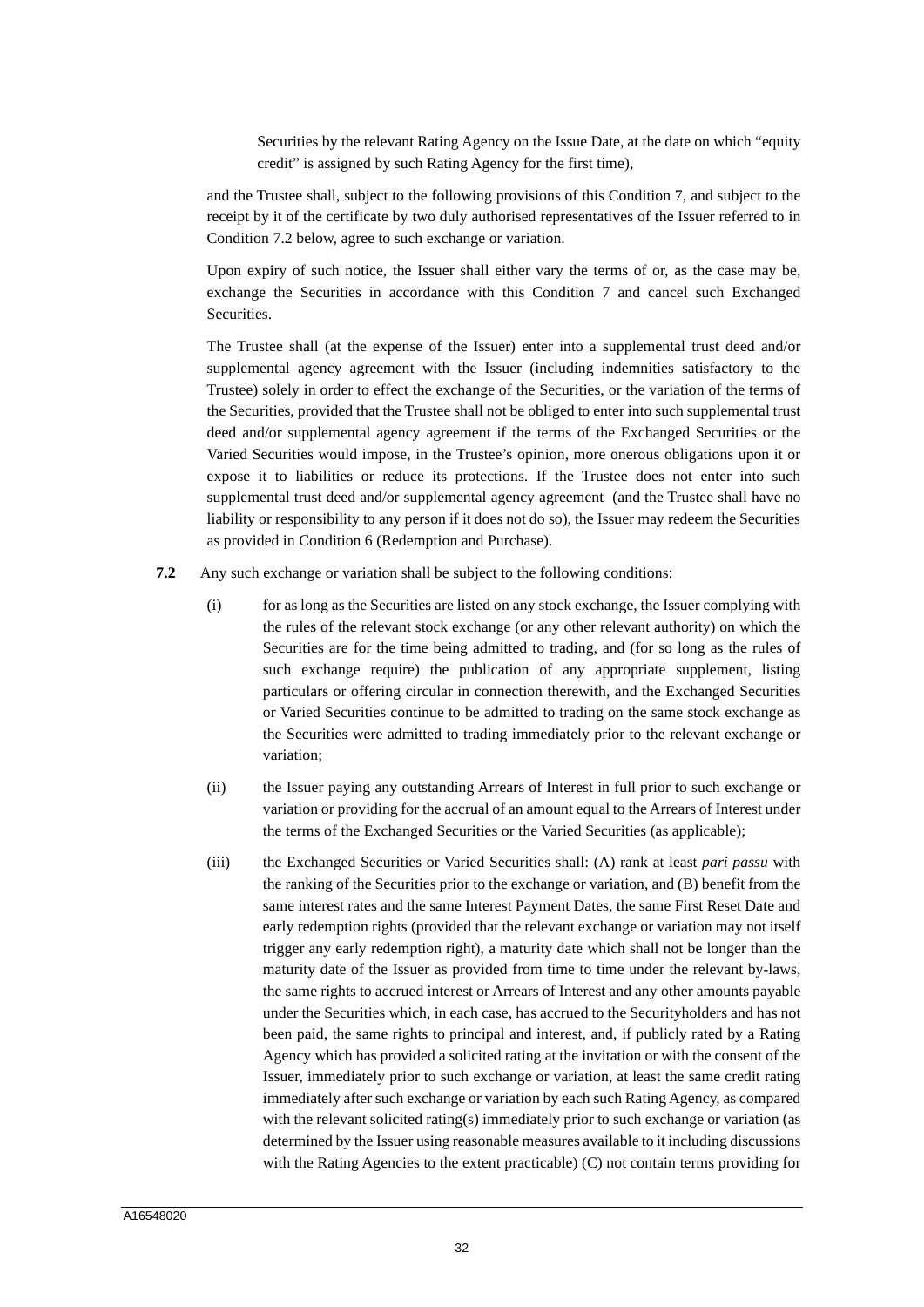the mandatory deferral or cancellation of interest and (D) not contain terms providing for loss absorption through principal write-down or conversion to shares;

- (iv) the terms of the exchange or variation, in the sole opinion of the Issuer (acting reasonably) not being prejudicial to the interests of the Securityholders, including compliance with (iii) above, as certified to the Trustee by two duly authorised representatives of the Issuer, having consulted in good faith with an independent financial institution of international repute or an independent financial adviser experienced in the international capital markets, and any such certificate shall be final and binding on all parties;
- (v) the preconditions to exchange or variation set out in the Trust Deed having been satisfied, including the issue of legal opinions addressed to the Trustee (in form and substance satisfactory to the Trustee) (copies of which shall be made available to the Securityholders by appointment at the specified offices of the Trustee during usual office hours or at the Trustee's option may be provided by email to such holder requesting copies of such documents, subject to the Trustee (as applicable) being supplied by the Issuer with copies of such documents) from one or more international law firms of good reputation selected by the Issuer and confirming (x) that the Issuer has capacity to assume all rights, duties and obligations under the Exchanged Securities or Varied Securities (as the case may be) and has obtained all necessary corporate or governmental authorisation to assume all such rights and obligations and (y) the legality, validity and enforceability of the Exchanged Securities or Varied Securities;
- (vi) the delivery to the Trustee of a certificate signed by two duly authorised representatives of the Issuer certifying each of the points set out in paragraphs (i) to (v) above.

The Trustee may rely absolutely upon and shall be entitled to accept such certificates and any such opinions, as are referred to in this Condition 7, without any liability to any person for so doing and without any further inquiry as sufficient evidence of the satisfaction of the criteria set out in such paragraphs, in which event it shall be conclusive and binding on the Securityholders and the Couponholders.

# **8 Taxation**

# **8.1 Payment without Withholding**

All payments of principal and interest in respect of the Securities and Coupons by the Issuer will be made without withholding or deduction for or on account of any Taxes imposed or levied by or on behalf of any Tax Jurisdiction, unless such withholding or deduction of the Taxes is required by law. In such event, the Issuer will pay such additional amounts (the "**Additional Amounts**") as may be necessary in order that the net amounts received by the Securityholders and Couponholders after such withholding or deduction shall equal the respective amounts of principal and interest which would otherwise have been receivable in respect of the Securities or, as the case may be, Coupons in the absence of such withholding or deduction; except that no Additional Amounts shall be payable:

- (a) in respect of any Security or Coupon presented for payment
	- (i) in any Tax Jurisdiction; or
	- (ii) by or on behalf of a holder who is liable for such Taxes in respect of such Security or Coupon by reason of his having some connection with a Tax Jurisdiction other than the mere holding of such Security or Coupon; or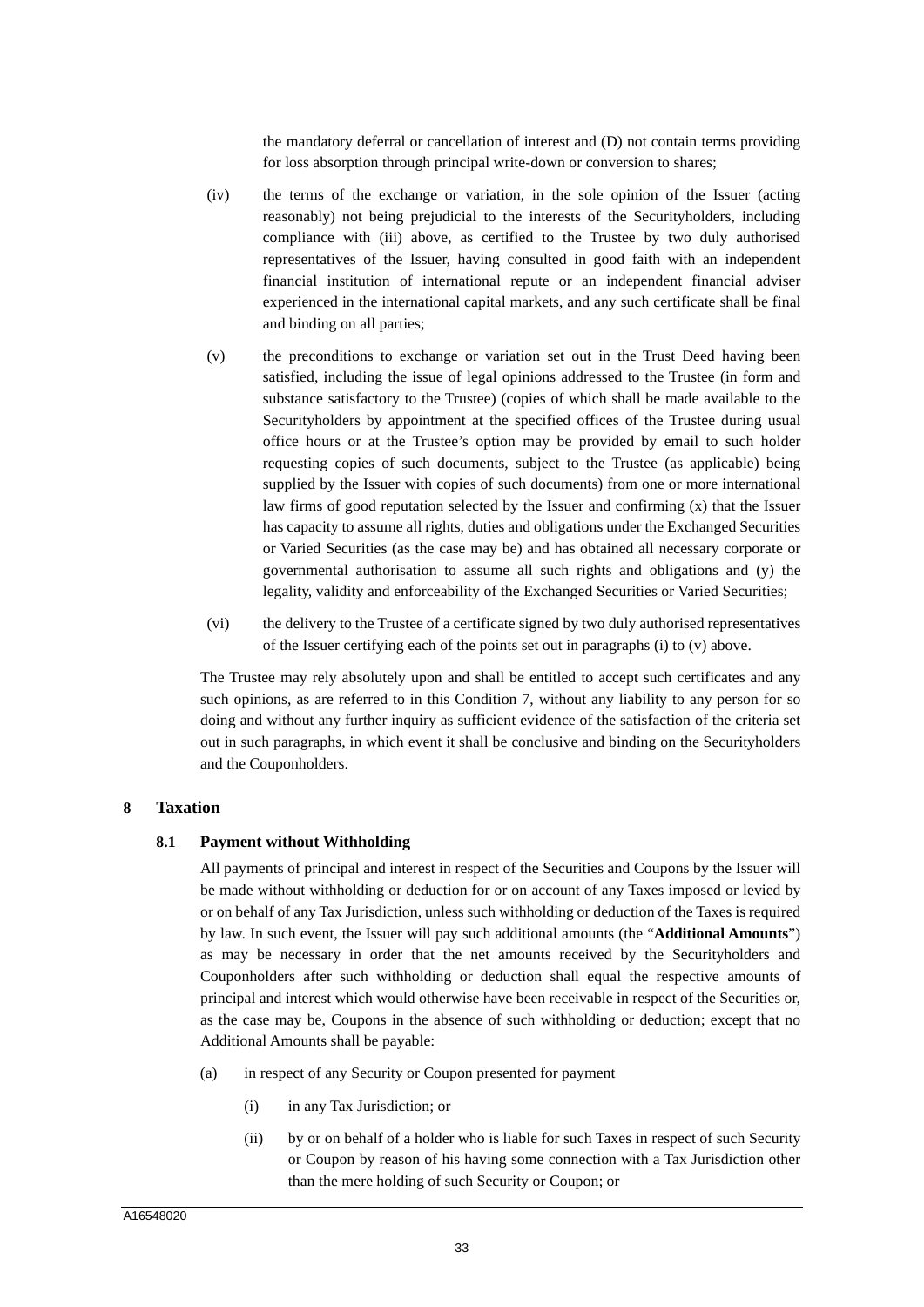- (iii) by or on behalf of a holder who would be able to avoid such withholding or deduction by making a declaration or any other statement including, but not limited to, a declaration of residence or non-residence, but fails to do so; or
- (iv) more than 30 days after the Relevant Date except to the extent that the holder thereof would have been entitled to an Additional Amount on presenting the same for payment on such thirtieth day assuming that day to have been a Presentation Date (as defined in Condition 5); or
- (b) in relation to any payment or deduction on account of *imposta sostitutiva* pursuant to Decree No. 239 as amended and/or supplemented or, for the avoidance of doubt, Italian Legislative Decree No. 461 of 21 November 1997 as amended and supplemented and in all circumstances in which the procedures set forth in Decree No. 239 in order to benefit from a tax exemption have not been met or complied with; or
- (c) in the event of payment by the Issuer to a non-Italian resident holder, to the extent that the holder is resident in a country which does not allow for a satisfactory exchange of information with the Italian authorities.

Notwithstanding anything to the contrary contained herein, the Issuer (and any other person making payments on behalf of the Issuer) shall be entitled to withhold and deduct any amounts required to be deducted or withheld pursuant to an agreement described in Section 1471(b) of the U.S. Internal Revenue Code of 1986, as amended (the "**Code**"), or otherwise imposed pursuant to (i) Sections 1471 through 1474 of the Code, or (ii) any regulations thereunder or official interpretations thereof, or (iii) an intergovernmental agreement between the United States and another jurisdiction facilitating the implementation thereof, or (iv) any law implementing such an intergovernmental agreement (any such withholding or deduction, a "**FATCA Withholding**"), and no person shall be required to pay any additional amounts in respect of FATCA Withholding.

#### **8.2 Additional Amounts**

Any reference in these Conditions to any amounts in respect of the Securities shall be deemed also to refer to any Additional Amounts which may be payable under this Condition or under any undertakings given in addition to, or in substitution for, this Condition pursuant to the Trust Deed.

# **9 Prescription**

The Securities and Coupons (which for this purpose shall not include Talons) will become void unless presented for payment within periods of 10 years (in the case of principal) and 5 years (in the case of interest) from the Relevant Date in respect of the Securities or, as the case may be, the Coupons, subject to the provisions of Condition 5. There shall not be included in any Coupon sheet issued upon exchange of a Talon any Coupon which would be void upon issue under this Condition or Condition 5.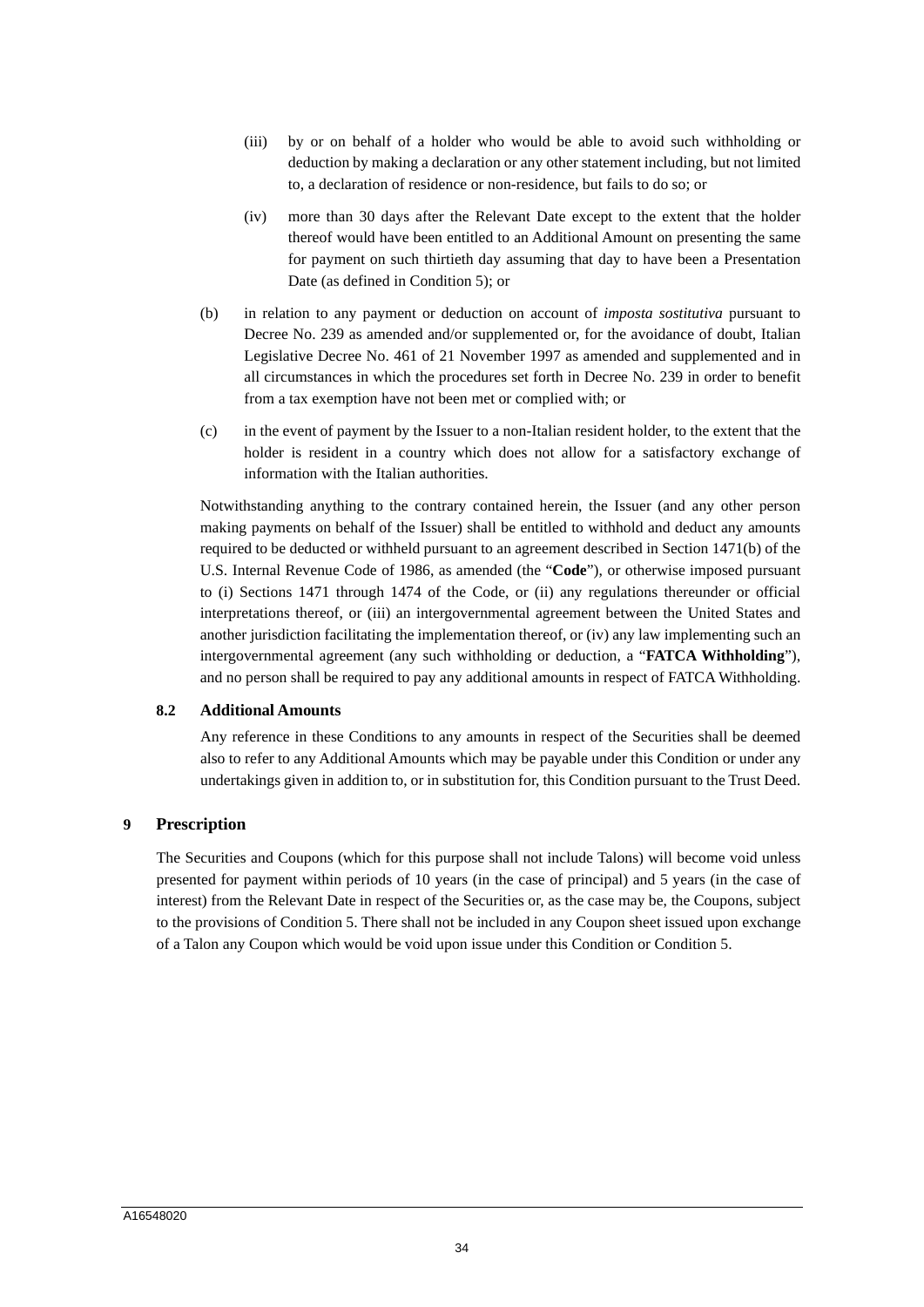### **10 Enforcement on the Liquidation Event Date and No Events of Default**

#### **10.1 No Events of Default**

There are no events of default in relation to the Securities.

On the Liquidation Event Date, the Securities will become due and payable at an amount equal to their principal amount, together with any outstanding interest accrued up to (but excluding) the Liquidation Event Date and any outstanding Arrears of Interest.

On or following the Liquidation Event Date, no payments will be made in relation to the Junior Securities of the Issuer before all amounts due, but unpaid, on the Securities have been paid by the Issuer.

#### **10.2 Enforcement on the Liquidation Event Date**

On or following the Liquidation Event Date, the Trustee at its sole discretion and subject to Condition 10.3 may (subject to its being indemnified and/or secured and/or prefunded to its satisfaction), institute steps in order to obtain a judgment against the Issuer for any amounts due in respect of the Securities, including the institution of Insolvency Proceedings against the Issuer or the filing of a proof of claim and participation in any Insolvency Proceedings or proceedings for the liquidation, dissolution or winding-up of the Issuer (in which Insolvency Proceedings, liquidation, dissolution or winding-up the Securities shall immediately be due and payable at their principal amount together with any accrued but unpaid interest up to (but excluding) the date on which the Securities become so due and payable and any outstanding Arrears of Interest).

#### **10.3 Enforcement by the Trustee**

- (a) Subject to sub-paragraph (b) below, the Trustee may at its discretion and without further notice, take such steps, actions or proceedings against the Issuer as it may think fit to enforce the provisions of the Trust Deed, the Securities and the Coupons, but in no event shall the Issuer, by virtue of the initiation of any such steps, actions or proceedings, be obliged to pay any sum or sums sooner than the same would otherwise have been payable by it.
- (b) The Trustee shall not be bound to take any action referred to in Conditions 10.2 or 10.3(a) above or any other action or steps under or pursuant to the Trust Deed, the Securities or the Coupons unless (a) it has been so directed by an extraordinary resolution of the Securityholders or so requested in writing by the holders of at least one-quarter in principal amount of the Securities then outstanding and (b) it has been indemnified and/or secured and/or prefunded to its satisfaction.

#### **10.4 Enforcement by the Securityholders**

No Securityholder or Couponholder shall be entitled to proceed directly against the Issuer or to institute any Insolvency Proceedings against the Issuer or to file a proof of claim and participate in any Insolvency Proceedings or institute proceedings for the liquidation, dissolution or windingup of the Issuer unless the Trustee, having become bound so to proceed, fails so to do within a reasonable period and the failure shall be continuing, in which case the Securityholder or Couponholder shall have only such rights against the Issuer as those which the Trustee would have been entitled to exercise pursuant to this Condition 10.

# **10.5 Limitation on remedies**

No remedy against the Issuer, other than as referred to in this Condition 10, shall be available to the Trustee, the Securityholders and the Couponholders, whether for the recovery of amounts due in respect of the Securities or under the Trust Deed or in respect of any breach by the Issuer of any of its other obligations under or in respect of the Securities, the Coupons and the Trust Deed.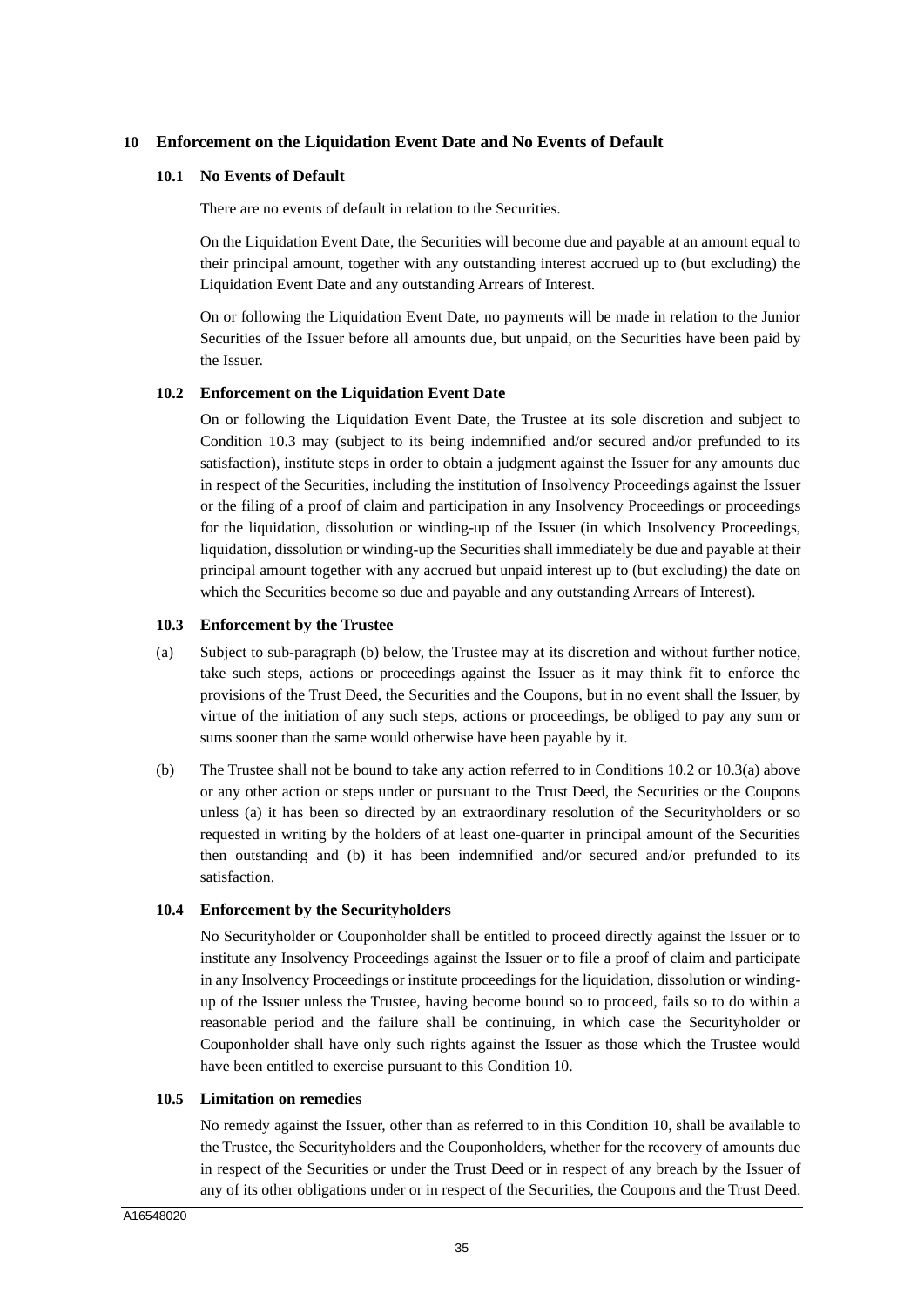### **11 Replacement of Securities and Coupons**

Should any Security or Coupon be lost, stolen, mutilated, defaced or destroyed it may be replaced at the specified office of the Principal Paying Agent upon payment by the claimant of such costs and expenses as may be incurred in connection with the replacement and on such terms as to evidence and indemnity as the Issuer may reasonably require. Mutilated or defaced Securities or Coupons must be surrendered before replacements will be issued.

### **12 Notices**

All notices regarding the Securities will be deemed to be validly given (a) if published in a leading English language daily newspaper of general circulation in London and Ireland (it is expected that such publication will be made in the *Financial Times* in London and the *Irish Times* in Ireland) and (b) if and for so long as the Securities are admitted to trading on, and listed on the Euronext Dublin, on the Euronext Dublin's website, www.ise.ie. The Issuer shall also ensure that notices are duly published in a manner which complies with the rules and regulations of any stock exchange (or any other relevant authority) on which the Securities are for the time being listed or by which they have been admitted to trading. Any such notice will be deemed to have been given on the date of the first publication. If publication as provided above is not practicable, notice will be given in such other manner, and shall be deemed to have been given on such date, as the Trustee may approve. Couponholders will be deemed for all purposes to have notice of the contents of any notices given to the Securityholders in accordance with this paragraph.

# **13 Meetings of Securityholders, Modification, Waiver, Authorisation, Determination and Substitution of the Issuer**

#### **13.1 Meetings of Securityholders**

The Trust Deed contains provisions consistent with the laws, legislation, rules and regulations of the Republic of Italy (including without limitation Legislative Decree No. 58 of 24 February 1998, as amended) for convening meetings of the Securityholders to consider any matter affecting their interests, including any modifications of the Conditions or of any provisions of the Trust Deed.

According to the laws, legislation, rules and regulations of the Republic of Italy, such meetings will be validly held as a single call meeting or, if the Issuer's by-laws provide for multiple calls, as a multiple call meeting, if (i) in the case of a single call meeting, there are one or more persons present, being or representing Securityholders holding at least one-fifth of the aggregate nominal amount of the Securities, for the time being outstanding, or such a higher quorum as may be provided for in the Issuer's by-laws, or (ii) in the case of a multiple call meeting, (a) there are one or more persons present being or representing Securityholders holding not less than one-half of the aggregate nominal amount of the Securities, for the time being outstanding; (b) in case of an adjourned meeting, there are one or more persons present being or representing Securityholders holding more than one-third of the aggregate nominal amount of the Securities for the time being outstanding; and (c) in the case of any further adjourned meeting, there are one or more persons present being or representing Securityholders holding at least one- fifth of the aggregate nominal amount of the Securities for the time being outstanding, provided that the Issuer's by-laws may in each case (to the extent permitted under the applicable laws and regulations of the Republic of Italy) provide for a higher quorum.

The majority to pass a resolution at any meeting (including, where applicable, an adjourned meeting) will be at least two-thirds of the aggregate nominal amount of the outstanding Securities represented at the meeting; provided however that (A) certain proposals, as set out in Article 2415 of the Italian Civil Code (including, for the avoidance of doubt, (a) any modification of the method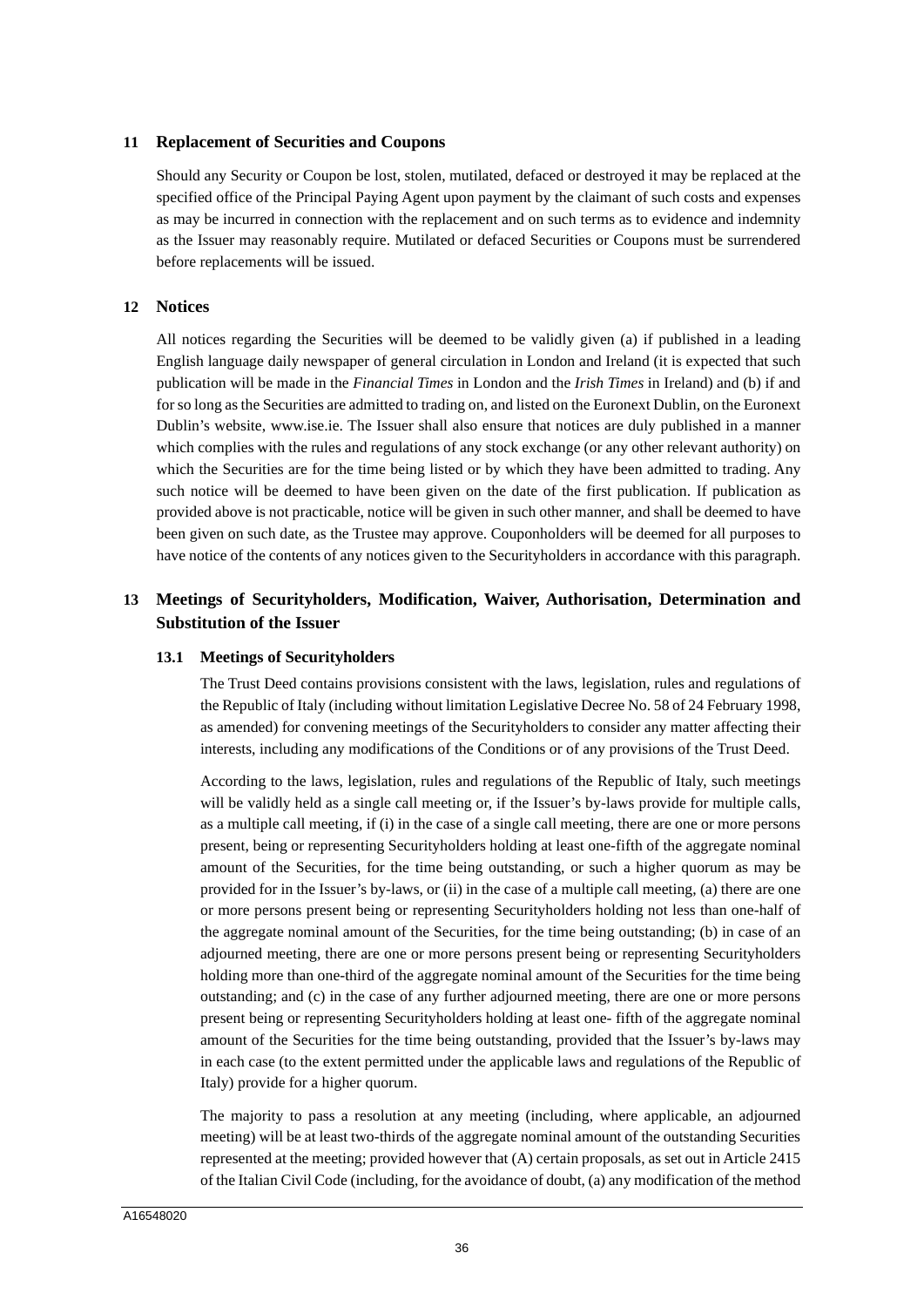of calculating the amount payable or modification of the date fixed for redemption or any date for payment of interest or, where applicable, of the method of calculating the date of payment in respect of any principal or interest in respect of the Securities or change of the subordination provisions of the Trust Deed and (b) any alteration of the currency in which payments under the Securities are to be made or the denomination of the Securities) may only be sanctioned by a resolution passed at a meeting of the Securityholders by the higher of (i) one or more persons holding or representing not less than one half of the aggregate nominal amount of the outstanding Securities, and (ii) one or more persons holding or representing not less than two thirds of the Securities represented at the meeting and (B) the Issuer's by-laws may in each case (to the extent permitted under applicable Italian law) provide for higher majorities.

Resolutions passed at any meeting of the Securityholders shall be binding on all Securityholders, whether or not they are present at the meeting, and on all Couponholders. In accordance with the Italian Civil Code, a *rappresentante comune*, being a joint representative of Securityholders, may be appointed in accordance with Article 2417 of the Italian Civil Code in order to represent the Securityholders' interest hereunder and to give execution to the resolutions of the meeting of the Securityholders.

### **13.2 Substitution of the Issuer**

- (a) The Trustee may, without the consent of the Securityholders or the Couponholders, agree with the Issuer to the substitution in place of the Issuer (or of any previous substitute under this Condition 13.2) as the principal debtor under the Securities, Coupons and the Trust Deed of another company, being any entity that will succeed to, or to which the Issuer (or those of any previous substitute under this Condition 13.2) will transfer, all or substantially all of its assets and business (or any previous substitute under this Condition 13.2) by operation of law, contract or otherwise, subject to (i) the Trustee being satisfied that such substitution does not result in the substituted issuer having an entitlement, as at the date on which such substitution becomes effective, to redeem the Securities pursuant to Conditions 6.3, 6.4, 6.5 or 6.6, and (ii) certain other conditions set out in the Trust Deed being satisfied.
- (b) The Issuer has covenanted in the Trust Deed that, for so long as the Securities remain outstanding, it will not consolidate or merge with another company or firm or sell or lease all or substantially all of its assets to another company unless (i) if the Issuer merges out of existence or sells or leases all or substantially all of its assets, the other company assumes all the then-existing obligations of the Issuer (including, without limitation, all obligations under the Securities and the Trust Deed), either by law or contractual arrangements and (ii) certain other conditions set out in the Trust Deed are complied with.
- (c) As long as the Securities are admitted to trading on the regulated market of Euronext Dublin and/or listed on the official list of Euronext Dublin, in the case of such a substitution, the Issuer will give notice of any substitution pursuant to Condition 13.2(a) above to Euronext Dublin and, as soon as reasonably practicable but in any event not later than 30 calendar days after the execution of such documents required by, and the compliance with such other requirements of, the Trust Deed in connection with the substitution, notice of such substitution will be given to the Securityholders by the Issuer in a form previously approved by the Trustee in accordance with Condition 12, in which event the substitution shall be conclusive and binding on the Securityholders and the Couponholders.

#### **13.3 Waiver, authorisation, determination and exercise by the Trustee of discretions etc.**

The Trustee may agree, without the consent of the Securityholders or Couponholders, to any modification (except as mentioned in the Trust Deed) of, or to the waiver or authorisation of any breach or proposed breach of, any of the provisions of the Securities or the Trust Deed where, in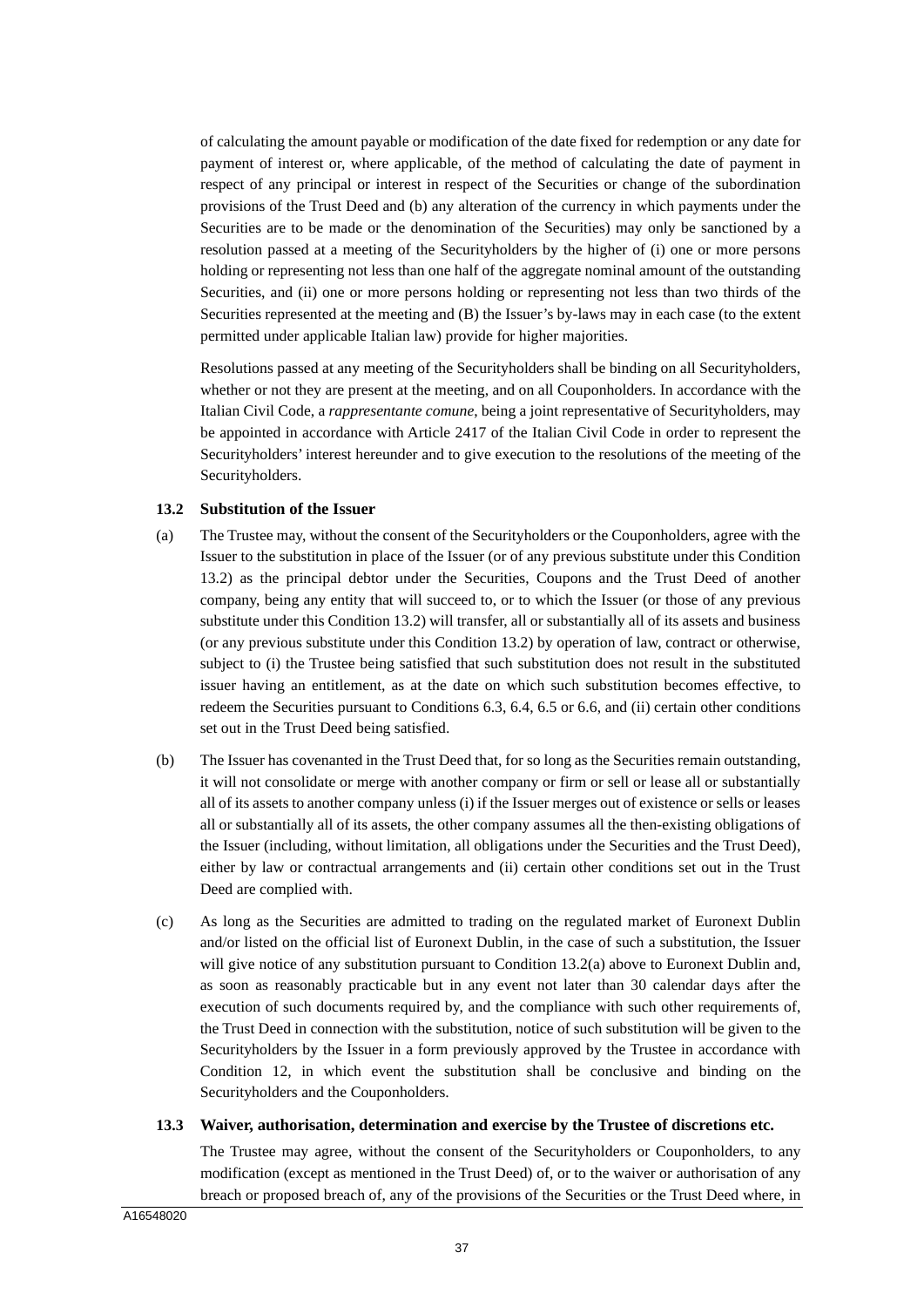any such case, it is not, in the opinion of the Trustee, materially prejudicial to the interests of the Securityholders so to do or may agree, without any such consent as aforesaid, to any modification which is, in the opinion of the Trustee, of a formal, minor or technical nature or to correct an error which is manifest). Any such modification, waiver, authorisation or determination shall be binding on the Securityholders and the Couponholders and, unless the Trustee otherwise agrees, any such modification shall be notified to the Securityholders in accordance with Condition 12 as soon as practicable thereafter.

#### **13.4 Trustee to have Regard to Interests of Securityholders as a Class**

In connection with the exercise by it of any of its trusts, powers, authorities and discretions (including, without limitation, any modification, waiver, authorisation, determination or substitution), the Trustee shall have regard to the general interests of the Securityholders as a class (but shall not have regard to any interests arising from circumstances particular to individual Securityholders or Couponholders whatever their number) and, in particular but without limitation, shall not have regard to the consequences of any such exercise for individual Securityholders or Couponholders (whatever their number) resulting from their being for any purpose domiciled or resident in, or otherwise connected with, or subject to the jurisdiction of, any particular territory or any political subdivision thereof and the Trustee shall not be entitled to require, nor shall any Securityholder or Couponholder be entitled to claim, from the Issuer, the Trustee or any other person any indemnification or payment in respect of any tax consequences of any such exercise upon individual Securityholders or Couponholders except to the extent already provided for in Condition 8 and/or any undertaking or covenant given in addition to, or in substitution for, Condition 8 pursuant to the Trust Deed.

# **14 Indemnification of the Trustee and its Contracting with the Issuer**

#### **14.1 Indemnification of the Trustee**

The Trust Deed contains provisions for the indemnification of the Trustee and for its relief from responsibility, including provisions relieving it from taking action unless indemnified and/or secured and/or prefunded to its satisfaction.

#### **14.2 Trustee Contracting with the Issuer**

The Trust Deed also contains provisions pursuant to which the Trustee is entitled, *inter alia*, (a) to enter into business transactions with the Issuer and/or any Subsidiary and to act as trustee for the holders of any other securities issued or guaranteed by, or relating to, the Issuer and/or any Subsidiary, (b) to exercise and enforce its rights, comply with its obligations and perform its duties under or in relation to any such transactions or, as the case may be, any such trusteeship without regard to the interests of, or consequences for, the Securityholders or Couponholders, and (c) to retain and not be liable to account for any profit made or any other amount or benefit received thereby or in connection therewith.

# **15 Further Issues**

The Issuer is at liberty from time to time without the consent of the Securityholders or Couponholders to create and issue further securities or bonds (whether in bearer or registered form) either (a) ranking *pari passu* in all respects (or in all respects save for the first payment of interest thereon) and so that the same shall be consolidated and form a single series with the outstanding securities or bonds of any series (including the Securities) constituted by the Trust Deed or any supplemental deed or (b) upon such terms as to ranking, interest, conversion, redemption and otherwise as the Issuer may determine at the time of the issue. Any further securities or bonds which are to form a single series with the outstanding securities